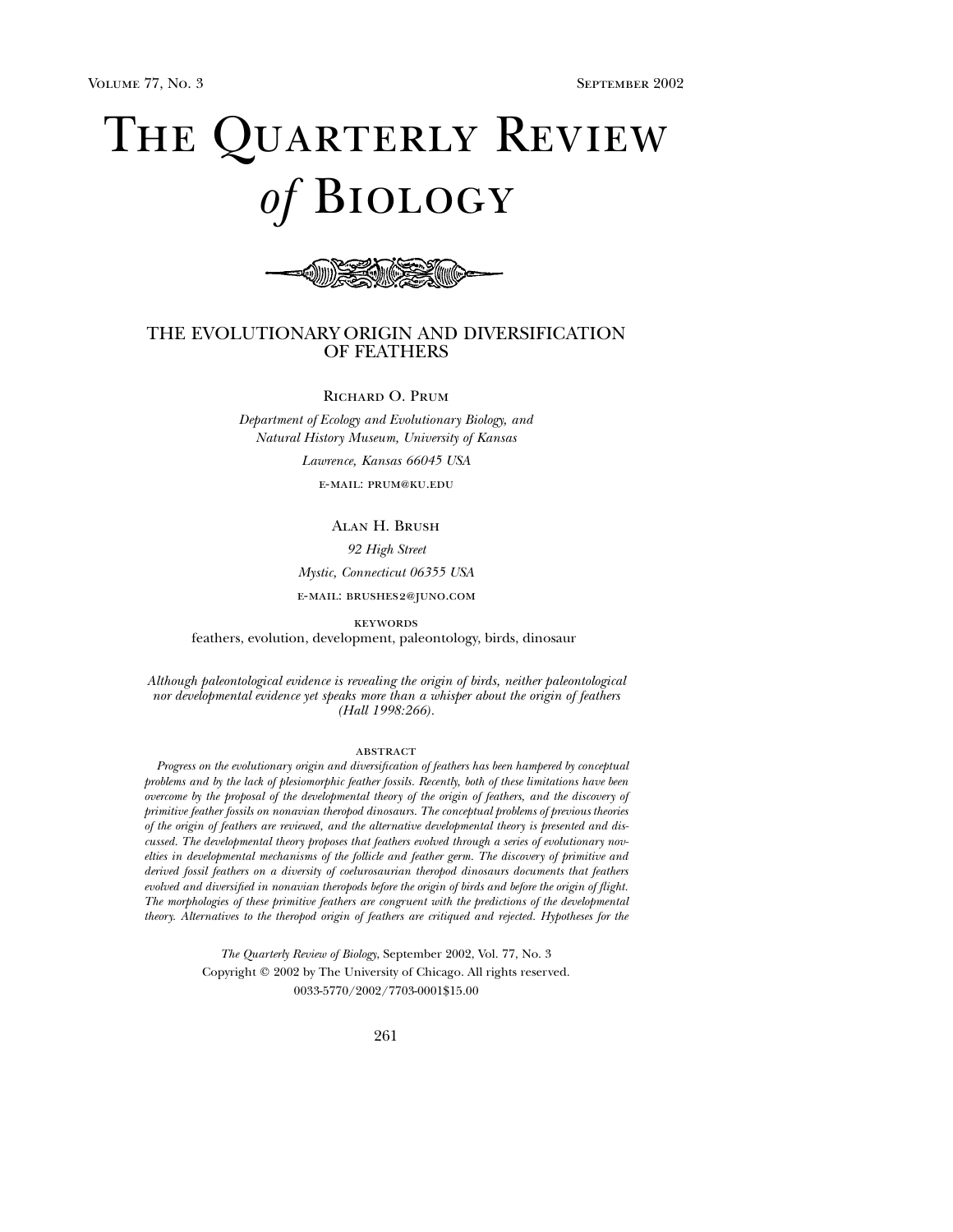*initial function of feathers are reviewed. The aerodynamic theory of feather origins is falsified, but many other functions remain developmentally and phylogenetically plausible. Whatever their function, feathers evolved by selection for a follicle that would grow an emergent tubular appendage. Feathers are inherently tubular structures. The homology of feathers and scales is weakly supported. Feathers are composed of a suite of evolutionary novelties that evolved by the duplication, hierarchical organization, interaction, dissociation, and differentiation of morphological modules. The unique capacity for modular subdivision of the tubular feather follicle and germ has fostered the evolution of numerous innovations that characterize feathers. The evolution of feather keratin and the molecular basis of feather development are also discussed.*

**FEATHERS** are the most complex integumentary appendages found in vertebrates (Lucas and Stettenheim 1972; Bereiter-Hahn et al. 1986). They have complex branched structure, and grow from their bases by a unique mechanism (Figures 1 and 2). The evolutionary origin of feathers has been a persistent and intractable question for more than 140 years (Lucas and Stettenheim 1972; Dyck 1985; Feduccia 1999; Maderson and Homberger 2000). Two important sources have contributed to the fundamental difficulty of studying this problem: the intellectual limitations of available models, and the lack of any antecedent fossil feather structures. Over the last few years, both problems have been addressed in ways that have fundamentally changed our conception of and answers to these evolutionary questions. Recent proposals of the developmental theory (Prum 1999; Brush 2000), and startling new paleontological discoveries of primitive feathers in nonavian theropod dinosaurs (Chen et al. 1998; Ji et al. 1998; Xu et al. 1999a, 1999b, 2000, 2001; Ji et al. 2001), have made it possible to make the first concrete conclusions about the evolutionary origin of feathers.

The earliest known feathers appear in the fossil record in *Archaeopteryx lithographica,* known from the 140 million-year-old Solnhofen Limestone of Germany (de Beer 1954). The discovery of these spectacular fossils in the 1860s stunned scientists because of their mosaic of primitive reptilian and modern avian features, including essentially modern feathers (Griffiths 1996; Martin and Czerkas 2000). Most specimens of *Archaeopteryx* are preserved with impressions of the remiges and rectrices (flight feathers of the wings and tail, respectively) that exhibit asymmetrical, closed pennaceous vanes indicative of advanced flight capability. The closed pennaceous struc-

ture of the remiges and rectrices of *Archaeopteryx* demonstrates an entirely modern morphology, however, including differentiated distal and proximal barbules that interlock between neighboring barbs to create the planar vane of modern feathers (Griffiths 1996; Martin and Czerkas 2000). Thus, the oldest known fossil feathers give no more clues as to the ancestral morphology and ultimate origin of feathers than do the feathers of extant birds. (In this paper, the terms Aves, birds, and avian refer to members of the most inclusive clade including *Archaeopteryx* and modern birds. For a discussion of alternatives, see Gauthier and de Queiroz 2001.)

Research on the origin of feathers requires a backward extrapolation from the complex, entirely modern feathers of *Archaeopteryx* and modern birds to propose plausible ancestral feather morphologies. Unfortunately, the development of a heuristic theory of the origin of feathers has been limited by many of the same conceptual problems faced by macroevolutionary biology over the last century. Early workers attempted to reconstruct primitive feather morphologies based on variations in feather structures found among "primitive" lineages of extant birds (reviewed in Dyck 1985). In absence of an explicit concept of phylogeny, these theories overlooked the fact that all modern birds share a common ancestor with *Archaeopteryx* that already had fully modern feathers. Therefore, extant variations were derived, secondarily simplified feather morphologies. Since 1950, many theories focused on constructing functional theories for the origin of feathers (reviewed in Dyck 1985; Feduccia 1999). These theories used speculations about the plausible function of ancestral feathers to predict their morphology, despite the paucity of evidence about the biology of avian ancestors. Func-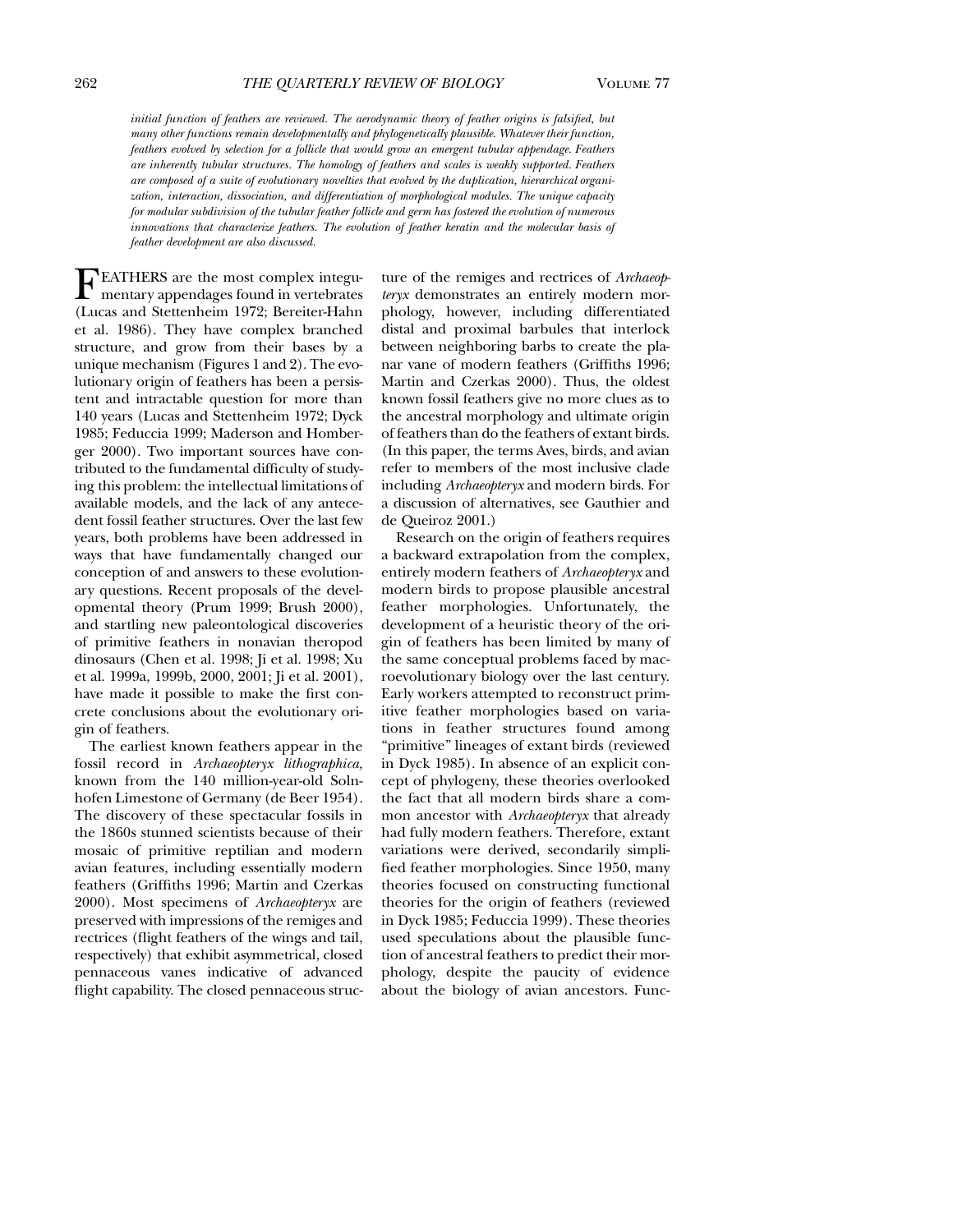



(A) The structure of a typical pennaceous contour feather with afterfeather, from Lucas and Stettenheim (1972). (B) Cross section of two adjacent feather barbs from the closed pennaceous portion of a feather vane (orientation as in the labeled barbs in A). Distal barbules are oriented toward the tip of the feather (extending right) and the proximal barbules are oriented toward the base of the feather (extending left). The hooked pennulae of the ends of the distal barbules extend over the obverse (upper) surface of the vane to interlock with the grooved dorsal flanges of the bases of the proximal barbules of the adjacent barbs to form the closed pennaceous vane. The distal barbules of open pennaceous feathers lack hooked pennulae. Both illustrations are from Lucas and Stettenheim (1972).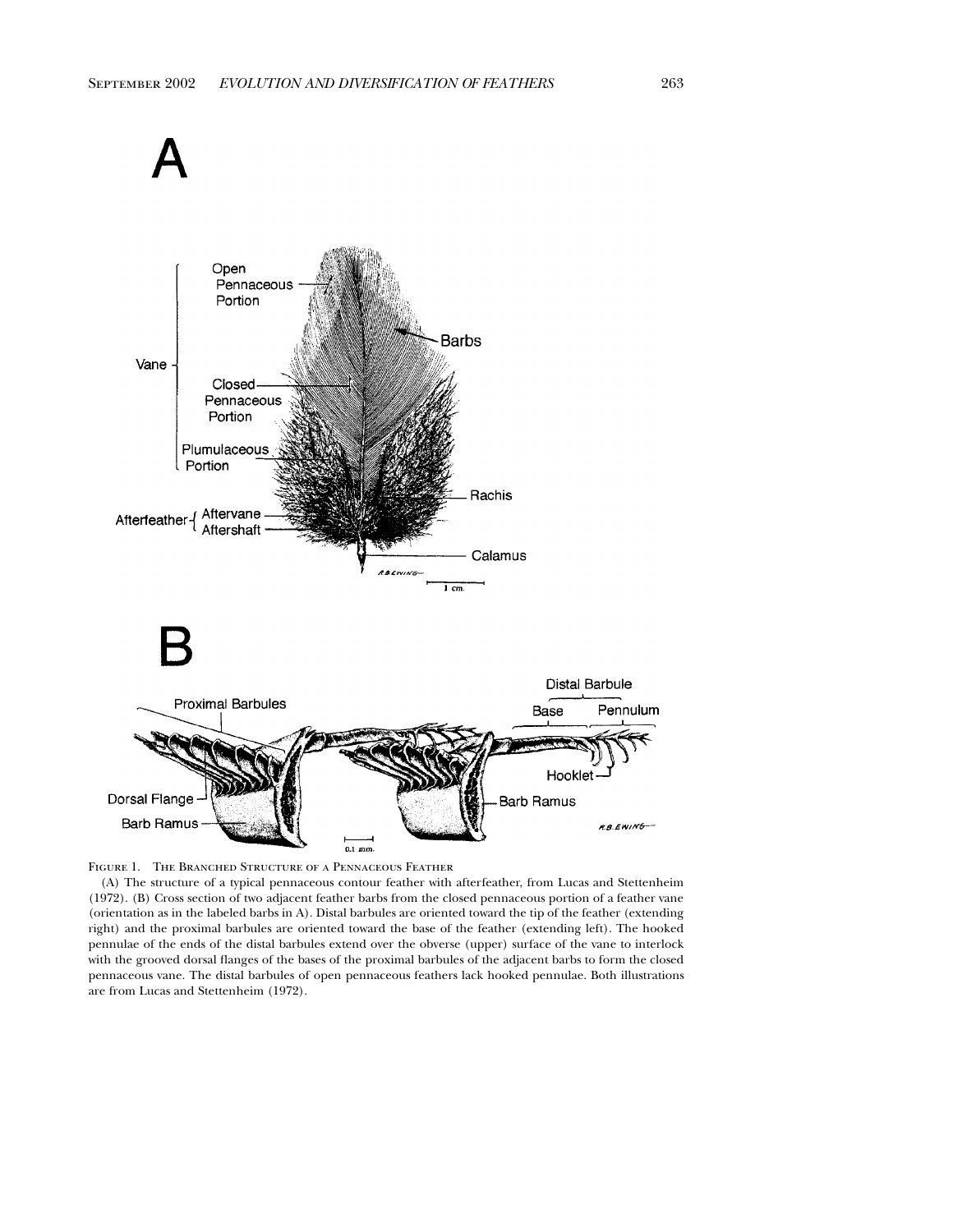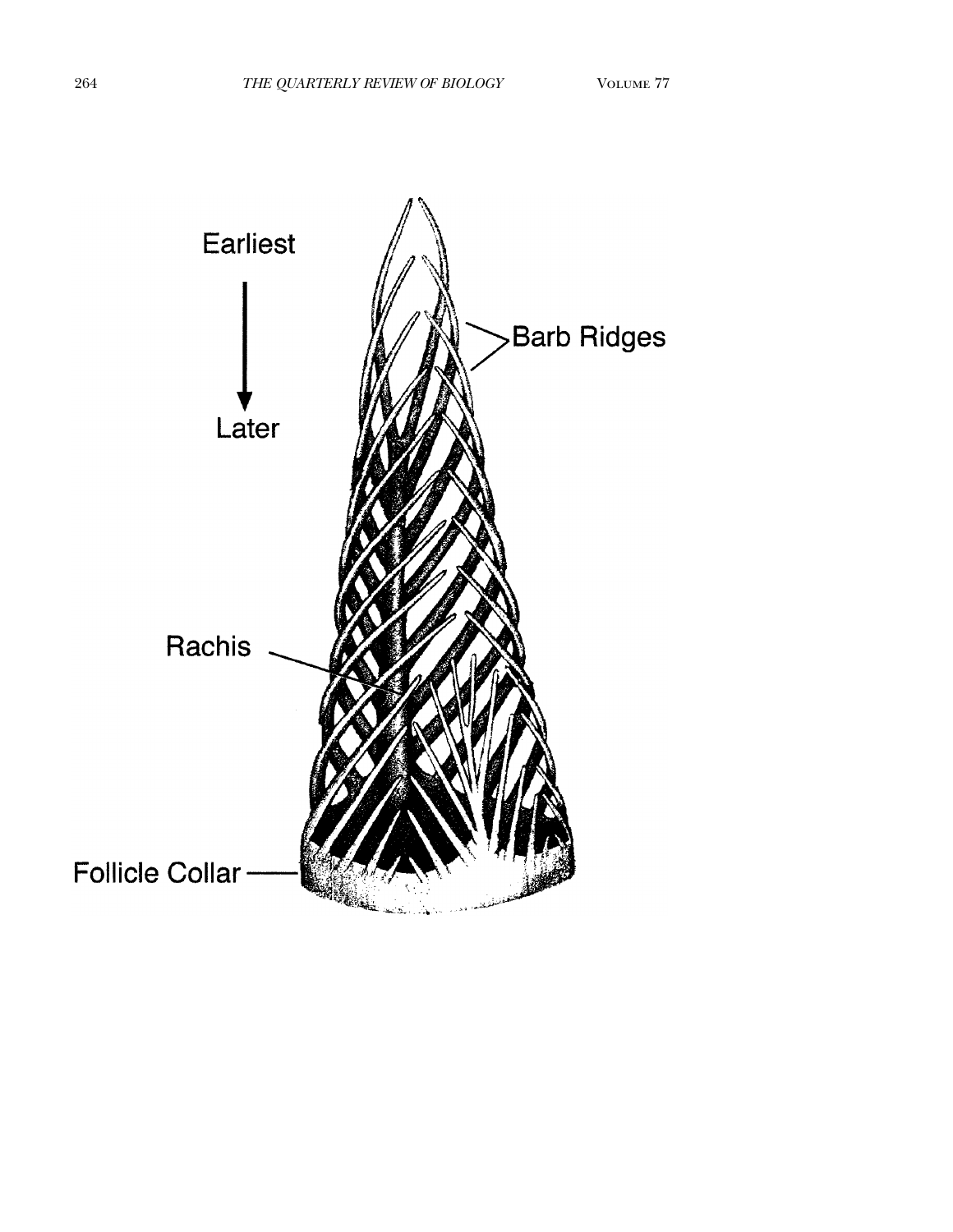tional theories of the origin of feathers have failed to establish a consensus on either the original function or original morphology of feathers.

Over the last half of the 20th century, neo-Darwinian approaches to the origin of feathers, exemplified by Bock (1965), have hypothesized a microevolutionary and functional continuum between feathers and a hypothesized antecedent structure (usually an elongate scale). Feathers, however, are hierarchically complex assemblages of numerous evolutionary novelties—the feather follicle, tubular feather germ, feather branched structure, interacting differentiated barbules—that have no homolog in any antecedent structures (Brush 1993, 1996, 2000; Prum 1999). Genuine evolutionary novelties are distinct from simple microevolutionary changes in that they are qualitatively or categorically different from any antecedent or homonomous structure (Nitecki 1990; Müller and Wagner 1991; Raff 1996). Consequently, Wagner (2000; Wagner et al. 2000; Chiu and Wagner 2001) has argued that macroevolutionary research on homology and the origins of evolutionary novelties should ask different questions that are focused on uncovering the mechanisms that generate morphological novelties. Traditional neo-Darwinian approaches to the origin of feathers have focused on creating theoretical continuity with antecedent structures, and as a consequence, few of these theories have adequately appreciated the many novel aspects of feather morphology and feather development, and none have formulated adequately detailed hypotheses about the origin and evolution of these morphological and developmental novelties. In contrast to neo-Darwinian approaches, and in congruence with a macroevolutionary concept of novelty, the developmental theory of feather origins is focused specifically on reconstructing the transition of developmental *novelties* required for the origin and diversification of feathers (Prum 1999).

Another conceptual problem has been the tendency to propose complex evolutionary scenarios as intellectual "package deals" that include correlated and interdependent hypotheses about the origins of birds, avian flight, and feathers. One package features birds as an early nondinosaurian lineage of archosaurs, the arboreal theory of the origin of flight, and the aerodynamic theory of the origin of feathers (e.g., Feduccia 1999). An alternative package offers birds as a lineage of theropod dinosaurs, the cursorial theory of the origin of flight, and the thermal insulation theory of the origin of feathers (e.g., Ostrom 1974). These two packages have been promoted inaccurately as reflecting "ornithological" and "paleontological" schools of thought, respectively (e.g., Feduccia 1999). Clearly, the solutions to these complex questions are ultimately interrelated (i.e., there is only one history of life). But the fundamental problem with these combined scenarios is that they conflate the analysis of these complex issues and eliminate many plausible combinations. These macroevolutionary questions can only be productively and rigorously pursued independent from one another. By approaching the questions of phylogenetic relationships and evolutionary functional morphology independently, emergent historical patterns can be used to test hypotheses of morphological homology and evolutionary process (Lauder and Liem 1989; Larson and Losos 1996). Perhaps unsurprisingly, the recent theoretical

Figure 2. Schematic Diagram of Helical Growth of Barb Ridges of a Pennaceous Feather The branched structure of the barbs and the rachis of a feather form by helical growth and fusion of barb ridges within the tubular feather germ. Feathers grow from the base. Barb ridges form at the new barb locus on the posterior midline of the collar and grow helically around the collar toward the anterior midline where they fuse to form the rachis ridge. Subsequent barb ridges fuse to the rachis ridge. In feathers with an afterfeather, the new barb locus divides into two laterally displaced new barb loci. Subsequently, new barb ridges grow helically both anteriorly to the main rachis and posteriorly to form the hyporachis and vane of the afterfeather. The main vane and the afterfeather form separate vanes united within a single feather by the calamus (Figure 1A). Pennaceous feathers obtain their planar form only after emerging from the cylindrical feather sheath when growth is complete. The obverse (upper) and reverse (lower) surfaces of the vane develop from the outer and inner surfaces of the cylindrical feather germ. Illustration based on Lucas and Stettenheim (1972).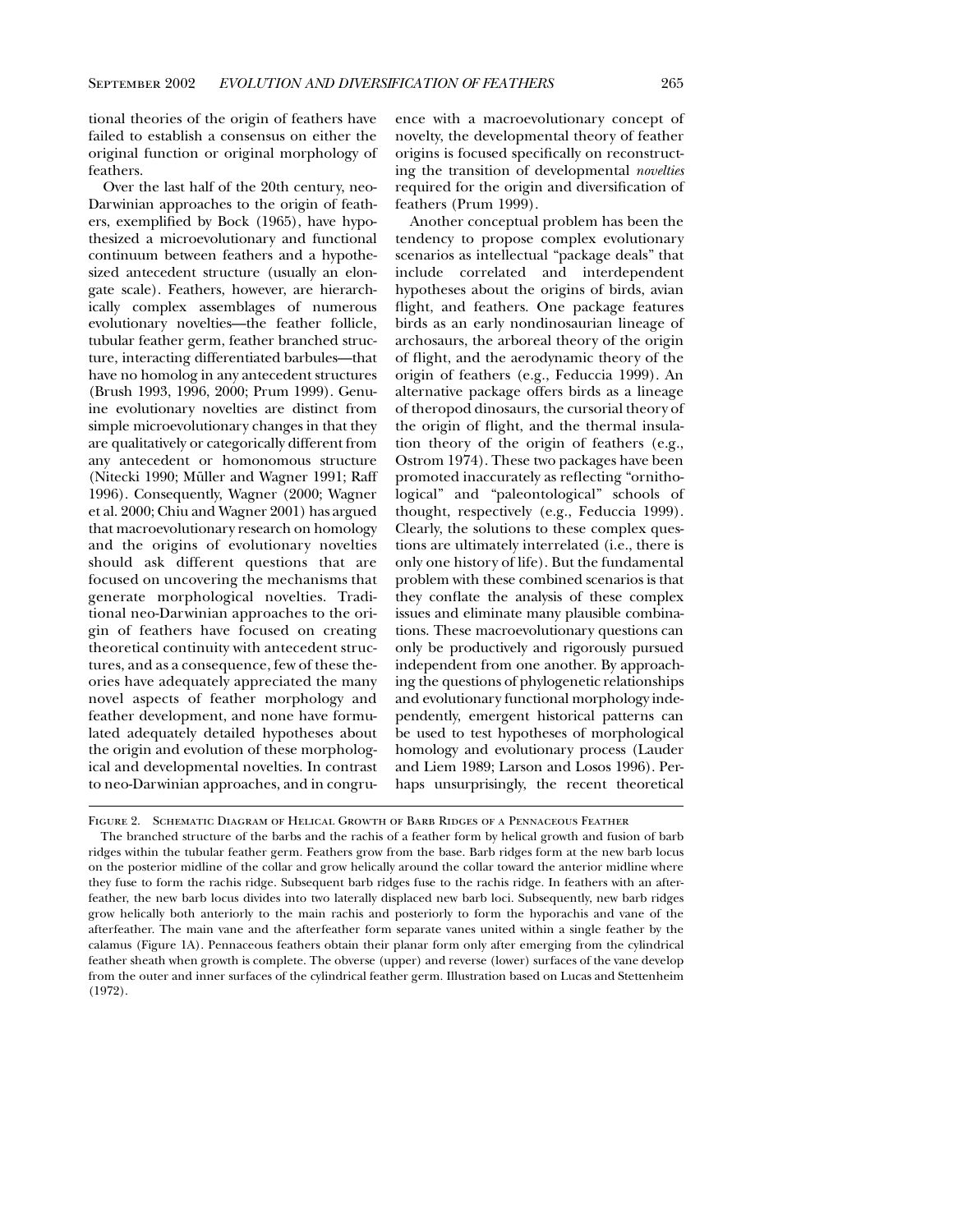progress on the evolutionary origin of feathers has come from outside these entrenched scenarios.

In this paper, we present a conceptual review of the previous theories of the origin of feathers and a synopsis of the recently proposed developmental theory of the origin of feathers (Prum 1999; Brush 2000). We review recent paleontological evidence that supports the theropod origin of feathers prior to the origin of birds or flight, and the congruence between these newly discovered theropod feather morphologies and the morphologies predicted by the developmental theory. In light of these findings, we discuss the homology of feathers and scales, plausible and implausible functional theories of the origin of feathers, feathers as evolutionary novelties, and the molecular basis of feather development and evolution.

## Conceptual Review of Previous Theories

Previous theories of the origin of feathers can be categorized in terms of four conceptual approaches: analyses of the "primitive" feathers of extant birds, functional theories, scale-to-feather transformation theories, and theories based on the details of keratin biochemistry and keratinogenesis. These four approaches are not mutually exclusive, but have often been combined in different ways to advocate a variety of hypotheses. Here we review the conceptual bases for these theories.

Many early predictions of the ancestral morphology of feathers were based on analyses of the variation in extant feather morphology and its distribution among modern birds (Dyck 1985). These attempts were unsuccessful for several reasons. First, researchers attempted comparative evolutionary analyses without historically explicit concepts of monophyly and phylogeny. This conceptual vacuum led to incongruous arguments that the feathers of specific extant groups represent the primitive morphology of all avian feathers. For example, ratites (Lowe 1935), penguins (Ewart 1921), and megapodes (Becker 1959) were each hypothesized at various times to be a basal lineage of birds that actually posses primitive feathers. These

authors did not understand explicitly that an extant lineage within the monophyletic clade of modern birds could not be more closely related to the lineage in which feathers evolved than *Archaeopteryx* is, and that the phylogenetic distribution of feather variation in extant bird clades could not be used to identify primitive feather morphologies. Other researchers argued that the simpler structure of certain extant feather types, commonly either plumulaceous downs or open pennaceous contour feathers, supported the hypothesis that such morphologies were likely to be primitive (Ewart 1921). These hypotheses were countered by evidence that some of these modern feathers show obviously derived features (Steiner 1917). For example, some downs have differentiated distal and proximal barbules that indicate that they may be secondarily derived from pennaceous feathers in which the differentiated barbules interconnect to form a closed vane (Dyck 1985). Of course, both arguments incorrectly imagined that the ancestral morphology of all feathers could be found within extant feather diversity. Structurally modern feathers have been present since at least *Archaeopteryx,* and they have continued to evolve, diversify, *and* simplify in various ways. The presence of differentiated barbules in some modern downs may constitute evidence that they are secondarily derived from pennaceous feathers, but this finding is irrelevant to the question of whether plumulaceous or pennaceous structure was primitive to the initial radiation of feather morphology. Theories of the origin of feathers based on nonphylogenetic analyses of extant feather diversity have confounded the evolution of feathers among extant birds with the initial origin and diversification of feathers preceding *Archaeopteryx.*

A second conceptual current has been the development of functional theories of the evolutionary origin of feathers (reviewed in Dyck 1985; Feduccia 1999). These theories propose plausible initial functions for ancestral feathers, and then hypothesize a suitable ancestral morphology to fulfill that function. Plausible initial functions have been justified based on notions about the natural history and ecology of ancestral birds, and notions about what functional transitions in mor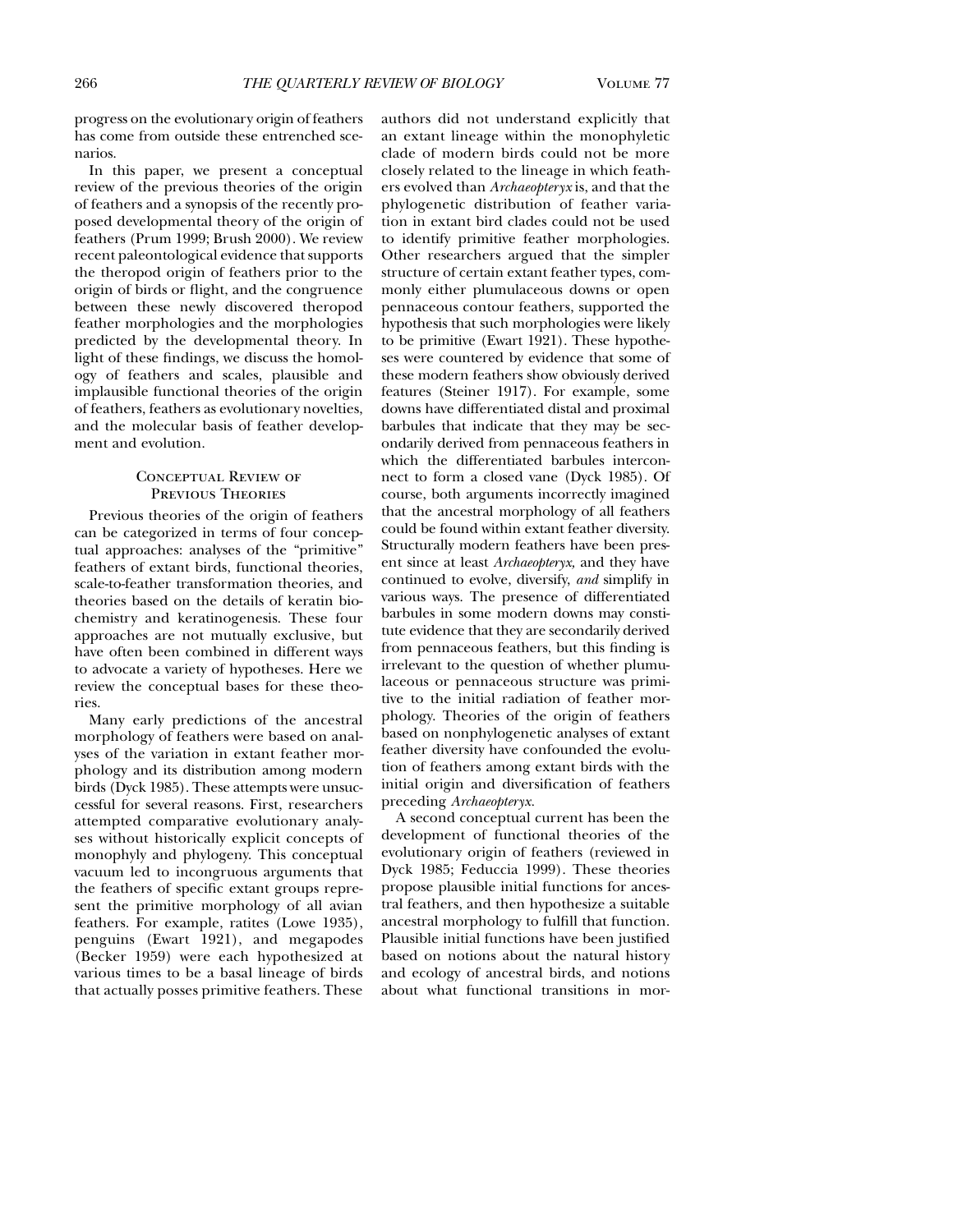phology are evolutionarily possible. Recent evidence of biologically convergent, analogous instances of the intermediate functional states proposed by the models have been used to support the plausibility of specific functional theories (e.g., the hairy arms of *Propithecus* lemurs as an aerodynamic model of early feather evolution: Feduccia 1993). The list of functional theories of feather origins includes the hypotheses that feathers evolved for flight (e.g., Steiner 1917; Heilmann 1926; Blaszyck 1935; Parkes 1966; Feduccia 1985, 1993, 1999), thermal insulation (e.g., Davies 1889; Ewart 1921), heat shielding (Regal 1975), water repellency (Dyck 1985), communication (Mayr 1960), and tactile sensation (Broman 1941).

The conceptual basis of functional theories of the origin of feathers is weak because these theories rest upon hypotheses about the function of an ancestral structure whose morphology is unknown. Biologists can actively debate the "functional significance" of some well-known morphological structures from extant organisms, yet the ability to make inferences about the function of specific morphologies without direct experimental tests is limited. Functional theories of feather origins presume that current knowledge of the identity and natural history of the lineage in which feathers initially evolved, and the evolutionary mechanisms that shape morphology and function, are sufficient to permit a confident reconstruction of the ancestral morphology of feathers. Given that it can be difficult to understand the function of known structures, it is essentially impossible to confidently infer the ancestral function of feathers in absence of an independent hypothesis on their form. Alternative functional theories of the origin of feathers have been justified by restating the initial functional speculations in absence of supporting evidence from the organism's biology. Over the past 20 years, it has been recognized that historical analysis in evolutionary biology requires an independent documentation of the *pattern* of evolutionary events before testing alternative functional hypotheses about the evolutionary *process* that explain those events (Lauder 1981; Lauder and Liem 1989; Lauder 1990; Larson and Losos 1996; Padian

2001). Based on nonphylogenetic, neo-Darwinian evolutionary theory (e.g., Bock 1965), functional theories of the origin of feathers have failed because they attempt to do exactly the opposite: they use presumed knowledge of adaptive evolutionary process to reconstruct historical pattern.

An additional problem with functional theories of the origin of feathers is that functional criteria are explicitly incompatible with the recognition of the homology of structures. Even enthusiastic advocates of the concept of the "homology of functions" have recognized that function cannot be used to elucidate structural homology (Lauder 1994; Hall 1999:205). Thus, if a primitive homolog of modern feathers were discovered that did not meet the criteria of a specific functional model, its homology with modern feathers would be rejected based on *functional* criteria alone rather than whether its structure shared some unique or special similarities that reflect their historical relationship. For example, the homology between feathers and the integumentary appendages of *Sinosauropteryx* may have been initially rejected because they did not meet the expectations of functional theories of the origin of feathers (Gibbons 1997; Feduccia 1999). Likewise, an entirely analogous structure with a convergent function could be proposed as a feather homolog based entirely on meeting some of the *functional* criteria of a proposed theory. For example, the proposed homology between feathers and the appendages of *Longisquama* ( Jones et al. 2001) are based entirely on functionally convergent aspects of their planar structure. A fundamental aspect of the concept of structural homology is that it explicitly excludes similarities of function, and thus allows the recognition of homologous structure that have evolved in form as a consequence of an evolutionary change or transference in function. Incorporating a priori functional criteria into models for the origin of feathers has created fundamental problems for the field.

A third, important concept in many previous theories of the origin of feathers has been the hypothesis that feathers evolved from scales (reviewed in Lucas and Stettenheim 1972). Numerous ancestral feather morphol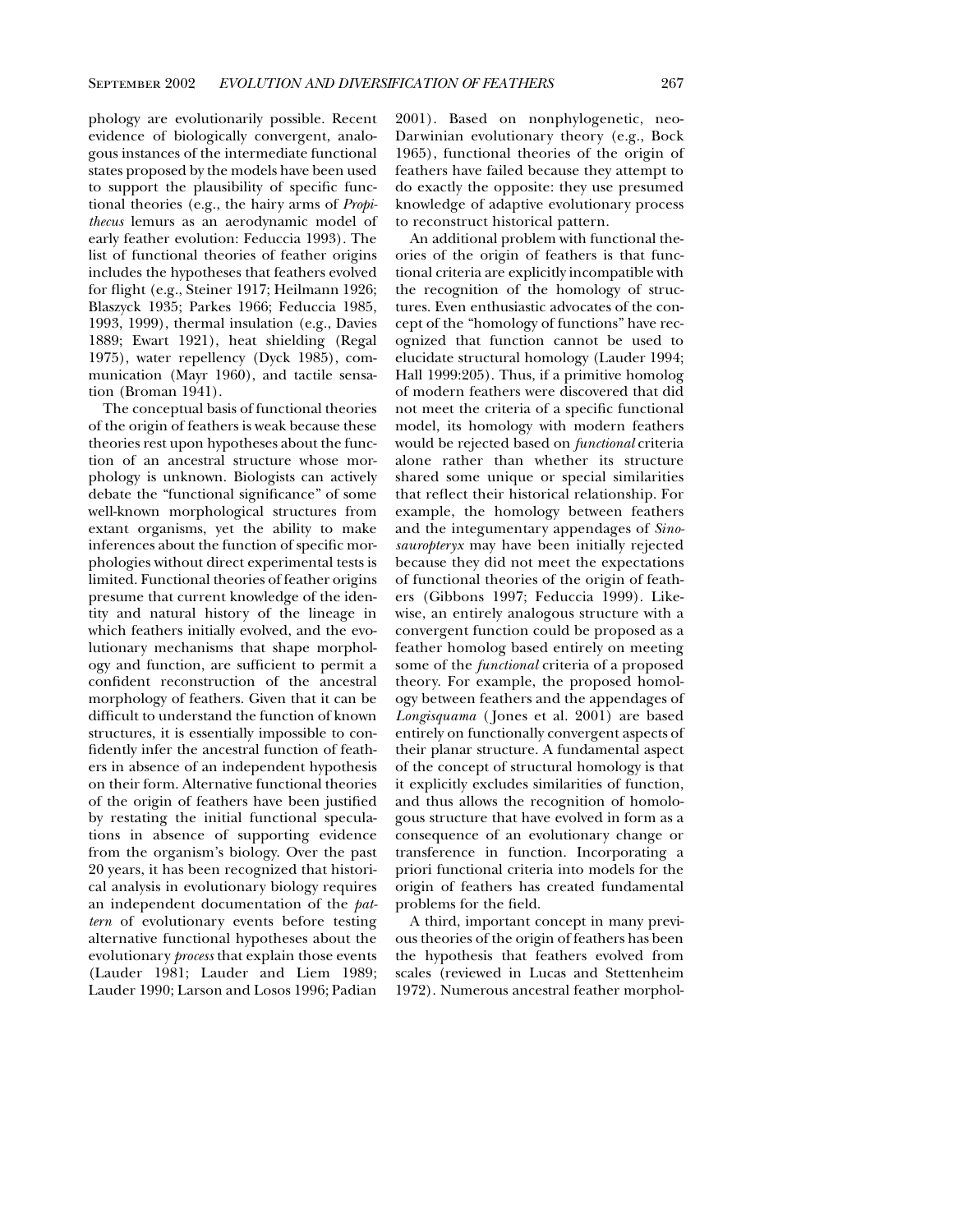ogies have been proposed as hypothetical intermediates between planar reptilian scales and feathers. These scale-based scenarios have been incorporated into various functional theories, usually in the form of an elongate, planar scale (e.g., Heilmann 1926; Parkes 1966; Maderson 1972; Regal 1975; Dyck 1985; Feduccia 1999; Maderson and Alibardi 2000). Scale-based hypotheses of the origin of feathers create a developmental and topological conundrum that was first pointed out by Davies (1889) and still has not been adequately addressed by any elongate-scaleto-feather transformation theory. Scales are inherently laminar or planar folds of the skin, whereas feathers are essentially tubular epidermal appendages (Prum 1999). A planar pennaceous feather obtains its planar shape *only* after emergence from the cylindrical sheath. The obverse (outer) and reverse (under) surfaces of a pennaceous feather vane develop from the outer and inner surfaces of the tubular epidermal feather germ, respectively (Figure 2). In contrast, the dorsal and ventral surfaces of a planar scale develop from the dorsal and ventral surfaces of the original epidermal outgrowth. Thus, the planar surfaces of scales and feathers are not homologous (Davies 1889; Prum 1999). One planar form cannot be evolutionarily transformed into the other while maintaining a continuously functional planar configuration (Prum 1999). Steiner (1917) attempted to reconcile this contradiction by homologizing the ventral surface of a scale with the afterfeather (Lucas and Stettenheim 1972). This hypothesis, however, is not congruent with how the afterfeather develops (Lillie and Juhn 1938; Lucas and Stettenheim 1972). No other scale-based model for the origin of feathers has even attempted to resolve this fundamental problem (Heilmann 1926; Parkes 1966; Maderson 1972; Regal 1975; Dyck 1985; Feduccia 1999; Maderson and Alibardi 2000).

Scale-based theories of the origin of feathers have also been justified by the general premise that pennaceous feathers, with barbs and a rachis in a planar form, constitute the primitive feather morphology. This conclusion has been supported by the observation that many plumulaceous (downy) feathers of extant birds have derived structures (Steiner 1917; Parkes 1966; Dyck 1985; Feduccia 1999). As described above, this conclusion is based on faulty phylogenetic reasoning, and is contradicted by the more general tubular nature of feathers (see below).

Scale-based models of the origin of feathers have not adequately recognized the suite of unique evolutionary novelties that characterize feather structure and development, nor have they attempted to explain their evolutionary origins. Any comprehensive theory of how feathers evolved should also explain the evolution of how feathers grow (Prum 1999). Scale-based models have failed to propose a cogent explanation for the origin of the follicle itself. Maderson and Alibardi (2000) accurately describe the function of the feather follicle in feather development, but they suggest no mechanism by which it might have evolved from a scale or what appendage morphology might grow from any such intermediate. Furthermore, scalebased models have repeatedly hypothesized the evolution of the branched structure of feathers as a process of the division of a planar scale (Heilmann 1926; Regal 1975; Dyck 1985; Maderson and Alibardi 2000). Like the proposed homology of the planar surfaces of feathers and scales, these scenarios are incongruent with the basic details of how feathers grow (Lucas and Stettenheim 1972; Prum 1999). Barb ridges form by the proliferation and outfolding of the basal layer of the feather germ epithelium, creating the longitudinal epidermal compartments that become the barbs (Lucas and Stettenheim 1972). The proliferation of barb ridges on the ventral side of a feather follicle during the growth of a pennaceous vane demonstrates clearly that barb ridges do not form by the division of a plane but by the proliferation, differentiation, and compartmentalization of epidermal tissue within the follicle collar (Strong 1902b; Lucas and Stettenheim 1972). In addition, the role of the barb ridge fusion in the creation of the rachis and hyporachis ridges during development further demonstrates that the rachis ridge is not homologous with a thickened medial axis of a scale (Lillie and Juhn 1938; Lillie and Wang 1941; Lucas and Stettenheim 1972; Prum 1999).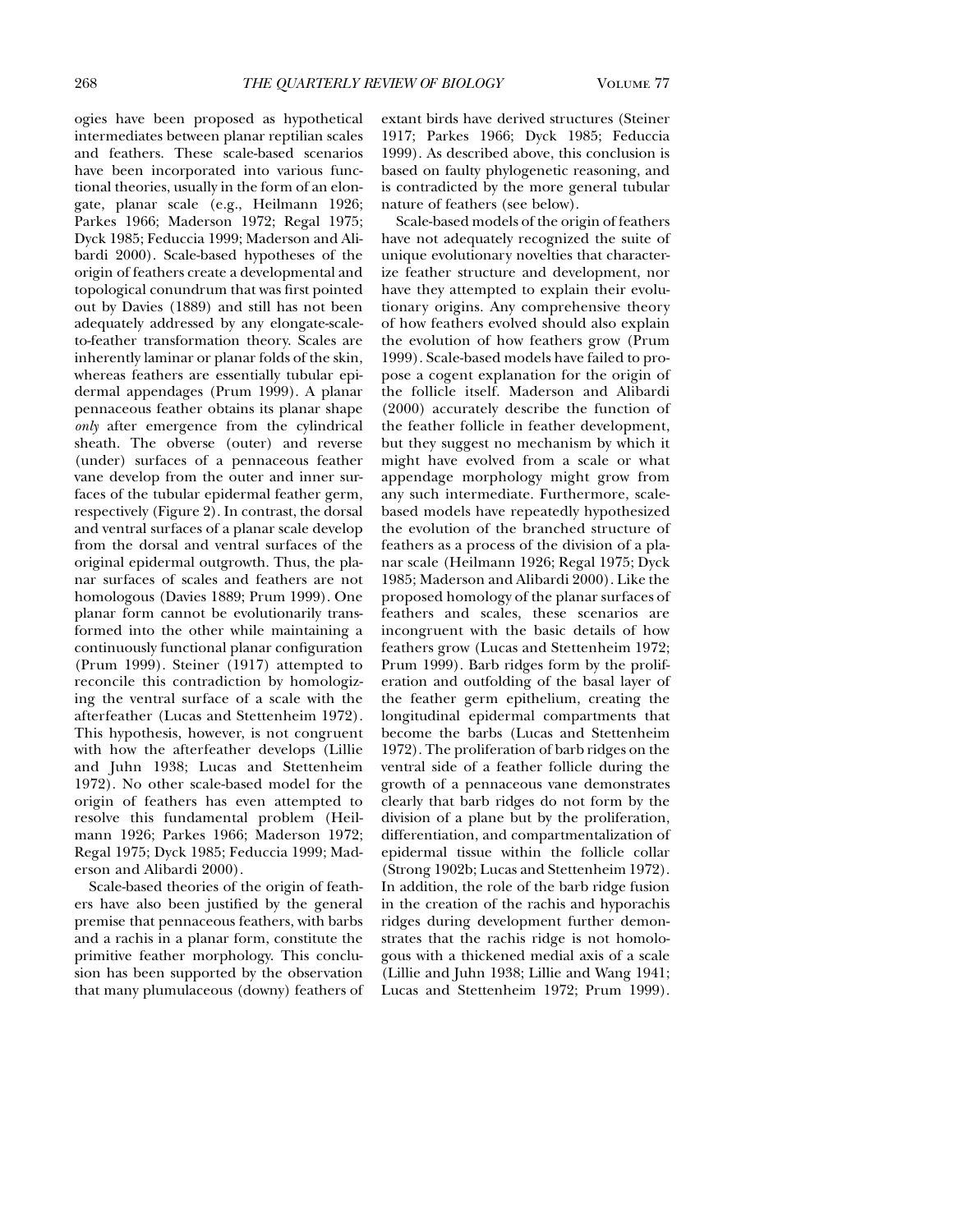Scale-based models of the origin of feathers have proposed only the vaguest scenarios for the evolution of the complex structure of barbs and barbules (Regal 1975). Dyck (1985) made the most explicit attempt but concluded, "When and how the interlocking system of the barbules formed is difficult to suggest." The absence of these crucial details in scale-based models has frequently been covered with an unsatisfying caveat that feathers did not *actually* evolve directly from scales (Maderson 1972; Regal 1975; Maderson and Alibardi 2000). Yet these same authors still maintain that pennaceous feathers evolved from the elongate, planar, scale-like structure—which is the source of these conceptual problems.

Recently, Zhang and Zhou (2000) proposed that the thick, flat rachi of the elongate central rectrices of *Protopteryx fengningensis,* an Early Cretaceous enantiornithine bird, provide support for a scale-like origin of feathers. This hypothesis has two substantial problems. First, similar "scale-like" feathers occur in living birds, such as penguins (Spheniscidae) and tropicbirds (Phaethontidae). These enlarged rachi are formed by the fusion of barbs and are only superficially scale-like. Nearly identical rectrices are also present in the Early Cretaceous confuciusornithine birds that are phylogenetically even more basal than *Protopteryx,* but in *Confuciusornis* these feathers are distally branched just like the analogous feathers of modern birds (Chiappe et al. 1999). Unfortunately, the tips of the remiges of the only specimen of *Protopteryx* are missing, so these critical data are unavailable. A second, more critical problem with this hypothesis is that *Protopteryx* and other enantiornithines are not the most basal birds in avian phylogeny (see Figure 6; Chiappe et al. 1999). Because feathers must have evolved in a lineage prior to the differentiation of *Archaeopteryx* from other birds, the rectrices of the enantiornithine *Protopteryx* must be secondarily derived. Like variations in feather morphology among modern birds, these fascinating early bird feathers document the diverse developmental capabilities of ancient feather follicles, but they do not constitute retained plesiomorphic morphologies. Given its phylogenetic position and the equivocal nature of the evidence, the rectrices of *Protopteryx* do not provide evidence of a scale-like origin of feathers.

A fourth approach has been to use details of patterns of keratinization in reptiles and birds to support hypotheses of the origin of feathers. Maderson (1972) and Maderson and Alibardi (2000) have proposed that the similarity in vertical alternation of  $\alpha$  and  $\beta$ keratins in feathers and lepidosaur scales justified the use of the lepidosaurian scale as a "model system" for the evolution of feathers. Maderson (1972) made no proposals about the origin of the branched structure of feathers, but Maderson and Alibardi (2000) propose that branched feathers evolved through the subdivision of an elongate scale into barbs and barbules, as proposed by Regal (1975) and others (reviewed in Dyck 1985). This approach is conceptually superior to purely functional theories because it is based on observable and testable details of integumentary biology and development. Unfortunately, the patterns of  $\alpha$ -keratin and  $\beta$ -keratin expression in the reptilian dermis lead to few detailed predictions about the origin of feathers and evolution of feather morphogenesis that are not merely consequences of the assumption that feathers are broadly homologous with scales (including their planar surfaces), that feathers evolved directly from an elongate scale, and that pennaceous feathers are primitive. Thus, these models have all the previously discussed problems inherent in strictly scale-based theories. Furthermore, the proposed relationship between vertical alternation of keratin in lepidosaur scales and bird feathers is based on a misconception of phylogenetic relationships of birds and reptiles. Birds and crocodylians are archosaurs. The scales of both crocodylians *and* birds lack the vertical stratification of  $\alpha$ -keratin and  $\beta$ -keratin expression in the epidermis, and the shedding or molt associated with it in both lepidosaurs and bird feathers (Maderson and Alibardi 2000). It is not parsimonious to conclude that molt in lepidosaur scales and bird feathers is somehow homologous when it is absent from crocodylian and avian scales. If the vertical alternation of keratin expression in lepidosaur scales and feathers is evolutionarily convergent, it remains to be demon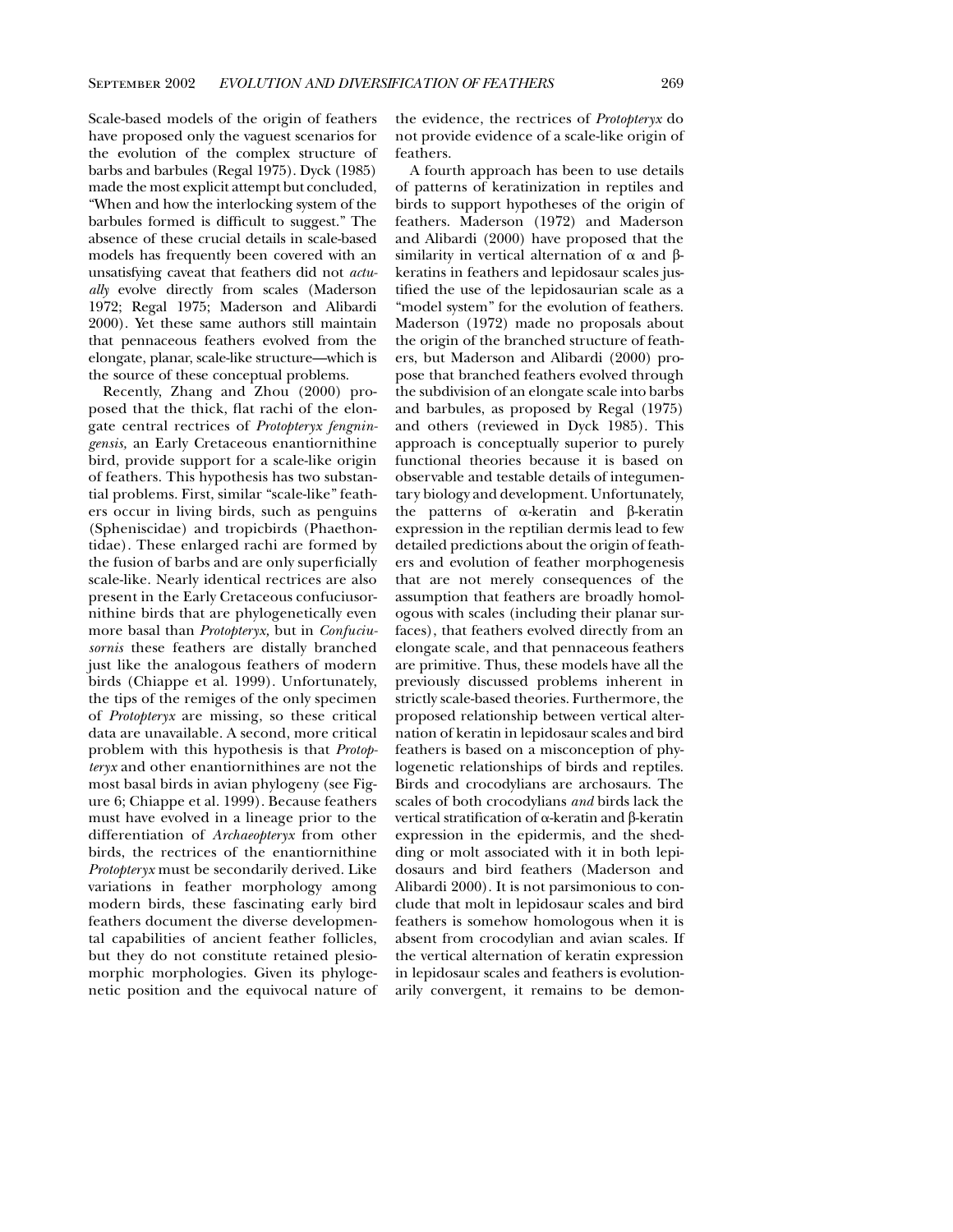strated how any analogous aspects of lepidosaur scales can function as an appropriate "model system" for the study of the origin of feathers, as proposed by Maderson and Alibardi (2000). The evolution of vertical alternation of keratin expression in feathers ultimately requires explanation. There is no reason to conclude, however, that the patterns of  $\alpha$ -keratin expression in lepidosaur scales, crocodilian and avian scale-hinge regions, and the feather sheath are not proximate adaptations for their current physical functions.

Brush (1993, 1996) provided an alternative "keratin-based" theory of the origin of feathers. He reviewed the origin of the novel keratins found in feathers, and the evidence and theories about their evolution, and concluded that feathers are complex hierarchical novelties that incorporate numerous unique molecular and developmental features. Brush (1993, 1996) also directly questioned the homology of scales and feathers, and pointed out the essential novelties of the many details of feather biochemistry and development. Although he did not propose an explicit scenario for the origin of the complex branched structure of feathers, these discussions were based on testable details of feather development and anticipated subsequent models based on feather development.

## A Developmental Theory of the ORIGIN OF FEATHERS

We have recently proposed an alternative approach to the origin of feathers that uses the details of feather development to reconstruct plausible antecedent morphologies (Prum 1999; Brush 2000, 2001). This approach suggests that any theory of the origin of feathers should also provide a complete and consistent theory of the origin of the complex mechanisms of feather development. Furthermore, the details of feather development support an hypothesis of feather evolution that is independent of phylogenetic and functional assumptions. We have each independently proposed developmental theories of the origin of feathers. Prum (1999) analyzed the complex, hierarchical mechanisms by which feathers grow, and hypothesized a transition series of developmental novelties from the first feathers through modern feather morphological diversity. Brush (1993, 1996, 2000, 2001) used feather biochemistry and the hierarchy of feather development and structure to define the conditions for recognizing the original "protofeather," and to propose a "phylogeny" of feather types. The implications of these two independent approaches are extensively congruent, and represent a conceptually new direction in the study of the origin of feathers.

The details of feather development provide a rich source of information about feather biology (reviewed in Lucas and Stettenheim 1972, summarized in Prum 1999). Feathers are branched, filamentous keratin structures uniquely characterized by a tubular follicle which forms by a cylindrical invagination around the elongate feather papilla or short bud (Figure 3). Rather than growing from bifurcating tips like a plant, feathers form a branched structure from the base using two unique mechanisms. The branching of the barbs and rachis is a consequence of the helical growth of barb ridges around the tubular epidermal cylinder of the feather follicle and feather germ, and the fusion of the barb ridges to the rachis ridge on the anterior side of the follicle (Figure 2). In contrast, the branched structure of the barbules and barb rami involves the differentiation of keratinocytes within the peripheral barbule plates of the developing barb ridges into a paired series of cells that connect basally to the barb ramus.

By focusing on the evolution of the mechanisms of feather development, Prum (1999) proposed a detailed, testable model of the evolutionary origin of feathers that is independent of functional or phylogenetic assumptions. The model proposed a fivestage transition series in the history of feather diversity as a hypothesized sequence of novelties in feather development (Figure 4). The model hypothesizes that the first feather (Stage I) originated with the first feather follicle—the cylindrical epidermal invagination around the initial feather papilla. Subsequent feather diversity evolved through a series of derived developmental novelties within the tubular intermediate epidermal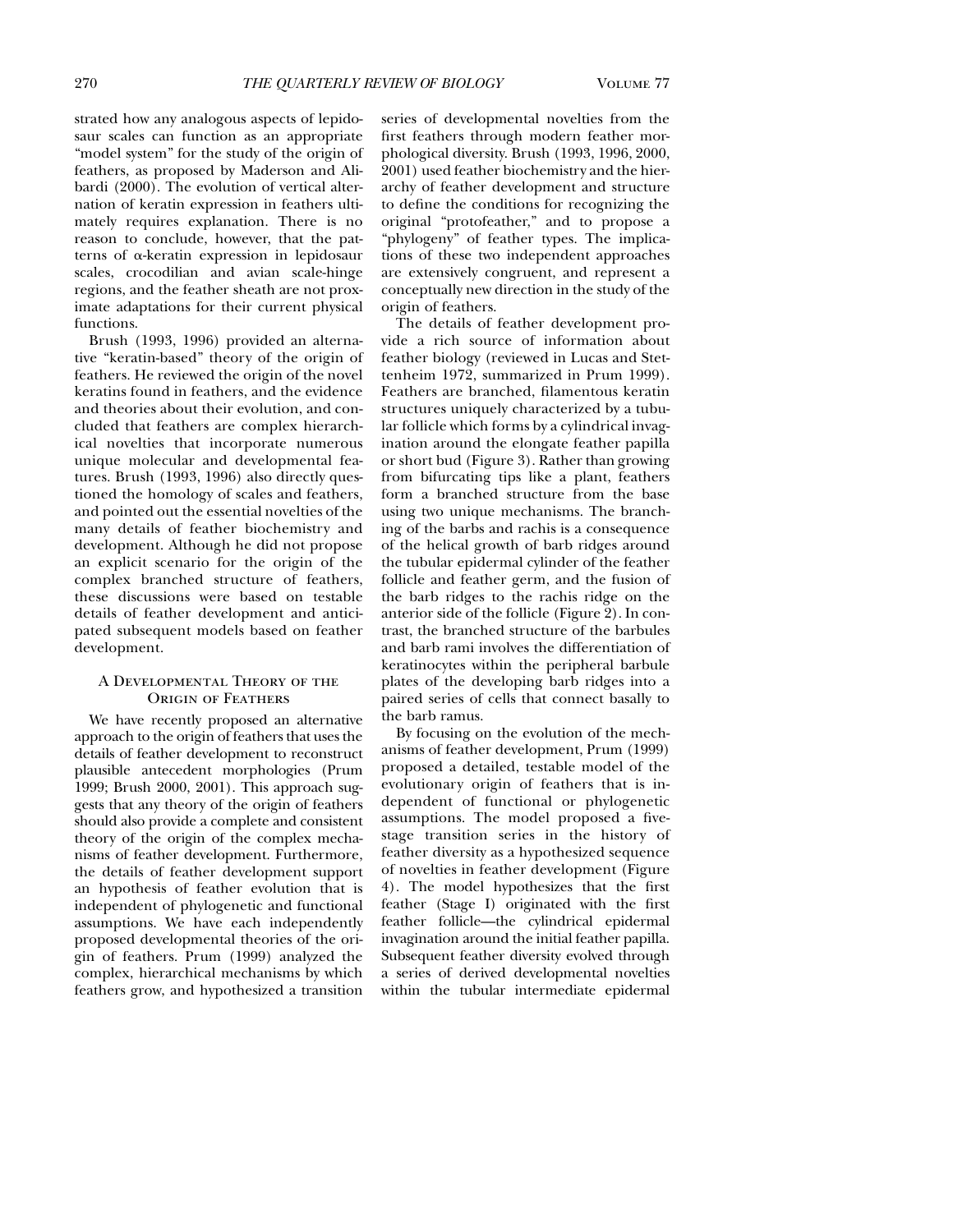

Figure 3. Schematic Diagram of the Initial Development of a Feather Follicle

(A) Development of the epidermal feather placode and dermal condensation. (B) Development of a short bud or feather papilla. (C) Formation of the feather follicle through the invagination of a cylinder of epidermal tissue around the base of the feather papilla. (D) Cross section of the feather follicle through the horizontal plane indicated by the dotted line in C. The invaginated tubular feather follicle is characterized by a series of tissue layers (from peripheral to central): the dermis of the follicle, the epidermis of the follicle (outer epidermal layer), the follicle cavity or lumen (the space between epidermal layers), the follicle collar (inner epidermal layer or ramogenic zone), and the dermal pulp (tissue at the center of the follicle). The tubular feather germ grows by proliferation and differentiation of keratinocytes in the follicle collar. Summarized from Lucas and Stettenheim (1972) and Prum (1999).

layer of the follicle, called the follicle collar, which generates the tubular feather germ. After the origin of the follicle came the differentiation of the follicle collar into barb ridges that generate the barbs (Stage II). The model proposes two alternative stages next—the origin of helical growth (Stage IIIa), or the origin of barbule plate differentiation (Stage IIIb). The model cannot differentiate between the two alternative orders for these events (i.e., IIIa before IIIb, or IIIb before IIIa), but following the evolution of both of these developmental novelties came the capacity to grow both kinds of branched structure typical of modern feathers (Stage IIIa-b). The origin of differentiated distal and proximal barbule plates followed next (Stage IV). Finally, additional developmental mechanisms evolved and created further diversity in feather structure (Stage Va–f).

This hypothesized series of five developmental novelties predicts an explicit transition series in the morphologies of the feathers grown from these follicles (Figure 5; Prum 1999). Stage I follicles would produce an unbranched, hollow, tubular feather. The model predicts the keratinaceous composition and essentially tubular geometry of the primitive feather, but does not predict the shape, size, stiffness, or other structural qualities. A Stage II follicle would grow a tuft of barbs fused basally to a single calamus. A Stage IIIa follicle would grow a feather with a rachis (formed by the initial fusion of feather barbs on the anterior side of the follicle) and a series of fused barbs. Stage IIIb follicles would produce a tuft of barbs with branched barbules. Stage IIIa-b follicles would grow the first bipinnate (double-branched) feathers with a rachis, barbs, and barbules. In the absence of differentiated barbules, a Stage IIIa + b feather would be open pennaceous. Stage IV follicles would grow a pennaceous feather with a closed, coherent vane created by the interactions of the differentiated hooks and grooves on the distal and proximal barbules of neighboring barbs. Only after Stage IV could subsequent novelties in Stages Va–f yield additional feather diversity, including an asymmetrical vane (Stage Va) and the aftershaft (Stage Vb).

The justification for the order of the evolution of the developmental novelties in the model comes from the observed causal hierarchy within feather growth mechanisms (Prum 1999). For example, a feather with filamentous barbs (Stage II) is hypothesized to have evolved before the origin of the rachis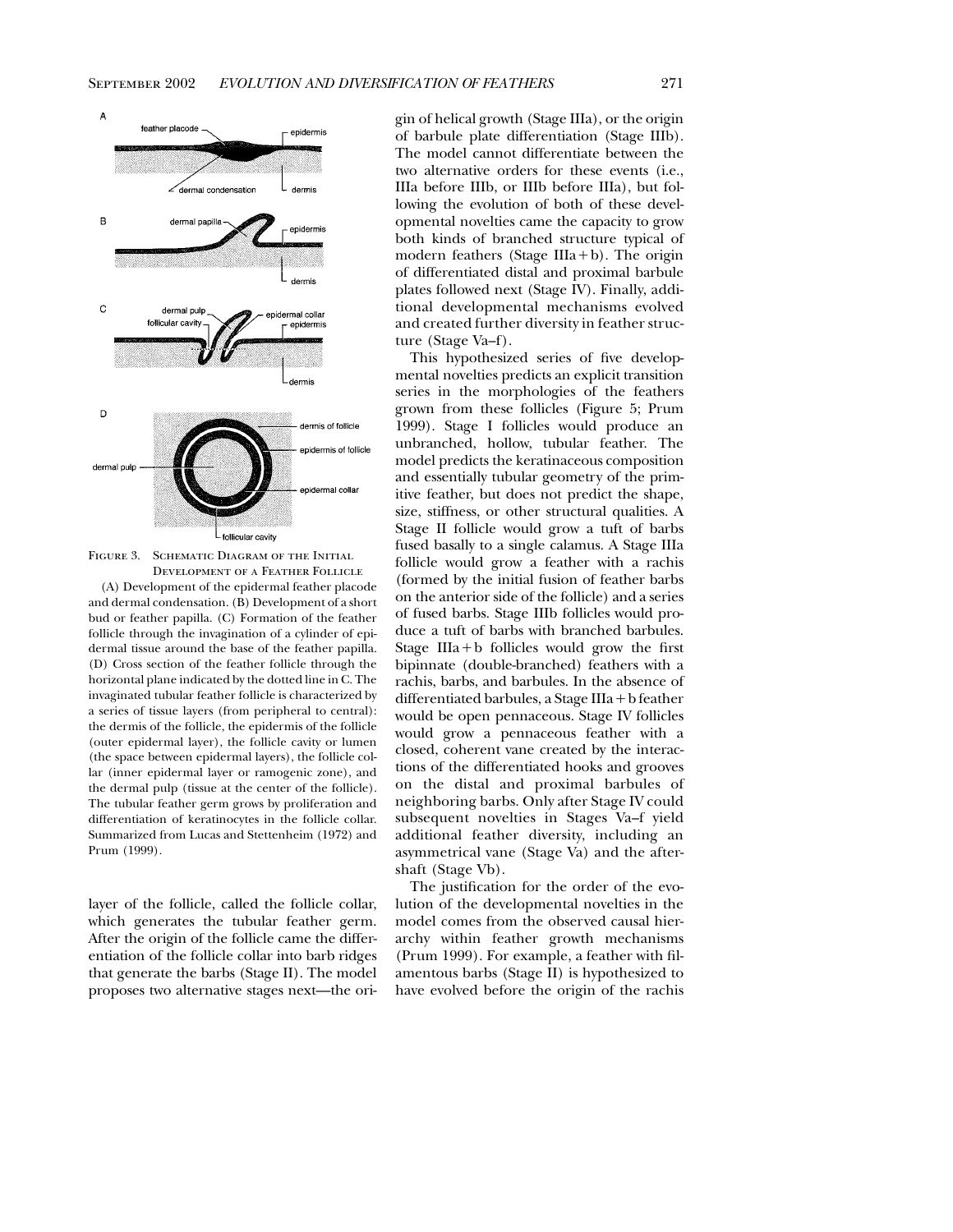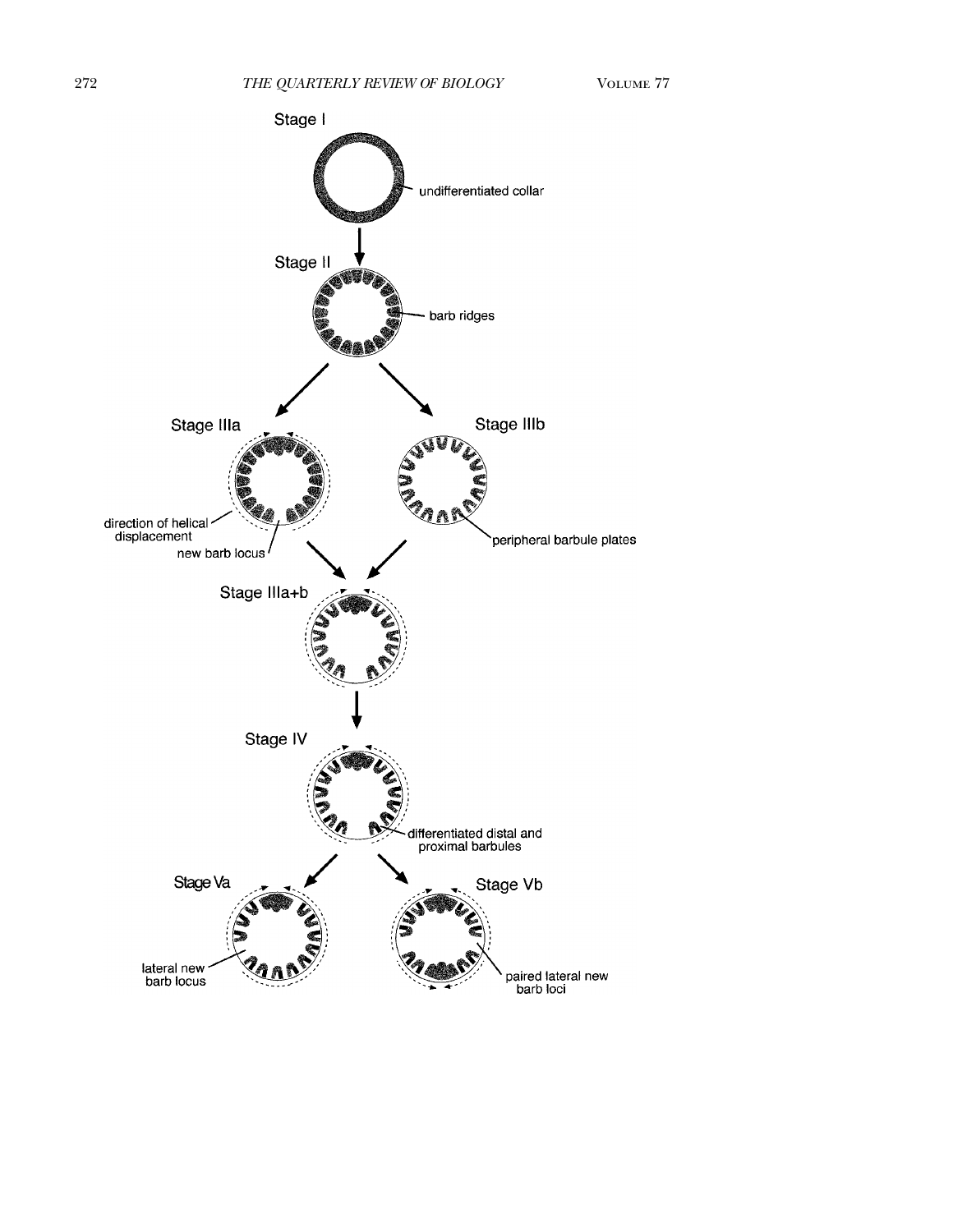(Stage IIIa) because the rachis of a pennaceous feather is initially created, or specified, by the fusion of barb ridges (Lillie and Wang 1941; Lucas and Stettenheim 1972; Prum 1999). Likewise, barbs (Stage II) are hypothesized to evolve before barbules (Stage IIIb) because barbules develop within layers of the preexisting barb ridges (Prum 1999). A bipinnate feather with a rachis, barbs, and barbules (Stage IIIa-b) is hypothesized to have evolved before the differentiated barbules (Stage IV) because prior to the origin of the rachis, barbules could not have had distal or proximal orientation relative to the feather vane. Prum (1999) describes developmental justifications for additional stages.

Although Prum's (1999) model is based on developmental evidence, it is explicitly *not* based on Haeckelian ontogenetic recapitulation or von Baer's Law—the notion that ontogenetically antecedent events are phylogenetically primitive. Several stages of the model are congruent with a recapitulationist scenario, but they are not justified on that basis (Prum 1999). Thus, plumulaceous feathers are hypothesized to be primitive to pennaceous feathers not because the first feathers of extant birds are typically plumulaceous, but because the simplest differentiated follicle collar would have grown a plumulaceous feather (Prum 1999). There are also several stages of the model that directly conflict with von Baer's Law (Prum 1999). For example, in the development of the first feathers in an

avian embryo, differentiated barb ridges originate in the inner epidermal layer of the feather germ during the short bud stage before the origin of the follicle, whereas in the model the follicle originates (Stage I) before the barb ridges (Stage II). The initiation of barb ridges before the follicle must be a derived alteration of the primitive ontogeny, however, because the barbs would be unable to continue to grow without the organization provided by the follicle. In a second example, the barbules differentiate and keratinize before the ramus within any horizontal section of a barb ridge. A feather with keratinized barbules that lacked barb rami would simply disintegrate, however. Barbules keratinize before the ramus because they are peripheral to the ramus within the barb ridge, and a fully keratinized ramus would block the diffusion of necessary nutrients from the central dermal pulp out to the developing barbule keratinocytes.

Important support for the plausibility of the developmental model of the evolutionary history of feathers comes from extant feather diversity (Prum 1999). All the primitive feather morphologies proposed by the model exist among extant avian feathers. For example, the basic structure of the Stage I feather is present in every known feather in the tubular cylindrical calamus at its base and the cylindrical feather sheath that surrounds it. Specialized tubular feathers that are identical to the predictions of Stage I grow from the

Figure 4. Developmental Model of the Origin and Diversification of Feather Follicles

An hypothesized transition series of evolutionary novelties in feather development, depicted as a series of cross sections of the follicle collar—the innermost layer of epidermal tissue in the feather follicle that generates or develops into the feather (Figure 3D) from Prum (1999). The model is based entirely on the hierarchical details of feather development, and is independent of functional or phylogenetic assumptions. Each diagram is oriented with the anterior surface of the follicle collar upward. The developmental novelties are labeled in the stages at which they originate. Stage I—Origin of the undifferentiated collar through a cylindrical epidermal invagination around the base of the feather papilla. Stage II—Origin of the differentiation of the inner layer of the collar into longitudinal barb ridges and the peripheral layer of the collar into the feather sheath. Stage III—Either of these developmental novelties could have occurred first, but both are required before Stage IV. Stage IIIa—Origin of helical displacement of barb ridges and the new barb locus. Stage IIIb—Origin of paired barbules from peripheral barb plates within the barb ridges. Stages IIIa + IIIb—Origin of follicle capable of both helical displacement and barbule plate differentiation. Stage IV—Origin of differentiated distal and proximal barbules within barbule plates of barb ridges. Stage Va—Origin of lateral displacement of the new barb ridge locus. Stage Vb—Origin of the division of posterior new barb locus into a pair of laterally displaced loci, and opposing anterior and posterior helical displacement of barb ridges toward the main feather and afterfeather of the follicle. See Prum (1999) for details of additional stages in the evolution of feather diversity (Stages Vc–f).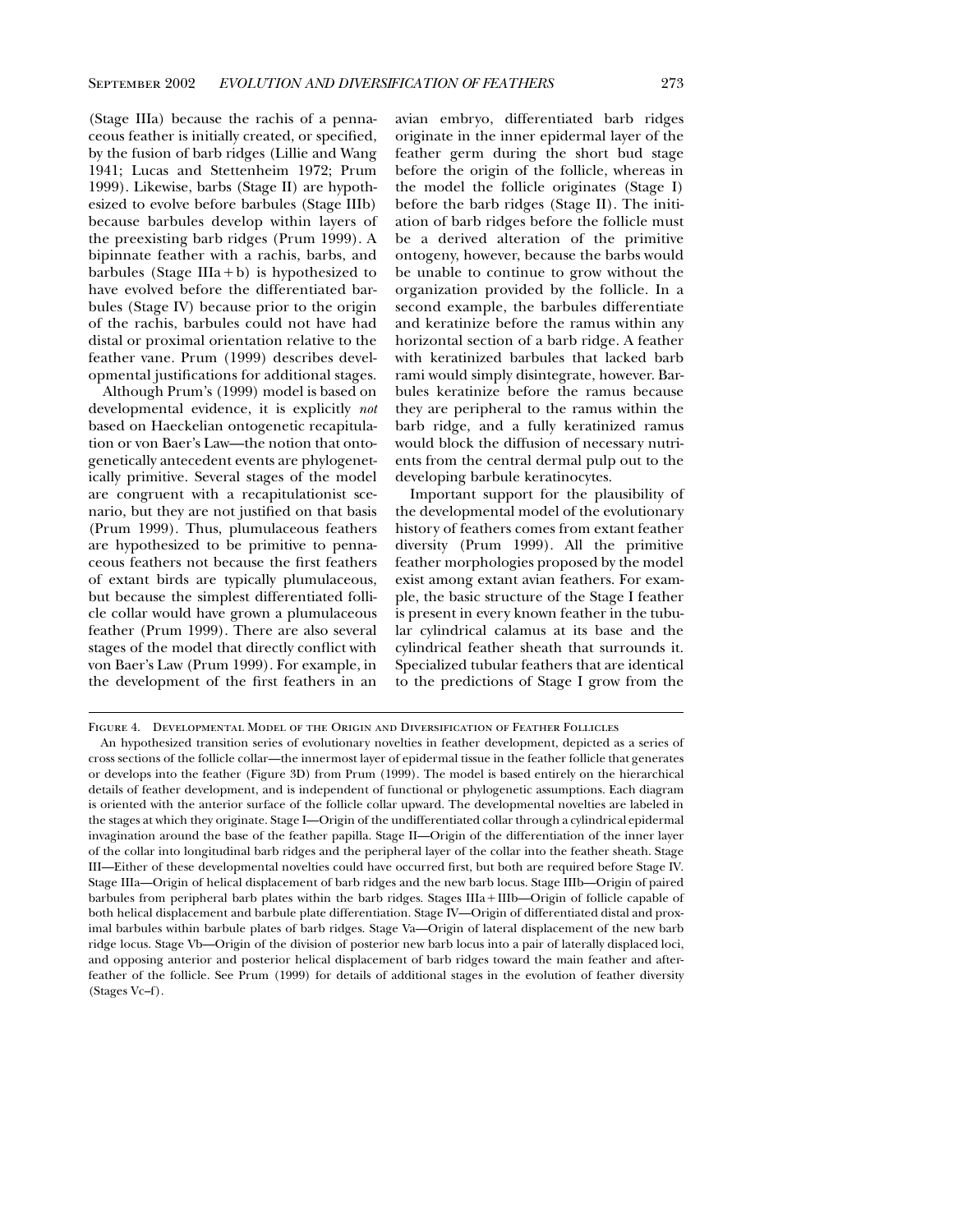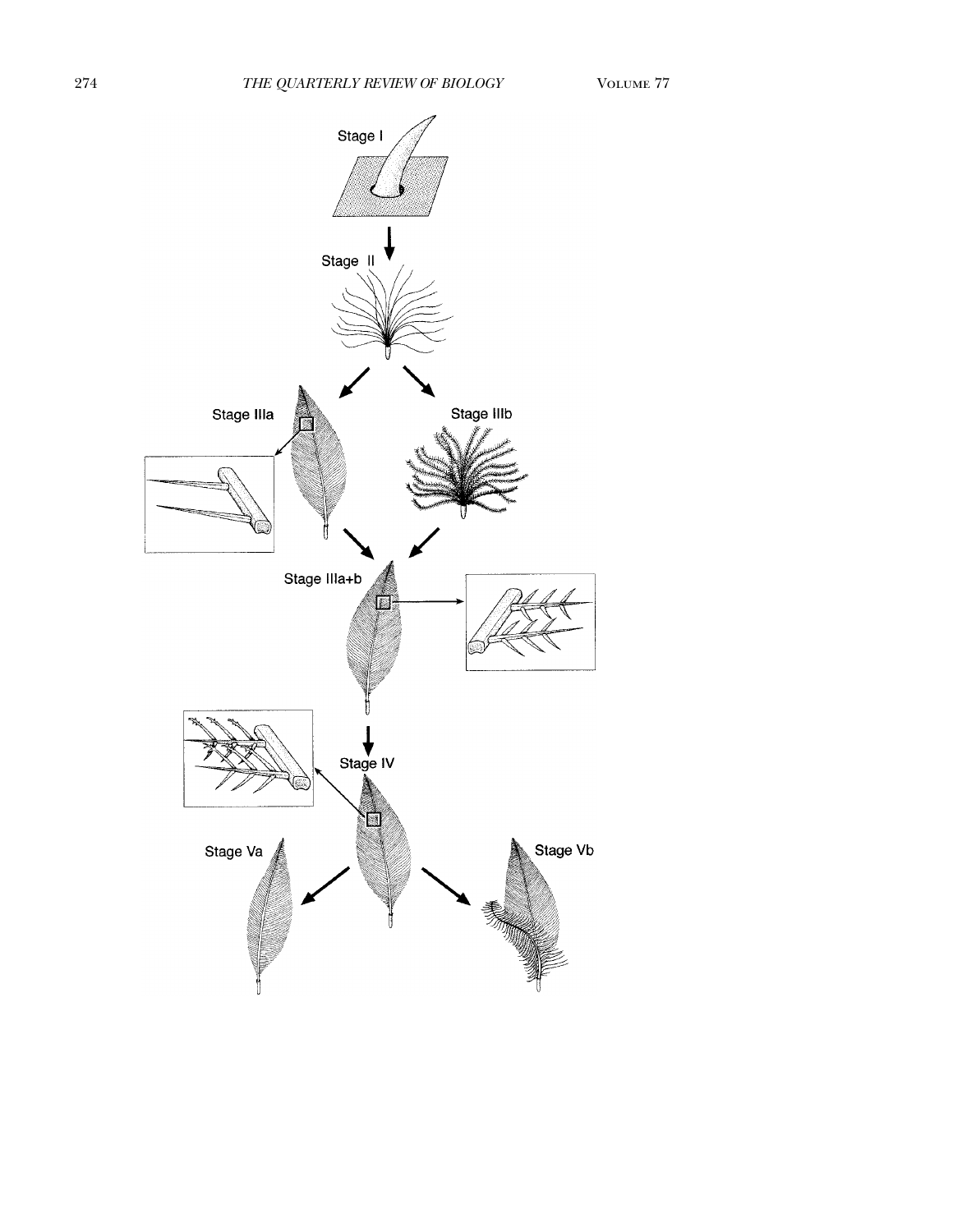central crown patch of male African peafowl (*Afropavo congensis,* Phasianidae) and from the entire crown of the Bornean bristlehead (*Pityriasis gymnocephala,* Corvoidea). Additional modern examples of morphologies like Stages II and III can be found among various extant avian plumages (Prum 1999). For example, certain display plumes in egrets (*Egretta,* Ardeidae) and birds of paradise (*Paradisaea,* Paradisaeidae) correspond well to Stage II morphology. Other open pennaceous contour feathers and semiplumes are congruent with the predicted Stage IIIa-b morphology. These modern feathers demonstrate that the developmental configurations and morphologies predicted by the model are among the known products of feather follicles. Thus we know that feather follicles can function in the ways proposed by the model. These extant feathers are secondarily derived or simplified, however, and their existence does not constitute evidence that primitive feathers actually had these predicted morphologies. For these inferences, paleontological data are required to document plesiomorphic feather morphologies (see below).

Brush's (2000, 2001) approach to the origin of feathers is similar to Prum's (1999) in that it also draws on observable details of feather development from extant birds. After recognizing their distinctness from scales, Brush (2000, 2001) hypothesized that feathers are essentially cylindrical structures, and that the follicle and feather keratins are the fundamental feather novelties. Brush (2000, 2001) then hypothesized that the first "protofeather" was an elongate tubular filament. He referred to this initial tubular structure as "barb-like," and envisioned the evolution of branched feather structure as the duplication of these barb-like structures. This hypothesis confuses the identities of an entire feather and an individual barb. A simple tubular feather would be homologous with an entire modern feather, the whole product of growth from a follicle. The hollow center of the first feather is a consequence of the tubular organization of the follicle and comes from the dermis at the center of the follicle and feather germ. In contrast, barbs are differentiated portions of the tubular feather germ. The evolution of a branched feather morphology came not from the duplication of an initial tubular structure, but from the differentiation, proliferation, and organization of cells within this epidermal tube into barb ridges.

The historical transition series of Brush's (2000) feather phylogram is extensively congruent with Prum's (1999) hypothesis. Prum, however, provided a more explicit developmental justification of the stages, and also an explicit distinction between the evolution of initial structural feather diversity and the classes of extant feathers, many of which are likely to have evolved through secondary simplification of more complex forms.

Figure 5. Developmental Model of the Origin and Diversification of Feathers

A predicted transition series of feather follicles based on the hypothesized series of evolutionary novelties in feather developmental mechanisms (Figure 4) from Prum (1999). Stage I—Origin of an undifferentiated tubular collar yields the first feather, a hollow cylinder. Stage II—Origin of a collar with differentiated barb ridges results in a mature feather with a tuft of unbranched barbs and a basal calamus emerging from a superficial sheath. Stage IIIa—Origin of helical displacement of barb ridges and the new barb locus results in a pinnate feather with an indeterminate number of unbranched barbs fused to a central rachis. Stage IIIb—Origin of peripheral barbule plates within barb ridges yields a feather with numerous branched barbs attached to a basal calamus. Stages IIIa-IIIb—Origin of a feather with both a rachis and barbs with barbules creates a bipinnate, open pennaceous structure. Stage IV—Origin of differentiated proximal and distal barbules creates the first closed pennaceous vane. Distal barbules grew terminally hooked pennulae to attach to the simpler, grooved proximal barbules of the adjacent barb (Figure 1B). Stage Va—Lateral displacement of the new barb locus leads to the growth of a closed pennaceous feather with an asymmetrical vane resembling modern rectrices and remiges. Stage Vb—Division and lateral displacement of the new barb loci yields opposing, anteriorly and posteriorly oriented patterns of helical displacement, producing a main feather and an afterfeather with a single calamus. The afterfeather could have evolved at any time following Stage IIIb, but likely occurred after Stage IV based on modern aftershaft morphology. See Prum (1999) for details of additional stages in the evolution of feather diversity.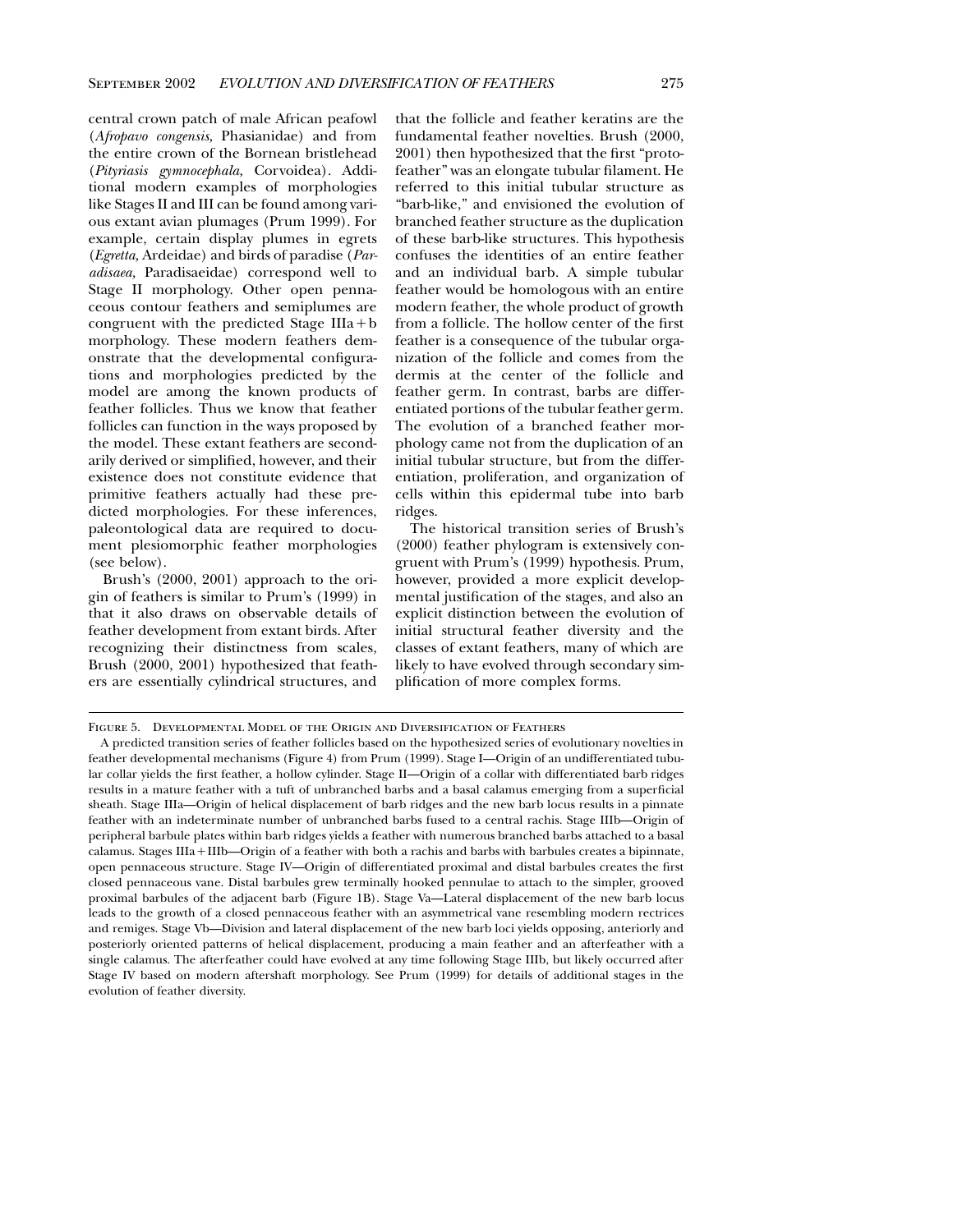## Paleontological Discovery of Nonavian Dinosaur Feathers

Over the last ten years, the discovery and description of the paleofauna from the Early Cretaceous of the Yixian Formation of Liaoning Province, northeastern China, have contributed numerous breakthroughs in vertebrate paleontology (Stokstad 2001a). Among the most exciting and revolutionary finds have been previously unknown radiation of early birds and small theropod dinosaurs. The exceptional taphonomic conditions preserved integumentary structures of many of these birds and some nonavian theropod dinosaur specimens. These recently discovered theropod integumentary structures provide the first new morphological evidence about the origin and evolution of feathers since the description of *Archaeopteryx* in 1861. Recent analyses have confirmed the diversity of their structure, and have documented several novel morphological features that they share uniquely with avian feathers ( Ji et al. 2001; Xu et al. 2001). In combination with the independent data supporting birds as a lineage of theropod dinosaurs (Gauthier 1986; Holtz 1994; Sereno 1997; Padian and Chiappe 1998; Sereno 1999), the new paleontological evidence strongly supports the conclusion that the novel integumentary structures of these theropods are homologous with feathers and constitute primitive feather morphologies ( Ji et al. 2001; Xu et al. 2001). Furthermore, the morphologies of these dinosaur feathers are congruent with the predicted stages of the developmental model of the origin of feathers ( Ji et al. 2001; Sues 2001; Xu et al. 2001).

The first nonavian theropod described from the Yixian Formation was *Sinosauropteryx,* which was described by Chen et al. (1998) as having small (5–6 mm) "protofeathers" along its back and on its face and belly. Chen et al. (1998) presented a phylogenetic analysis that indicated that *Sinosauropteryx* was a basal coelurosaur, implying a deeply dinosaurian origin for feathers. Though the homology of these structures with feathers was initially rejected by some (Gibbons 1997; Feduccia 1999), the structures are cylindrical and emerge from the skin in a manner that is nearly unique to feathers and thus are likely to have grown from cylindrical follicles (A H Brush and R O

Prum, personal observation). The appendages of *Sinosauropteryx* may have been diverse: some appendages are unbranched, but others may have been a simple tube with a branched distal tuft (Brush and Prum, personal observation).

Ji et al. (1998) later described two theropods with fully pennaceous feathers on the forelimbs and tail—*Caudipteryx* and *Protarchaeopteryx*—and declared them "feathered dinosaurs." The obvious rachis and herringbone pattern of barbs have been universally accepted as vaned feathers. The phylogenetic analysis in the original description included only a single additional nonavian dinosaur (*Velociraptor),* however, and *Caudipteryx* and *Protarchaeopteryx* were placed as the successive sister groups to birds ( Ji et al. 1998). This topology left the possibility open that *Caudipteryx* and *Protarchaeopteryx* could be secondarily flightless birds. Accepting the evidence of feathers, critics of the dinosaurian origin of birds claimed that this was the case (Feduccia 1999; Jones et al. 2000b; Martin and Czerkas 2000). Subsequently, independent phylogenetic analyses have placed *Caudipteryx* within the oviraptoroid theropods (Sereno 1999; Zhou 2000; Zhou and Wang 2000; Zhou et al. 2000; Holtz 2001; Norell et al. 2001).

Filamentous integumental appendages have also been described from the head of the alvarezsaurid *Shuvuuia deserti* from a Late Cretaceous deposit in the Gobi Desert of Mongolia (Schweitzer et al. 1999; Schweitzer 2001). Schweitzer et al. (1999; Schweitzer 2001) used immunological methods and electron microscopy to infer that the filamentous structures preserved on the head of *Shu* $vuuia$  were composed of  $\beta$ -keratin. The alvarezsaurids, including *Mononychus* and *Shuvuuia,* have been alternatively hypothesized to be an early lineage of birds (Chiappe et al. 1996, 1998), or the sister group to the ornithomimid theropods (Sereno 1999, 2001). The results of Schweitzer et al. (1999) support the hypothesis that the filamentous structures from *Shuvuuia* are integumentary appendages, since b-keratins are only expressed in the integument of reptiles (including birds). Regardless of whether the alvarezsaurids are an early avian lineage or are most closely related to ornithomimids,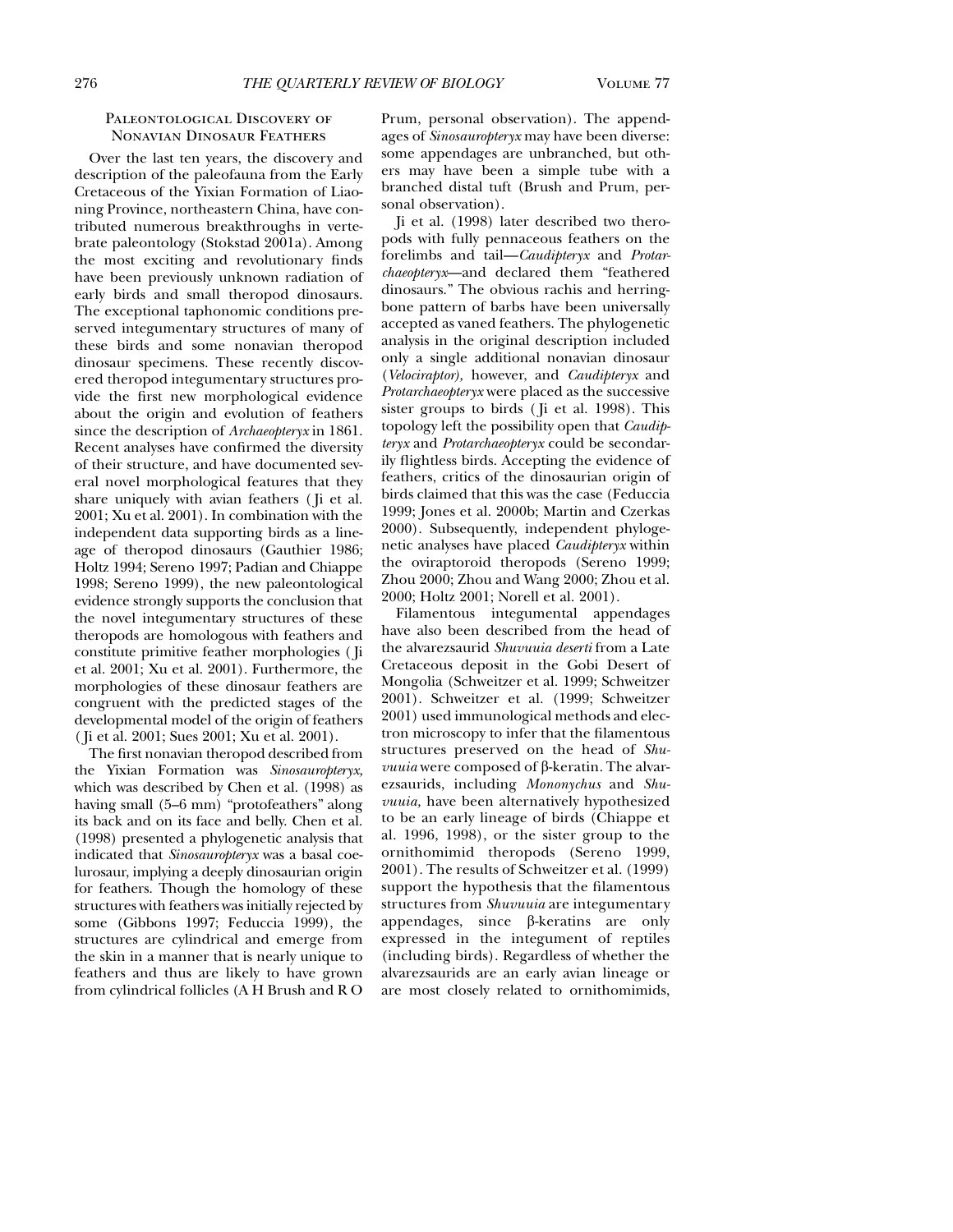these data substantiate the conclusion that the filamentous structures are homologous with feathers. The initial placement of the alvarezsaurids within birds may have been an artifact of the relatively small samples of nonavian theropods included in the analyses (e.g., Chiappe et al. 1996, 1998). We prefer the hypothesis that is based on more inclusive phylogenetic analyses that places alvarezsaurids with the ornithomimids. Although these analyses are new and need to be repeated, Schweitzer et al. (1999; Schweitzer 2001) provide unique biochemical, immunological data in support of the origin of feathers in theropod dinosaurs.

Since the description of *Caudipteryx* and *Protarchaeopteryx,* filamentous integumentary structures have been discovered on additional nonavian theropod specimens from the Yixian Formation, including long filamentous appendages from the back of the ulna of a large basal therizinosaur, *Beipiaosaurus* (Xu et al. 1999a)*,* and covering large portions of the body of three basal dromaeosaurs—*Sinornithosaurus* (Xu et al. 1999b), *Microraptor* (Xu et al. 2000), and two unknown taxa closely related to *Sinornithosaurus* ( Ji et al. 2001; Norell et al. 2002). The integumentary appendages of these taxa consist of filamentous structures between 25–190 mm long.

The original descriptions of *Sinosauropteryx, Sinornithosaurus,* and *Beipiaosaurus* did not describe these integumentary appendages in substantial detail or justify explicitly in what way they could be homologous with feathers. With the controversy over the phylogenetic relationships of the undoubtedly feathered *Caudipteryx* and *Protarchaeopteryx* (Dalton 2000), confirmation of the preavian theropod origin of feathers required demonstration of feather-like structure in the integumentary appendages of clearly nonavian theropods.

This critical evidence has come from the integumentary structures of two Liaoning theropods classified as basal dromaeosaurs. In the original description of *Microraptor,* Xu et al. (2000) proposed explicitly that the appendages of *Microraptor* were branched in structure like a rachis and barbs. Subsequently, Xu et al. (2001) presented an analysis of the integumentary appendages of the type specimen of *Sinornithosaurus* that strongly supported their homology with feathers. They documented that these integumentary appendages varied in structure over different parts of the body. Furthermore, the *Sinornithosaurus* integumentary appendages were composed of multiple filaments and exhibit two forms of branched structure: a basal tuft and serial branching off a central shaft. Xu et al. (2001) concluded that *Sinornithosaurus* provided little direct evidence for the presence of a rachis. They inferred the presence of a rachis in one appendage which continued to add new filaments throughout its length without increasing in width. Among all known vertebrate integumentary appendages, the three features documented in the appendages of *Sinornithosaurus*—multiple filaments, basal branching, and serial branching—are unique to avian feathers (Lucas and Stettenheim 1972; Bereiter-Hahn et al. 1986; Xu et al. 2001). No other vertebrate integumentary appendages are composed of multiple filamentous structures. The hair of chinchillas (Chinchillidae) appears tufted, but actually grows from multiple independent roots that develop within a single follicle (Nowak and Paradiso 1983; Grau 1994). Furthermore, the basally tufted and the serial branched morphologies of *Sinornithosaurus* are identical in general structure to certain avian downs and to barbuleless pennaceous feathers. These uniquely shared morphological features constitute the type of special similarity and correspondence of parts that characterize morphological homologs (Patterson 1982; Pinna 1991), and their identification provides strong confirmation of the homology of these theropod integumentary structures and avian feathers. In combination with the independent phylogenetic evidence that dromaeosaurs and birds are sister groups, the homology with feathers is strongly supported.

Ji et al. (2001) later described the morphology and distribution of the integumentary appendages of a basal dromaeosaur that is probably referable to *Sinornithosaurus* and is indisputably nonavian. This extraordinary specimen exhibits abundant filamentous integumentary appendages over the entire surface of its body except for the lower legs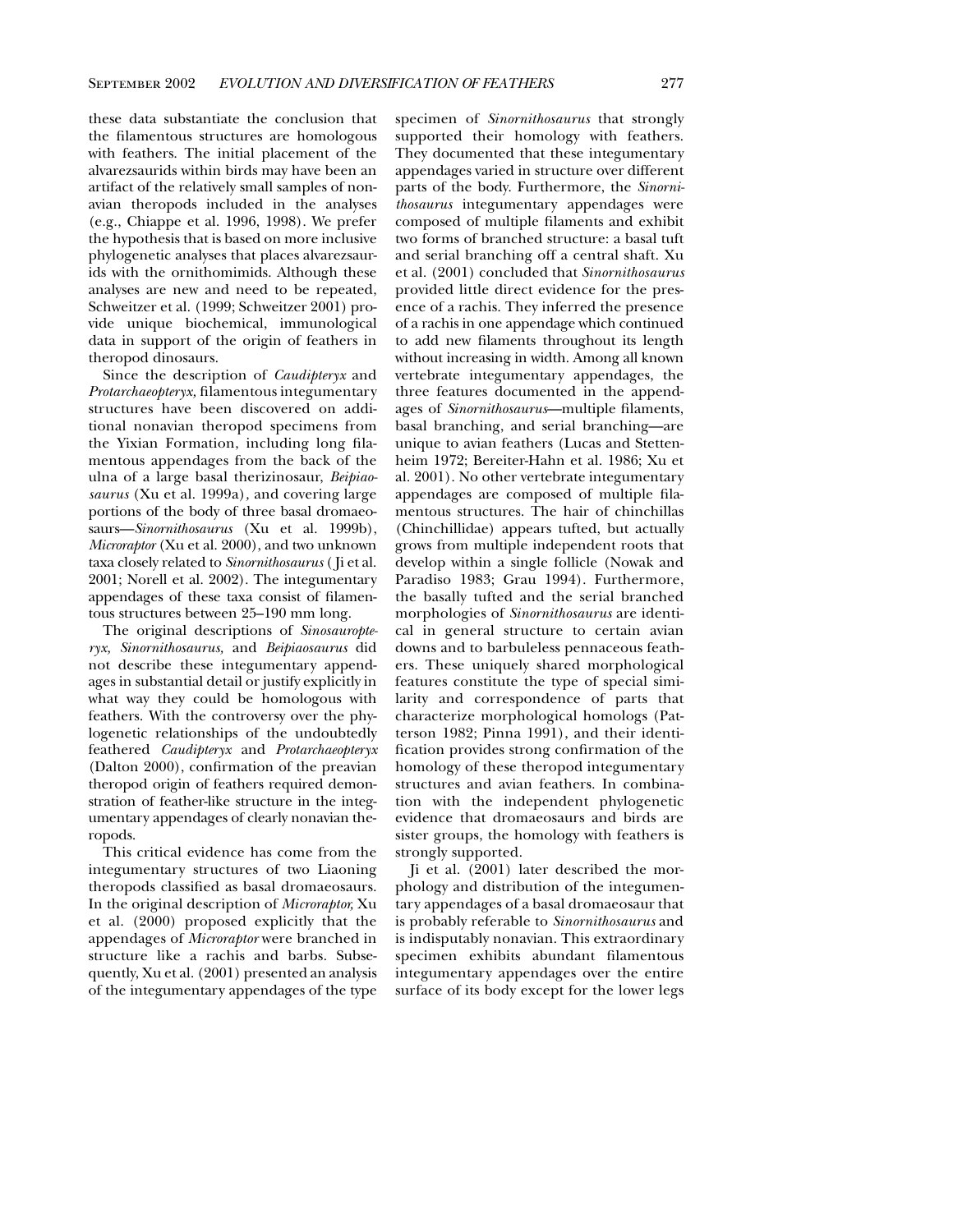and feet. As in *Sinornithosaurus* (Xu et al. 2001), these appendages are diverse in morphology. The specimen has at least three types of feathers, including simple tufts, longer feathers with branches, and indisputably vaned feathers with an obvious herringbone pattern of parallel filaments preserved in the same pattern as the barbs in a pennaceous feather. Again, among all vertebrate integumentary appendages, these three classes of branched structures are unique to feathers.

Most recently, Norell et al. (2002) described the integumentary appendages of another specimen of basal dromaeosaur from the Yixian Formation that may be distinct from *Sinornithosaurus.* The specimen shows abundant integumentary appendages over the body, but the appendages of the tail, legs, and wings are particularly well preserved. The specimen has 19 cm long appendages that extend from the tip of its tail and 13 cm long appendages on the legs. Although most of its integumentary appendages are not well preserved, the appendages of the legs and forelimbs clearly demonstrate the rachis and barbs characteristic of a pennaceous vane. In a few places, the appendage vanes exhibit gaps that indicate the presence of differentiated distal and proximal barbules that normally interlock to create the closed pennaceous structure. This specimen provides definitive evidence of the presence of modern feathers in a nonavian dinosaur.

These paleontological discoveries and phylogenetic analyses essentially demonstrate the origin of feathers in nonavian terrestrial theropod dinosaurs (Padian 1998, 2001; Sereno 1999; Sues 2001; Prum 2002). Feathers originated and diversified in structure within the coelurosaurian theropod dinosaurs before the origin of birds or the origin of flight (Figure 6). Integumental appendages that share unique, derived features with avian feathers are now known from eight different nonavian theropod taxa: *Sinosauropteryx, Shuvuuia, Beipiaosaurus, Caudipteryx, Protarchaeopteryx, Sinornithosaurus, Microraptor,* and two unnamed basal dromaeosaurs from the Yixian Formation. All but the fragmentary *Protarchaeopteryx* have been or can be provisionally included in a phylogenetic hypotheses for the theropods.

Feathers are not preserved in *Compsognathus longipes* (Ostrom 1978), but since *Sinosauropteryx* is likely closely related to *Compsognathus,* it is difficult to conclude whether they were absent or not. By parsimoniously superimposing these data on one recent phylogenetic hypothesis for the theropods (Sereno 1999), it is possible to reconstruct an historical hypothesis for the origin and diversification of the feathers within theropods (Figure 6). Feathers originated in a lineage of coelurosaurian theropod dinosaurs including both *Sinosauropteryx* and birds, but excluding allosauroids, ceratosaurids, and coelophysids. Subsequently, feathers with primary branched structure (i.e., tufted), and possibly a rachis, evolved in a lineage that included the common ancestor of alvarezsaurids, ornithomimids, therizinosaurids, tyrannosaurids, oviraptorosaurids, troodontids, dromaeosaurs, and birds; branched structure may have already evolved if the feathers of *Sinosauropteryx* ultimately reveal genuine branched structure. The rachis, barbules, and the closed pennaceous vane had all evolved within or before a lineage that included the oviraptorosaurids, troodontids, dromaeosaurs, and birds. Flight and asymmetrical remiges and rectrices evolved within the exclusive common ancestor of the birds.

These new paleontological finds also permit us to understand some of the early events in the evolution of plumage, or the distribution of feathers on the body. Both *Caudipteryx* (Chen et al. 1998; Gatesy 2001) and an unnamed basal dromaeosaur (Norell et al. 2002) exhibit a tuft of long pennaceous feathers on the tip of the tail. Furthermore, a diversity of Yixian theropods have long feathers attached to the ulna and manus. These observations indicate that aspects of the distribution and pennaceous structure of the "remiges" and "rectrices" in birds evolved in a coelurosaurian ancestor long before the origin of flight in birds.

Although it has long been recognized that birds are a lineage of theropod dinosaurs, the discovery of "dinosaur feathers" (i.e., nonavian theropod feathers) has irreversibly changed our understanding of the evolution of feathers and birds. Birds are no longer synonymous with the possession of feathers, and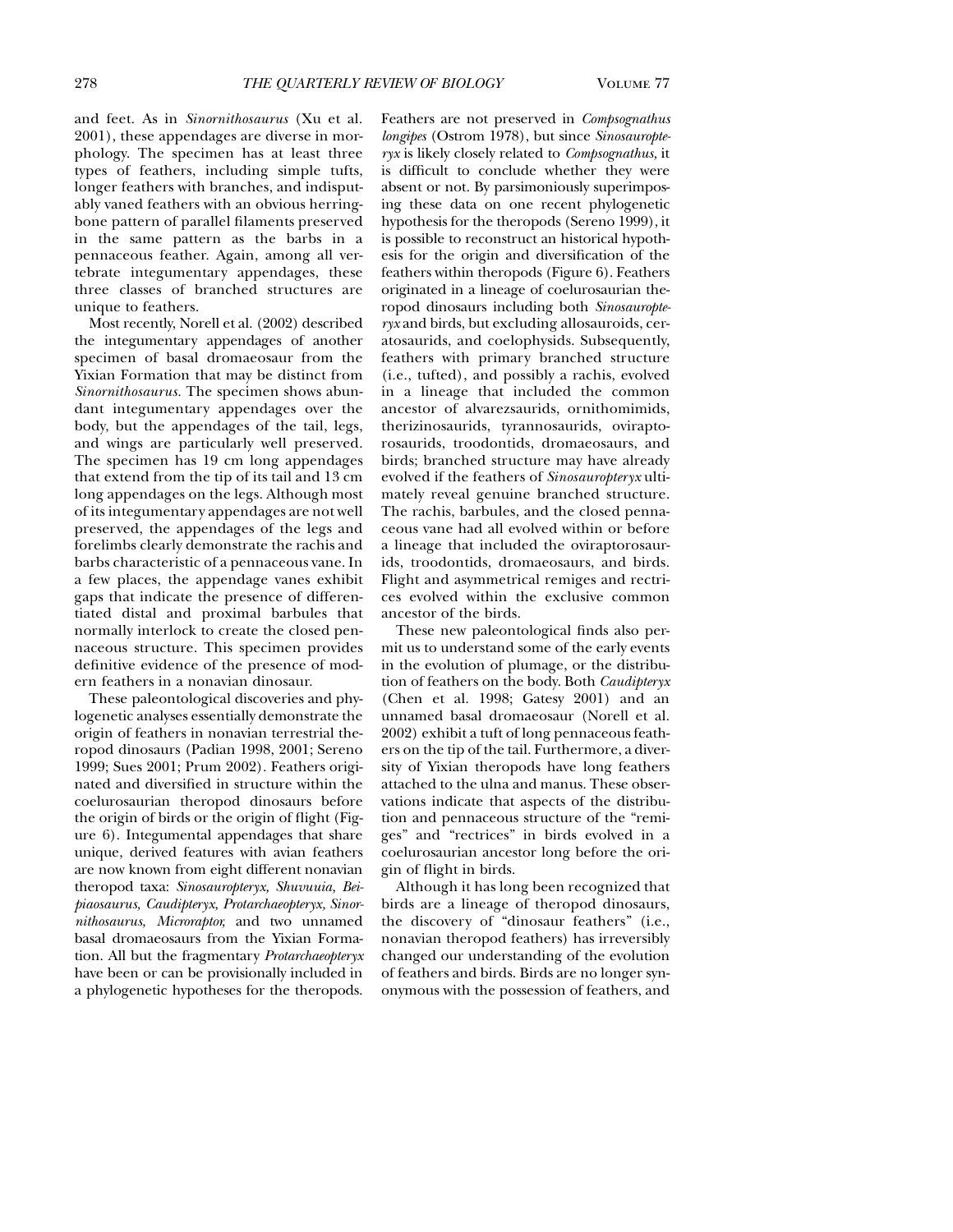

Figure 6. Phylogenetic Hypothesis for the Origin and Diversification of Feathers

This historical hypothesis for the origin and diversification of feathers is based on recent paleontological discoveries and a proposed phylogeny of the theropod dinosaurs (Sereno 1999). Details of fossil evidence of feathers is displayed at the top: presence (P) or absence (A) of feathers, presence of feather branched structure (Y ), presence of feather diversity (Y ), and the most advanced stage of the developmental model of feather evolution exhibited by that taxon. Fossil evidence of feathers has been reported for eight nonavian theropods. *Sinosauropteryx, Shuvuuia, Beipiaosaurus, Caudipteryx, Sinornithosaurus, Microraptor,* and the unnamed dromaeosaur are depicted here as sister taxa to the clades that they have been demonstrated to belong in. The only specimen of the eighth taxon, *Protarchaeopteryx,* is too fragmentary to be phylogenetically assigned. Feathers are coded as unknown in the basal coelurosaur *Compsognathus.* The historical hypothesis for the evolution of feather and feather diversity is a parsimonious reconstruction based on the available data. Optimization of some events is equivocal because of missing data (?).

our understanding of the biology of derived coelurosaurs will certainly be changed by this new appreciation of their integument (Prum 2002).

## Congruence Between Paleontology and the Developmental Theory

The evidence that the filamentous integumentary structures of nonavian theropod dinosaurs are homologous with avian feathers raises the question of whether these newly described primitive feather morphologies are congruent with those predicted by the developmental model (Figure 5; Prum 1999). Xu et al. (2001) showed that the structure of the tufted and serially branched feather morphologies found in *Sinornithosaurus* are congruent with Stage II and Stage IIIa of the developmental model. They further proposed that the shorter, cylindrical, more robust integumentary structures in *Sinosauropteryx* were congruent with the hollow tubular morphology of Stage I. Ji et al. (2001) independently concluded that the three types of feathers documented on the unnamed close relative of *Sinornithosaurus* are also congruent with Stages II, IIIa, and V of the developmental model (Prum 1999).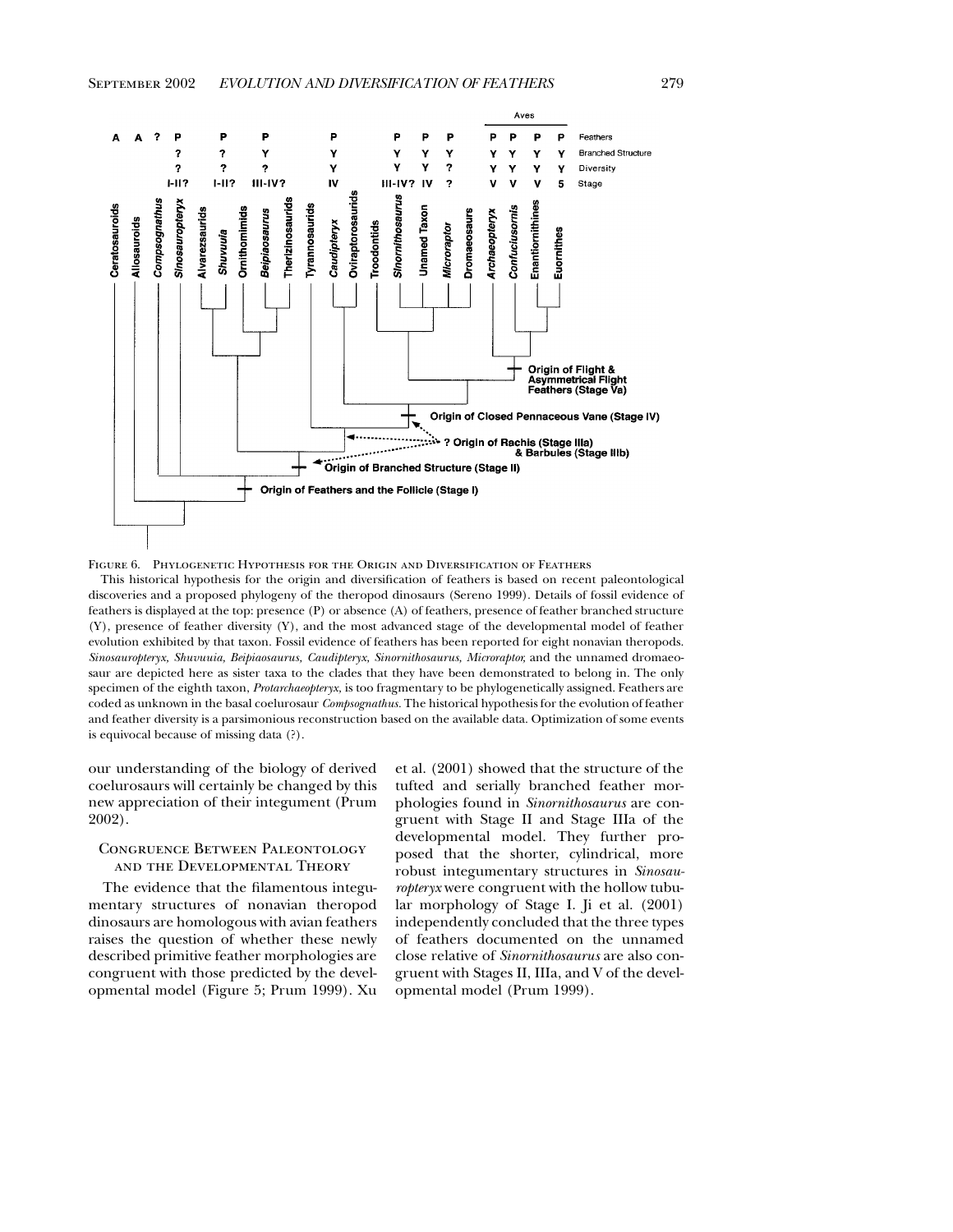Xu et al. (2001) did not hypothesize the presence of barbules on the feathers of *Sinornithosaurus,* but Ji et al. (2001) proposed that the herringbone pattern of barbs preserved on the forelimb and tail feathers of the unnamed basal dromeosaur constitutes evidence of coherent vanes that were maintained by differentiated interlocking distal and proximal barbules (Stage V: Figure 5; Prum 1999). The difficulty in determining the presence of barbules in fossils is that barbules consist of a linear series of individual keratinocytes that are too small to be preserved in normal fossils. There is no direct evidence of barbules on the feathers of *Archaeopteryx* (or any other fossil bird as far as we know), but their existence has been inferred from the conformation of the barbs into a coherent, closed vane. But the absence of a closed pennaceous vane may be the result of the absence of barbules (Stage IIIa), the presence of plesiomorphic barbules that lack the differentiated interlocking morphology (Stage IIIa-b), or the complete separation of the barbs of a closed pennaceous vane during preservation (Stage IV). Thus, the coherent vanes in the feathers of *Caudipteryx, Protarchaeopteryx,* and the unnamed basal dromeosaur do provide evidence for the presence of differentiated barbules that is identical to the evidence used to support their presence in early bird feathers. We therefore conclude that the feathers of the forelimbs and tails in *Caudipteryx, Protarchaeopteryx,* and the two unnamed basal dromaeosaurs had differentiated distal and proximal barbules (Stage IV). It appears, however, that some feathers in both *Sinornithosaurus* (Xu et al. 2001) and its two unnamed close relatives ( Ji et al. 2001; Norell et al. 2002) also lack closed pennaceous vanes.

As Xu et al. (2001) comment, the current paleontological evidence of theropod feathers provides some additional *phylogenetic* support for the transition series predicted by the developmental model for the origin and evolution of feathers (Figures 5 and 6). Based on the current sample, the first feather morphology to have evolved was the unbranched tubular Stage I morphology represented by *Sinosauropteryx* (Figure 6). This indicates that Stage I feathers evolved phylogenetically prior to any other more complex morphology. Further phylogenetic congruence with the predictions of the developmental model is limited by variable preservation of the integument of available specimens of coelurosaurs, the limited sample of coelurosaurs available from the highest quality preservation sites (i.e., Liaoning and Solnhofen), and the bias that fully pennaceous feathers with a prominent rachis are likely to be preserved better than earlier stages with finer filamentous morphology. Branched feathers clearly evolved prior to the common ancestor of the therizinosaur *Beipiaosaurus* and birds (Stage II), but it is not known whether these feathers possessed a rachis (Stage IIIa) or barbules (Stage IIIb). There is tentative support, however, for the conclusion that branched and open pennaceous structure (Stages II, IIIa, IIIb; e.g., *Beipiaosaurus*) evolved before differentiated proximal and distal barbules and the closed pennaceous vane (Stage IV; e.g., *Caudipteryx*). Asymmetrically vaned feathers evolved coincident with flight in the common ancestor of birds (Stage Va).

## Alternatives to the Theropod ORIGIN OF FEATHERS

There are few viable alternatives to the conclusion that feathers originated in a nonavian lineage of theropod dinosaurs. One is that feather-like branched structures evolved multiple times among reptilian integumentary appendages. Convergent filamentous integumentary appendages did evolve within the archosaurian pterosaurs (e.g., *Sordes*), but these 5 mm long appendages are not branched and are independently derived within pterosaurs (Wellnhofer 1996). There are additional reports of similar hair-like structures in additional pterosaurs from inner Mongolia, China (Wang et al. 2002). Also, tantalizing references to long filamentous integumentary appendages on the tail of a specimen of psittacosaur (an ornithischian dinosaur) from the Yixian have also been published (Stokstad 2001b; Steghaus-Kovac 2002). Although they need to be studied in greater depth, the absence of detailed similarities shared between these appendages and avian feathers (e.g., branched or tubular structure) *and* their distant phylogenetic positions indi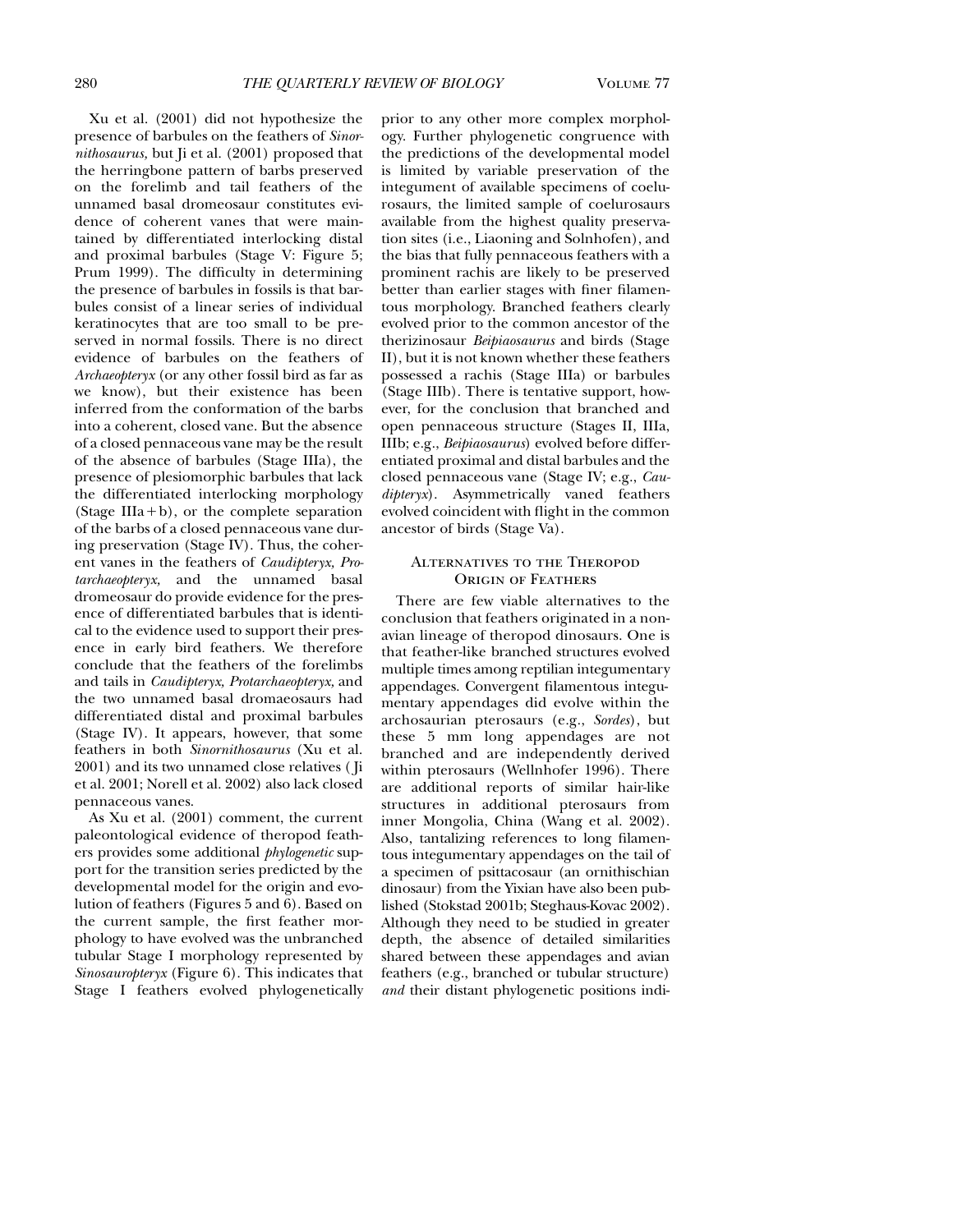cate that these structures are entirely convergent with theropod feathers. Convergent evolution, however, is highly unlikely to explain the detailed similarities between the theropod integumentary structures and avian feathers, given the numerous shared derived similarities (i.e., synapomorphies) of these featherbearing theropod dinosaurs and birds (Gauthier 1986; Holtz 1994; Sereno 1997, 1999). Diverse feathers including fully pennaceous vanes have now been documented precisely in the dromeosaur lineage that is hypothesized to be most closely related to birds, and in the specimens within that clade that are closest in age to the oldest indisputable bird, *Archaeopteryx.* Thus, the paleontological and phylogenetic data leave vanishingly little room for two convergent origins of feathers in two lineages that are hypothesized to be immediate sister groups. Yet, hair-like appendages from other nontheropod lineages of archosaurs do indicate that there was probably an inherent potential for the evolution of diverse integumentary appendages within all archosaurs.

Second, it has been proposed that these filamentous, nonvaned structures are not integumentary appendages but some type of fibrous connective tissue such as collagen or ossified tendons. This hypothesis is simply contradicted by the abundance of the structures, their obvious preserved relationship to the integument, their distribution all over the body, and their undeniable resemblance to feathers preserved on avian specimens in the same deposits. In many species, these structures vary in size over the body in the same way as modern avian feathers. Thus, *Beipiaosaurus* has an array of 70 mm filamentous structures coming off the trailing edge of the ulna, an unlikely position for any connective tissue or tendinous structures and identical in position to avian remiges (Xu et al. 1999a). *Sinornithosaurus* exhibits a tufted filamentous structure 35 mm on the tip of its snout—a genuinely unlikely location for an ossified tendon (Xu et al. 2001)! The integumentary appendages of the unnamed relative of *Sinornithosaurus* have a structural variation and distribution over the body that is remarkably reminiscent of avian plumage ( Ji et al. 2001). The integumentary appendages of these non-

avian theropods are also preserved in essentially identical form to many contour feathers on indisputably avian fossil preserved in the same deposits, such as *Confuciusornis sanctus, Eoenantiornis buhleri, Changchegnornis hendaozoiensis* (Chiappe et al. 1999), and *Protopteryx fengningensis* (Zhang and Zhou 2000). It is difficult to argue that the filamentous structures of these nonavian theropods are entirely different in nature from feathers, even though they were accidentally preserved exactly as avian feathers were in the same fossil deposits. There is also the immunological evidence that the filamentous appendages of the alvarezsaurid *Shuvuuia* are composed of b-keratin which is exclusively expressed in the integument of reptiles (Schweitzer et al. 1999). Lastly, the indisputable evidence of the herringbone pattern of barbs and the rachis in appendages of basal dromeosaurs confirms that these structures are not collagenous or fibrous connective tissues ( Ji et al. 2001; Norell et al. 2002).

Third, various critics have disingenuously stated that these fossils are too young to possess feathers with ancestral morphologies (e.g., Feduccia 1999). Such statements ignore the fundamental fact that a feature phylogenetically generally distributed within a clade (i.e., feathers in higher coelurosaurian dinosaurs) must have evolved prior to another feature that is more restricted to a single, monophyletic group within that clade (i.e., flight in birds). Just as modern monotremes lay eggs, lineages may retain many primitive features present in their ancient ancestors. There is no reason why these younger theropod fossils cannot preserve a morphology that is phylogenetically primitive to an older avian fossil. Moreover, if *Sinosauropteryx* is a compsognathid, then these integumentary appendages would presumably have been present in *Compsognathus* (*contra* Ostrom 1978), which is contemporaneous with *Archaeopteryx.*

Fourth, it is possible to hypothesize that all these feathered theropods are actually flightless birds, as critics have argued with *Caudipteryx* and *Protarcheopteryx* (Feduccia 1999; Jones et al. 2000b; Martin and Czerkas 2000). If all these feathered taxa were birds, then feathers could still have a single, exclusively avian origin. Such a phylogenetic hypothesis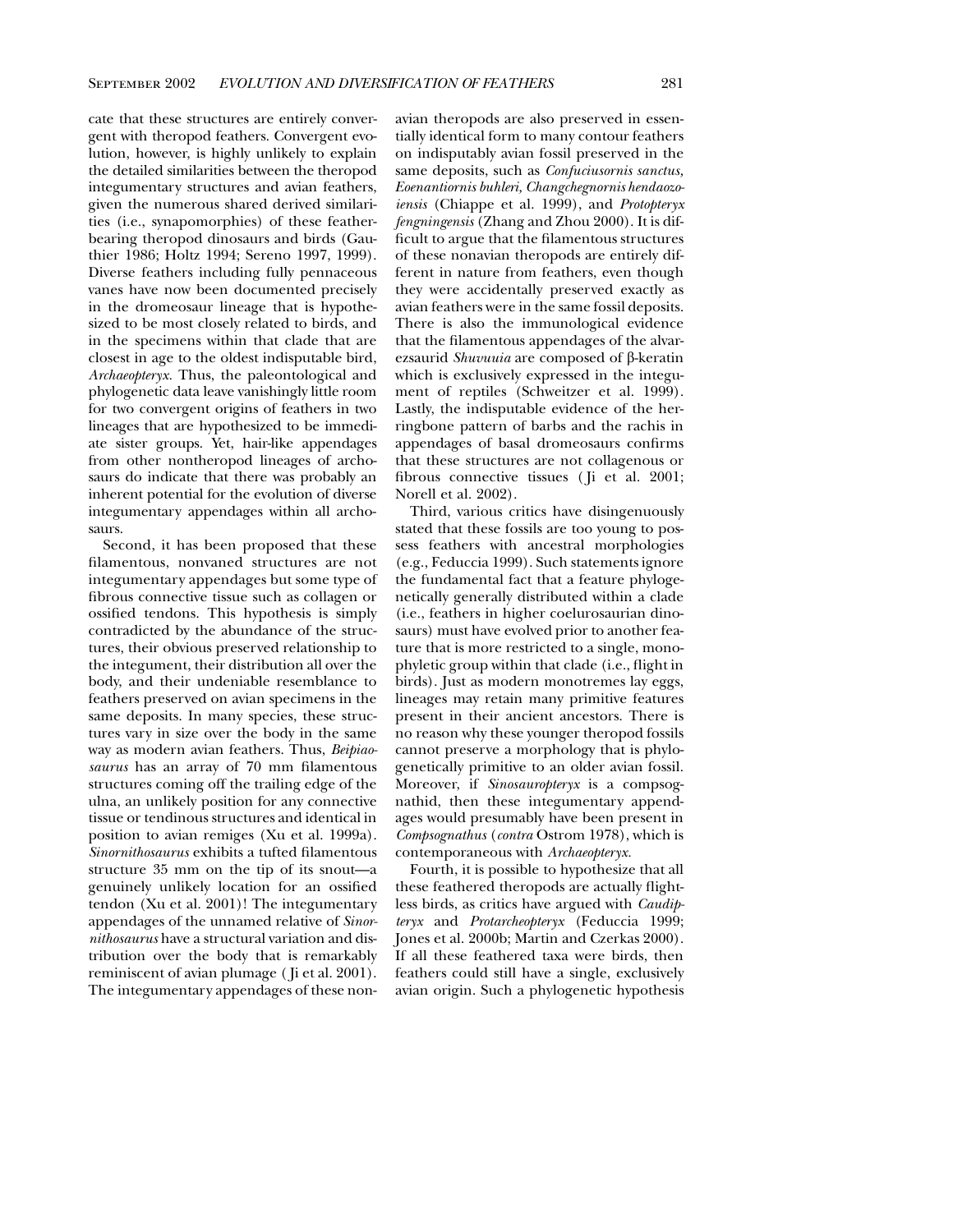would be wildly unparsimonious. Given the numerous primitive and derived features that these nonavian theropod taxa share with other theropods (Sereno 1999; Xu et al. 1999b, 2000; Zhou and Wang 2000; Zhou et al. 2000), their placement within the birds would only further contribute to an indisputable relationship between birds and theropod dinosaurs. It becomes increasingly difficult to argue that various birds and dinosaurs can be mistaken for each other, but that these groups have no phylogenetic relationship to one another.

Rejection of the theropod origin of feathers is often accompanied by rejection of cladistic analysis in general and the theropod ancestry of birds in particular (e.g., Feduccia 1999; Dodson 2000). Although we will not review the debate on the theropod ancestry of birds here, we can reiterate that there is no other explicit alternative hypothesis that has any data to support it (Prum 2002). No critics of the theropod origin of birds have ever presented an explicit alternative hypothesis of avian ancestry (Feduccia 1999; Dodson 2000). It is insufficient to simplistically dismiss numerous phylogenetic reconstructions of independent researchers supporting the theropod origin of dinosaurs as "garbage in, garbage out" (Stokstad 2000), and then maintain that there is no available solution to the question. To reject the theropod origin of birds, one must demonstrate explicitly that some other taxon is more closely related to birds than are theropods. Critics of the theropod origin of birds have not even attempted to do so. In contrast, Feduccia (1999) proposed the highest possible standard of evidence for the theropod ancestry hypothesis in his challenge to paleontologists to find feathers on a dromaeosaur—the lineage of theropods frequently hypothesized to be phylogenetically most closely related to birds. In only a couple of years, fossil integumentary appendages with several features uniquely shared with avian feathers have now been found in three different taxa from exactly this lineage (Xu et al. 1999b; Xu et al. 2000; Ji et al. 2001; Xu et al. 2001; Norell et al. 2002). With the apparent richness of the Yixian Formation (Stokstad 2000), it is unlikely that these discoveries will end soon.

#### The Appendages of *LONGISQUAMA*

One proposed alternative to theropod origin of feathers—the appendages of *Longisquama*—requires special attention. The small Triassic reptile *Longisquama insignis* was described by Sharov (1970). *Longisquama* is notable for its extremely long, lamellar integumentary appendages along its spine that have been hypothesized to be used in gliding (e.g., Feduccia 1999). Sharov (cited as personal communication by Regal 1975) maintained that *Longisquama*'s dorsal appendages were unbranched. Feduccia (1985:76) also stated that the dorsal appendages of *Longisquama* "are not incipient feathers" and that while inspecting the specimens, "I could see no indication that the elongate scales were particularly feather like." Feduccia (1985:76) concluded that there "is simply no evidence that they in fact are [feather-like structures]." He later confirmed, "No doubt . . . that the scales of *Longisquama* were not transmuted into feathers" (Feduccia 1999:133).

Despite this unanimity of opinion over three decades, Jones et al. (2000a)—an "iconoclastic band" (Stokstad 2000) of authors including Feduccia himself—recently proposed that the long dorsal appendages of *Longisquama* were branched structures with a rachis and barbs composed of keratinaceous filaments, and that these structures are homologous with avian feathers. Subsequently, the appendages of *Longisquama* have been cited as providing morphological support for the elongate scale hypothesis of the origin of feathers (Maderson and Alibardi 2000). This proposal has received rapid, strong criticism (Reisz and Sues 2000; Prum 2001; Unwin and Benton 2001), and nearly complete rejection by paleontologists and ornithologists familiar with the material (Stokstad 2000). Based on a detailed analysis of the fossils, Reisz and Sues (2000) concluded that conditions of deposition of the fossil were inappropriately interpreted and that many of the proposed feather-like features were artifacts of preservation. Various authors have noted that the characters used to identify *Longisquama* as an archosaur—the antorbital and mandibular fenestrae—are poorly preserved at best and are quite possibly artifactual; it is uncertain whether *Longis-*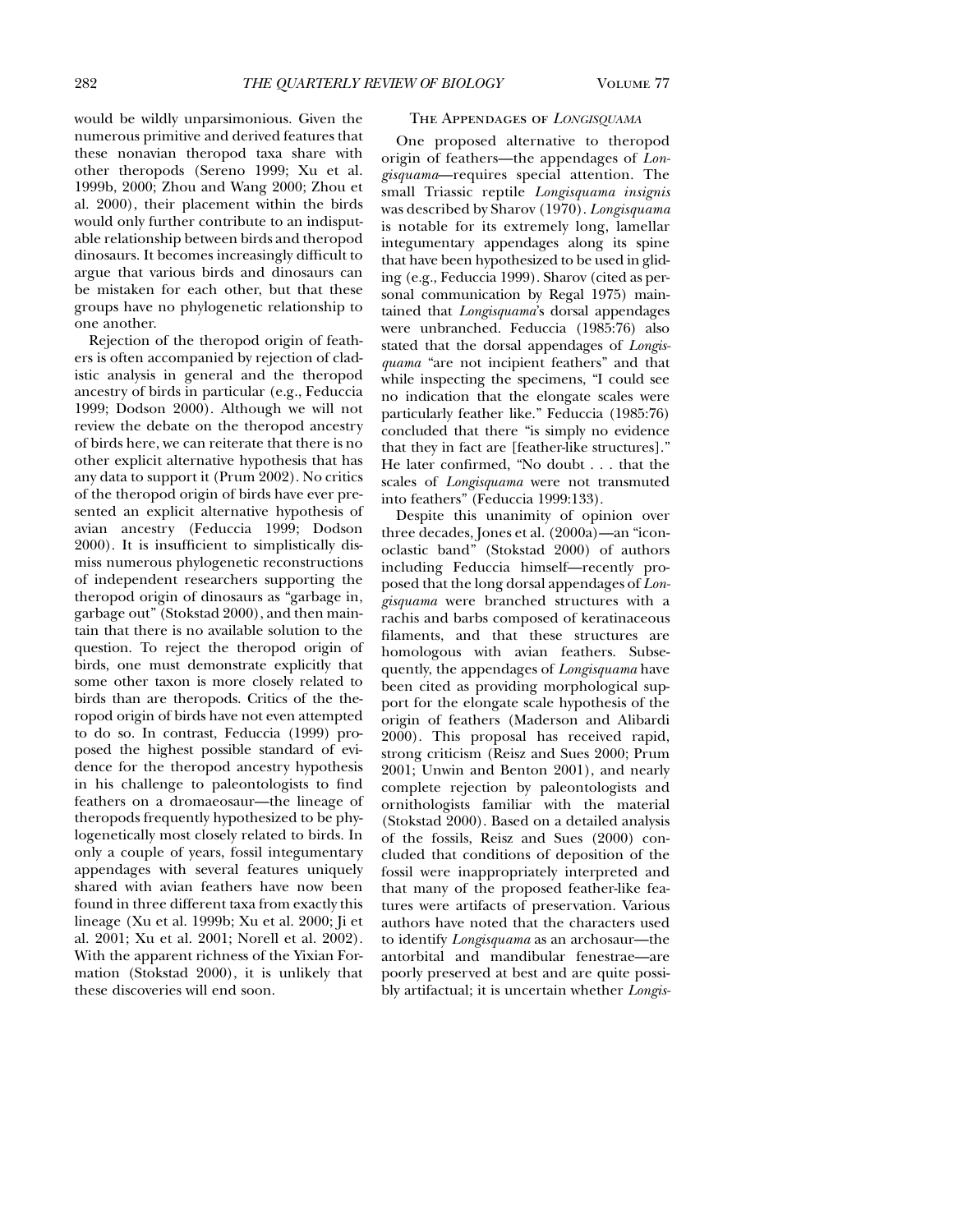*quama* is even an archosaur (Stokstad 2000; Unwin and Benton 2001). Prum (2001) compared the appendages of *Longisquama* to feathers and argued that the proposed branched structure was illusory (Sharov, as cited by Regal 1975; Feduccia 1985, 1999), that the *Longisquama* appendages consisted of a continuous membranous lamina, and that many of the documented details of the proposed branched structure were inconsistent with the known mechanisms of feather growth. In an energetic but largely semantic rebuttal, Jones et al. (2001) maintained that the antorbital fenestra was visible on the previously unillustrated counterslab, that the feather-like branched structures were "observable facts" (apparently previously invisible to both Sharov and Feduccia), and that the questions raised about possible artifacts of deposition, "strain credulity."

The homology of the *Longisquama* appendages with avian feathers is highly disputed. Authors on both sides of the debate are currently preparing additional analyses for publication (P F A Maderson, R Reisz, H-D Sues, personal communication). Given the problematic and controversial evidence itself, the hypothesis that these *Longisquama* appendages are homologous with feathers has substantial additional obstacles. First, this hypothesis would imply either: (1) that feathers are uniquely shared by *Longisquama* and birds, and that birds are unrelated to theropod dinosaurs; or (2) that feathers are primitive to most archosaurs and have been lost many times. Alternative (1) would require the rejection of numerous derived morphological characters from every part of the body (including most recently pennaceous feathers from the integument) that are shared by birds and lineages of theropod dinosaurs on the basis of these disputed impressions. Alternative (2)—one origin and numerous losses of feathers—is extremely unparsimonious and completely unlikely. An additional problem with the hypothesized homology between the appendages of *Longisquama* and avian feathers is the implied scenario for the evolution of avian flight. Feduccia (1999) and others maintain that *Longisquama*'s appendages were used for gliding flight. So the hypotheses of homology between *Longisquama*'s appendages and avian feathers implies that feathers first originated along the spine for aerial gliding, and then spread over the body to create the wings and tail (resulting in the evolution of a second novel flying structure while maintaining continuous gliding or flying ability); the original spinal flying structures were then reduced to become indistinguishable from standard contour feathers. Thus, the direct implication of Jones et al. (2000a) is that *Longisquama*'s "bizarre and unique solution to the problem of gliding" (Feduccia 1999:95) is actually ancestral to avian flight. This unusual scenario has yet to be defended.

Given the congruence among the phylogenetic support for the relationship between birds and theropod dinosaurs (e.g., Sereno 1999), the fossil evidence of feathers within lineages of nonavian theropods, and the predictions of primitive feather morphology made by the developmental model, the alternative hypothesis that the appendages of *Longisquama* are homologous with feathers is poorly supported.

## The Tubular Nature of Feathers

An important implication of the developmental model of the origin of feathers is the recognition of the essentially tubular (or hollow cylindrical) nature of feathers. The cylindrical follicle and feather germ are general features that characterize all feathers, therefore they should be considered the defining features of feathers. Prum (1999) defined a feather as a elongate, cylindrical or tubular epidermal appendage that grows from an invaginated feather follicle. A feather follicle differs from a hair follicle in that the follicular invagination is not merely a depression in the epidermis but a circular trough that encircles a persistent dermal papilla.

The inherently tubular nature of feathers is manifest in numerous details of feather development and morphology. All feathers originate and grow as tubes of epidermis. The tubular nature of feathers can be observed directly in the growing cylindrical pin feather, the sheath, and the basal calamus characteristic of all known feathers. The familiar planar structure of a pennaceous feather is only realized after the tubular feather emerges from its superficial sheath. The hypothesis that pla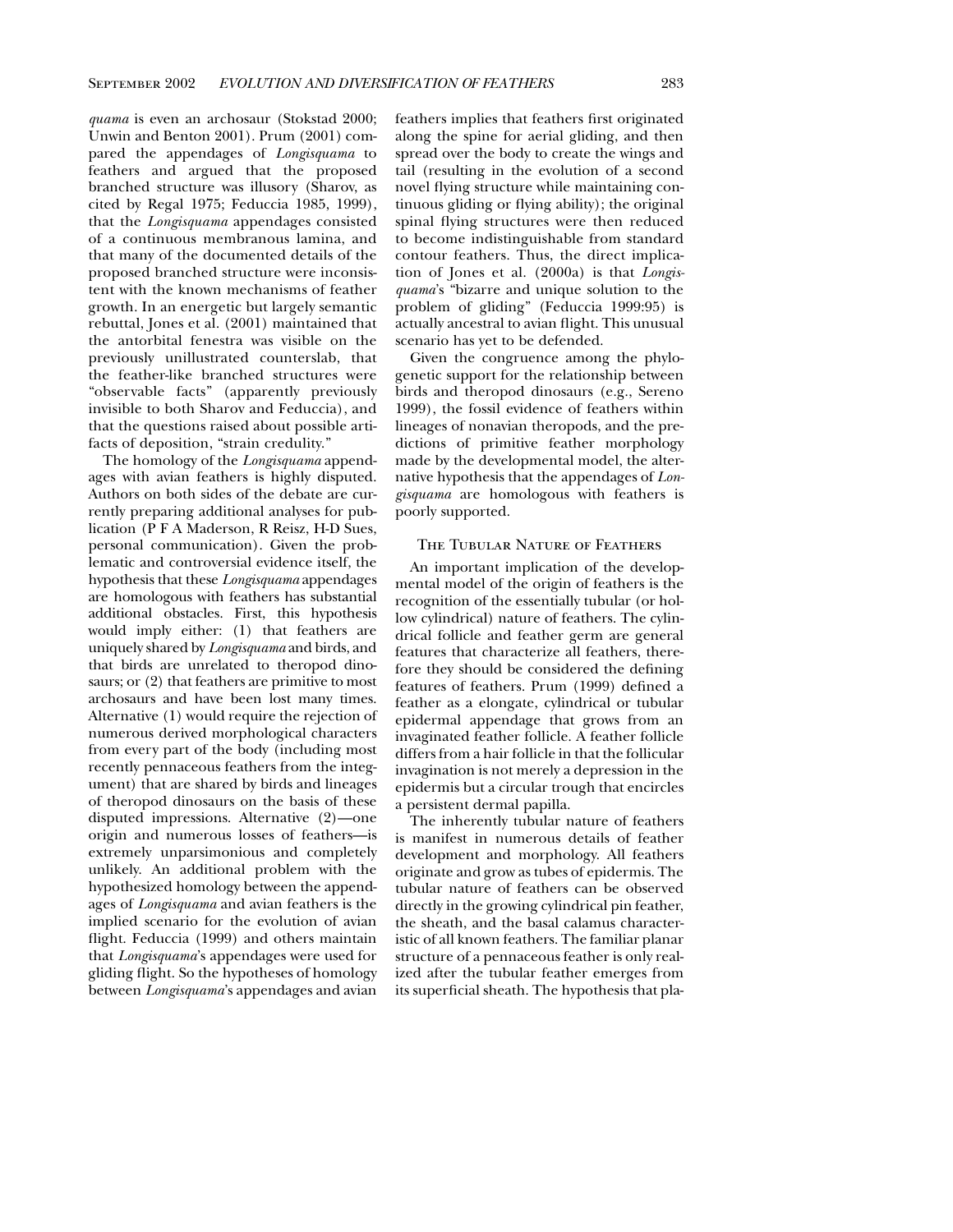nar, pennaceous feathers are primitive fails to explain this most general and fundamental feature of feathers.

Developmental and genetic perturbations of feather structure further demonstrate the tubular nature of feathers. Strong (1902a) documented the case of a developmental anomaly in the contour feathers of a hybrid dove in response to temporary food deprivation during molt. In the middle of each contour feather, the barbs suddenly failed to differentiate and the entire feather temporarily reverted to a cylindrical, calamus-like form in the middle of the feather vane. When food was resumed, the barb ridges differentiated again, forming a normal vane. The effect was of a nearly normal pennaceous feather with an anomalous cylindrical calamus in the middle of the vane. Similar anomalies were described by Riddle (1908). Genetic support for the essentially cylindrical nature of feathers comes from the recessive feather mutation Porcupine (*pc*), that has been described in pigeons (Cole and Hawkins 1930), chickens (Waters 1967; Somes 1990), and Japanese quail (Fulton et al. 1982; Cheng and Brush 1984). The Porcupine mutation produces incomplete differentiation and morphogenesis of the barbs, and results in brittle tubular, quill-like feathers composed of a mass of anastomosing barbs that cannot unfold into the typical planar form. Both of these cases demonstrate that perturbations in feather development reveal the essentially cylindrical, tubular nature of feathers.

Hypothesized primitive feathers are frequently referred to as "protofeathers" (e.g., Brush 2000; Maderson and Alibardi 2000). Given the enormous structural diversity of extant feathers, it is arbitrary to attempt to distinguish "real" feathers from the various theoretically antecedent "protofeathers" on morphological grounds. In order to emphasize the fundamental importance of the cylindrical, tubular organization of the follicle as the inherent feather novelty, we think it is preferable to recognize all of the diverse structures that likely grow from feather follicles as feathers, and we recommend that the term "protofeather" be abandoned. Primitive structures that are entirely homologous with feathers should be called feathers.

#### Homology of Feathers and Scales

Since the mid-19th century, feathers have frequently been broadly homologized with scales (reviewed in Lucas and Stettenheim 1972). Although feathers and scales share some morphological, developmental, and molecular features, problems with this hypothesis have been known for more than a century (Davies 1889; see discussion above of scale-based theories of feather origins). A number of fundamental and important differences between feathers and scales led Brush (1993, 1996) to question their homology. Previous simplistic conceptualizations of the homology of feathers and scales (with the intellectual goal of evolutionarily transforming one into the other) have unnecessarily obscured the complex, hierarchical relationship between these structures. Further, it has prevented the appropriate recognition of the evolutionary novelties of feathers that require explanation.

Feathers and scales are integumentary appendages that are created by local proliferation, differentiation, and keratinization of epidermal cells (Lucas and Stettenheim 1972; Sawyer et al. 1986). Detailed scrutiny of the development of scales and feathers indicates that there are actually few features shared between the structures (Sawyer et al. 1986). Feathers and scales are appendages produced by local proliferation of epidermal and dermal cells that creates a folding or protuberance on the skin. All feathers and reptilian scales are created by epidermal keratinocytes, but the type of keratin and its distribution in these structures vary extensively (Baden and Maderson 1970; Maderson 1972; Brush 1985; Sawyer et al. 1986; Brush 1993; Maderson and Alibardi 2000; Sawyer et al. 2000). Feathers and the scutate scales of birds (those on the upper, or dorsal, surface of the legs and feet) begin development with a morphologically distinct placode—an epidermal thickening above a condensation of dermal cells. In contrast, avian reticulate scales (those on the lower surfaces of the toes) and all reptilian scales examined to date lack a morphologically definable placode (e.g., Maderson and Alibardi 2000). Avian reticulate scale rudiments share temporal and spatial patterns of expression of several feather-placode specific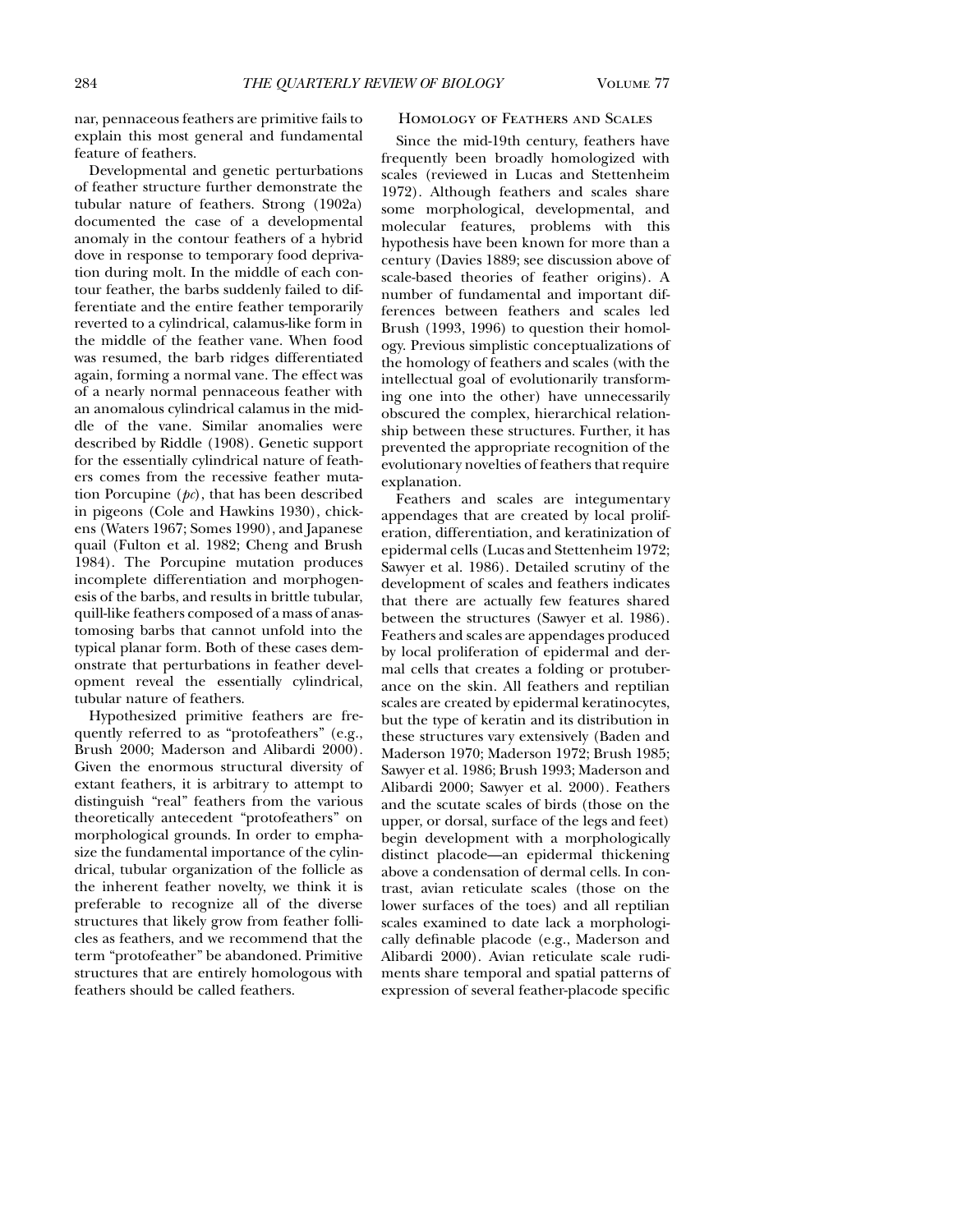genes, however (Chuong et al. 1996; Widelitz et al. 1999). Subsequent to placode formation, numerous events in feather development constitute a series of unique developmental mechanisms which have no homolog in any other avian or reptilian scales (Brush 1993, 1996, 2000; Prum 1999). The differentiation of barb ridges from one another, the tubular invagination around the dermal papilla that creates the follicle, and the subsequent developmental mechanisms within the follicle collar, the barb ridges, and the tubular feather germ, all of which determine feather form, are all unique to feathers.

How *are* feathers homologous with scales? The presence of a derived, morphologically distinct placode is only shared by feathers and avian scutellate scales (Maderson and Alibardi 2000). The patterns of gene expression specific to feather and avian scutate scale placodes are also shared with avian reticulate scales, however (Chuong et al. 1996; Widelitz et al. 1999). Thus, a molecularly defined placode is shared by all avian scales and feathers regardless of the presence of the morphological characteristics of a feather placode. These developmental features support the homology of avian scales and feathers at the level of the placode. Although scutate scales have been hypothesized to be secondarily simplified feathers (Davies 1889), it is more parsimonious to hypothesize that simpler scutate appendages with a morphological placode preceded the origin of feathers, and that these scutate structures were retained on the anterior surfaces of the legs in modern birds.

A series of classical (Sengel 1976) and modern developmental experiments (Chuong and Widelitz 1998; Chuong et al. 2000) have documented many commonalities in the signaling mechanisms of mesenchyme-epithelium interactions during the development of chick feathers and scales. Developmental experiments have even "transformed" early scutate and recticulate scales into feather short buds in response to various chemicals (Dhouailly et al. 1980; Zou and Niswander 1996; Widelitz et al. 2000). These experiments have reinforced the notion that there is detailed molecular support for the traditional, broad hypothesis of homology between feathers and scales (e.g., Dyck 1985; Maderson and Alibardi 2000). While these experiments contribute important and fundamental details about the mechanisms of mesenchyme-epithelium signaling in vertebrates, these data do not suggest that feathers and scales are broadly homologous (i.e., beyond the level of the placode). The transformations between these structures are purely unidirectional; undifferentiated scale structures can be induced to produce feathers on them, but feather placodes or germs have yet to be induced to grow into scales (M P Harris, personal communication). This asymmetry is congruent with the hypothesis that feather and scale placodes are homologous and that postplacode mechanisms of feather morphogenesis are all derived.

In conclusion, the morphological and molecular developmental details shared by avian feather and scales support homology between these structures at the level of the placode. The morphology and development of all subsequent structures within the feather are evolutionary novelties that have no homologs in avian or reptilian scales.

## Functional Explanations **RECONSIDERED**

Explicit attempts to reconstruct the evolutionary history of feathers based on natural selection for specific functions have failed to identify an unequivocal, plesiomorphic function of feathers or to accurately predict a transition series of ancestral feather morphologies. We submit that primarily functional approaches to reconstruct the evolutionary history of feathers have hindered rather than advanced our understanding of the origin of feathers. With the development of phylogenetic methods, it has been established that phylogenetic pattern should be determined before the analysis of evolutionary process (e.g., Lauder and Rose 1996). Obviously, it is difficult to explain *why* or *how* some event has occurred in evolutionary history without actually knowing *what* has occurred. But this is exactly what functional theories of feather origins attempt to do.

Functional explanations of the origin of feathers have received so much attention because the question itself is so compelling, and not because the answers are particularly satisfying. The function of ancestral feathers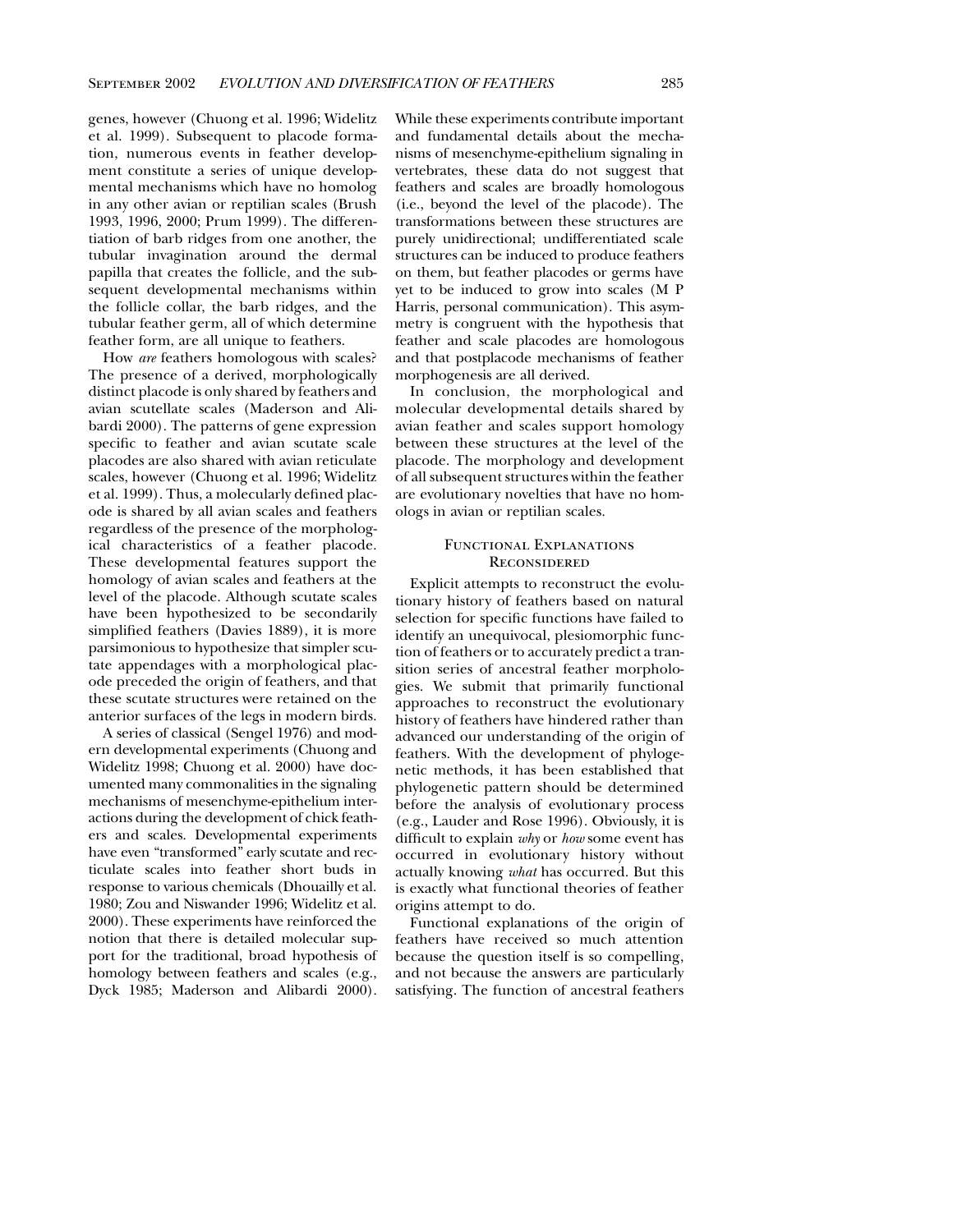and the evolutionary mechanisms by which they diversified remain fascinating and difficult questions. With the startling discovery of primitive feathers in nonavian dinosaurs, we now have the first data that allow us to reevaluate proposed functional explanations. What does the first view of *what* happened imply about *why* and *how* feathers evolved?

A prominent and oft repeated functional hypothesis for the origin of feathers is that they evolved by natural selection for flight (Steiner 1917; Heilmann 1926; Parkes 1966; Feduccia 1985, 1993, 1999). Recent confirmation of filamentous and pennaceous feathers on nonavian theropod dinosaurs documents that feathers originated in terrestrial coelurosaurian theropods before the origin of birds and before the origin of flight. Consequently, aerodynamic hypotheses for the initial function of feathers have been falsified. It has been repeatedly and strenuously proposed that the exquisite adaptation of avian flight feathers for their aerodynamic function implies that feathers must have originated through selection for flight (e.g., Feduccia 1999), but given the evidence of pennaceous feathers on the forelimbs and tails of primarily flightless theropod dinosaurs, this argument is simply false. Concluding that feathers evolved for flight is like maintaining that digits evolved for playing the piano. Only the most derived and complex feather morphology could yield a feather with advanced aerodynamic function (Prum 1999), and only after the evolution of a bipinnate, closed pennaceous vane with differentiated distal and proximal barbules (Stage IV) could there have been selection for an asymmetrical vane with aerodynamic properties (Prum 1999). The occurrence of fully pennaceous feathers on terrestrial nonavian theropods completely confirms this conclusion.

The falsification of the aerodynamic hypothesis further corroborates Prum's (1999) conclusion that elongate aerodynamic scales were developmentally implausible because the surfaces of planar scales and feather vanes are not homologous. Given how branched flight feathers grow, an evolutionary transformation between these two analogous planar appendages would have had to proceed through intermediary cylindrical and filamentous morphologies that could not have maintained a consistently planar structure or aerodynamic function (Prum 1999). The only feather novelty attributable to natural selection for aerodynamic function is the evolution of the asymmetrical feather vane (Stage Va: Figure 5), the origin of which exactly co-occurs with the origin of flight and birds (Figures 6).

Recently, another aerodynamic hypothesis for the origin of feathers has been proposed. Based on the microanatomy and functional morphology of feather movement, Homberger and de Silva (2000) proposed that feathers evolved to produce smooth, adjustable body contours for "body lift-gliding." As with traditional aerodynamic hypotheses, this suggestion is falsified by evidence of the origin and diversification of feathers within a terrestrial, nongliding lineage of theropod dinosaurs. The feather movement mechanism of Homberger and de Silva (2000) requires a calamus for the attachment of feather erector and depressor muscles, however, and a tubular calamus would be available by Stage I of the developmental model (Figure 5; Prum 1999). Thus the developmental model could provide an extremely early potential origin for the feather movement system, as proposed by Homberger and de Silva (2000).

Prum (1999) concluded that numerous other proposed initial functions of plesiomorphic feathers are developmentally plausible because the simplest possible feathers could have performed these functions. These hypotheses include thermal insulation (Davies 1889; Ewart 1921), thermal shielding (Regal 1975), communication (Mayr 1960), water repellency (Dyck 1985), tactile organs (Broman 1941), and defense (Prum 1999). Each hypothesis constitutes a physically plausible selective advantage of the earliest feather, a hollow tubular filament. Of course, the width, length, and rigidity of the first feathers remain unknown. Based on our current knowledge of the biology and natural history of coelurosaurian theropods, it would be entirely speculative to maintain that any of these plausible functions actually was *the* selective function that led to the fixation of the first feathers. In fact, the possibility of gathering morphological or behavioral information from fossil representatives of the actual lineages in which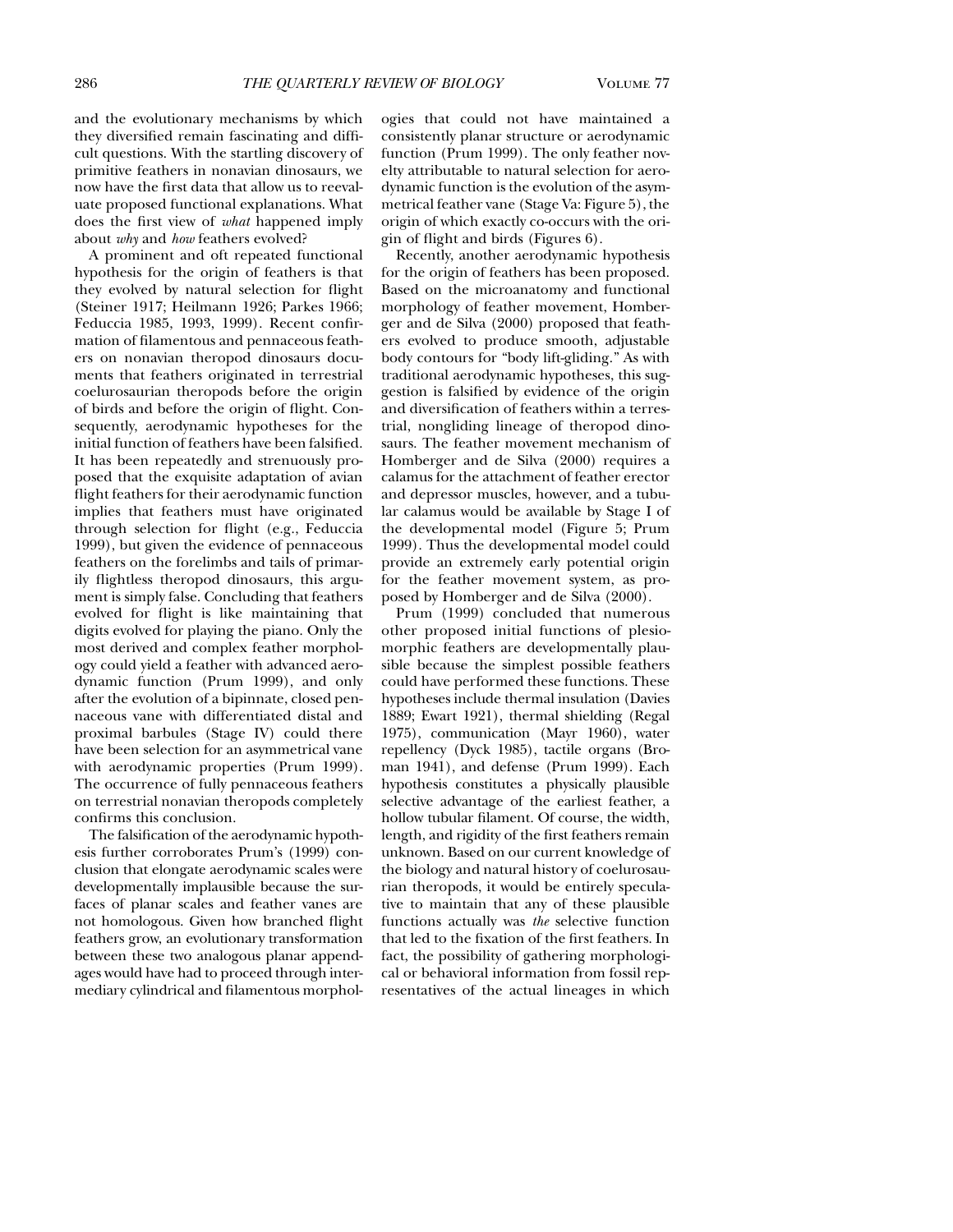this event occurred is essentially impossible, and we can rationally abandon hope of identifying a singular functional explanation.

There is, however, an important fundamental commonality among these plausible functional hypotheses that is congruent with the developmental theory of the origin of feathers (Prum 1999) and that provides a more fundamental explanation of the origin of feathers. Any selection for a substantial integumentary appendage that emerges from the skin or extends out of the skin would essentially constitute selection for the evolution of a tubular follicle, the initial event (Stage I) in the evolution of feathers (Figure 4). The invaginated feather follicle creates the opportunity for the continuous proliferation and growth of a tubular epidermal appendage up and out of the follicle without demanding equivalent growth of the dermis within the appendage as required by a simple scale (Figure 3D; Prum 1999). The feather germ is nourished by the central dermal pulp, but the pulp does not grow continuously in volume with the feather germ. Rather, pulp caps continuously seal off the top of the dermal pulp and limit its growth while the pulp provides nutrition for continued epidermal growth (Lucas and Stettenheim 1972). The association between the follicle and indeterminate epidermal growth is corroborated by the convergent evolution of a follicle and extensive or indeterminate growth in mammalian hair. Whatever it was, the initial functional advantage of the earliest feathers constituted natural selection for an emergent appendage that then fostered the evolution of the feather follicle (Stage I). Although the original functional advantage of the first feathers remains a mystery, the ultimate explanation for the origin of the feather must have involved selection for epidermal appendages that emerged from the skin.

It has frequently been assumed that an evolutionary novelty such as feathers must have evolved for an important reason. For example, both Regal (1975) and Feduccia (1999) found Mayr's (1960) hypothesis that feathers evolved by selection for display to be unsatisfying. Implicit in these criticisms (and in most functional theories) was the notion that a functionally important key innovation cannot be explained by an inconsequential mechanism (e.g., mate choice), and must have required strong direct natural selection for a current function. Actually, the origin and diversification of feathers was likely characterized by a diversity of selective forces at different stages (Brush 1993). Furthermore, strong natural selection for a specific function can lead directly to functional and developmental integration of a trait within the phenotype that can limit subsequent evolvabilty (Wagner and Schwenk 2000). Accordingly, if early feathers were under strong natural selection for a specific function, such selection could very well have constrained them from continuing to evolve and diversify in form. It is important to recognize that diverse sources of natural or sexual selection were likely involved in the evolution of various stages in feather diversity. By focusing too intensely on singular functional explanations, functional theories of the origin of feathers have obscured the fact that the history of feather evolution is characterized by a continued diversification and novelty in development, form, and function that cannot be explained by natural selection for a single function. The most notable features of the evolutionary history of feathers are the repeated origins of the developmental novelties that created their increasing hierarchical complexity in form, and provided the opportunities for the evolution of diversity in function.

#### Feathers as Evolutionary Novelties

Recent developments in phylogenetics and molecular developmental biology have stimulated reconsideration of the concept of evolutionary novelty (Nitecki 1990; Müller and Wagner 1991; Raff 1996; Wagner 2001). Müller and Wagner (1991) defined a morphological novelty as a structure that is neither homologous to any ancestral structure nor homonomous (i.e., serially homologous) with any other structure in that organism.

Many features of feathers and feather development meet this definition and qualify as evolutionary novelties. The follicle, the differentiated sheath and feather germ, differentiated barb ridges, barb rami, barbules, differentiated pennulae of the proximal and distal bar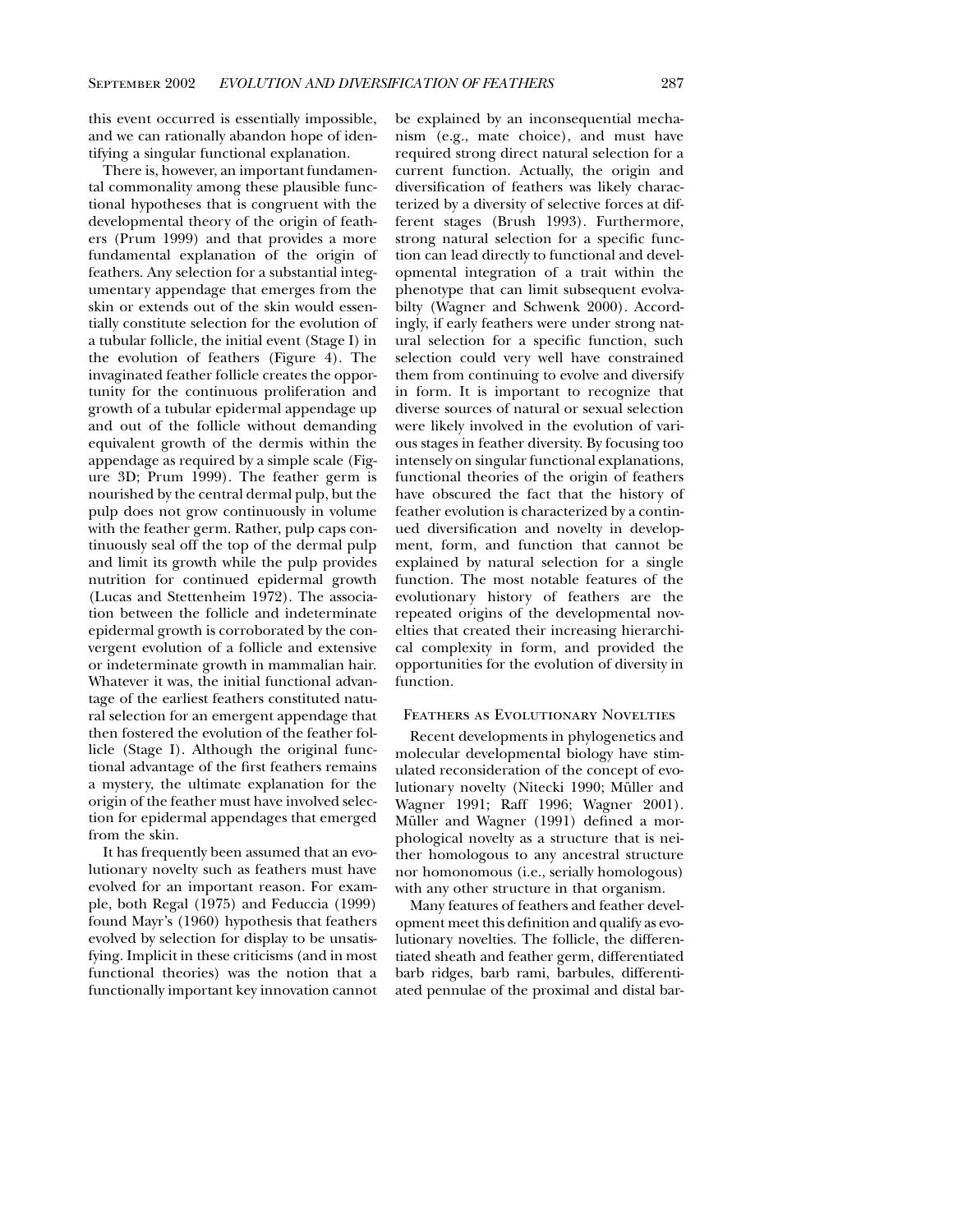bules, and the rachis are all evolutionary novelties, as are the derived mechanisms by which these novel structures develop. At a molecular level, the derived 10 kilodalton φ-keratins of feathers are also novel (see below). The morphologically distinct placode present in the initial development of feathers and avian scutellate scales is also apparently an evolutionary novelty, though it may be an extreme in a continuum of changes in cell proliferation and density during epidermal appendage development. If the morphological placode and the anterior-posterior axis of feather primordia were independently evolved from other avian and reptilian integumental appendages, then feathers may be entirely novel structures (but see Homology of Feathers and Scales above).

An explicit, process-independent definition of evolutionary novelty (Müller and Wagner 1991) permits us to examine which of the hypothesized mechanisms for the origin of evolutionary novelties may have been involved in the evolution of feathers. Müller and Wagner (1991) propose three modes for generating novelties: hierarchical organization, interactivity and dissociability, and equilibria and thresholds. As documented by both Brush (1993, 1996, 2000, 2001) and Prum (1999), feather development is extraordinarily hierarchical. This hierarchy incorporates both nestedness of morphological modules and the complex interactions among modules. Thus, the tubular epidermal feather germ includes both the peripheral sheath and the developing feather. The developing feather is composed of a series of barb ridges that develop into many pairs of barbule plates and the ramus. The fusion of barb ridges early in the development of a pennaceous feather determines the identity of the rachis ridge, which becomes a major morphological component of the feather. The presence of helical growth and the rachis define the proximal and distal sides of the barb ridge, and permit the differentiation of these modules into the morphologies that create the closed pennaceous vane. The origin and differentiation of hierarchically nested morphological modules in the feather have resulted in numerous evolutionary novelties in structure and development, and constitute the basis of the extraordinary diversity of extant feathers.

Other novelties within feathers are hierarchical duplications and alterations of these processes. For example, the development of an afterfeather—a second posteriorly oriented vane growing out of the same follicle and attached to the same calamus (Figures 1 and 2)—occurs as a consequence of a second opposing, posteriorly oriented direction of helical growth (Lillie and Juhn 1938; Lucas and Stettenheim 1972). As a consequence of duplication and redirection, the same mechanisms that produce the main vane of the feather result in the division of the posterior new barb locus into two laterally displaced new barb loci, the creation of a second rachis ridge (the hyporachis), and ultimately an entire second vane growing simultaneously from a single follicle.

Interactivity and dissociability refer to the ability of components to create new structures through changes in the interactions among tissues, or modules, which create the interconnectedness of ontogenetic networks. Most novelties in feather development arise as a result of such interactions and dissociations. For example, the interactions of barb ridges through fusion initiate the formation of the rachis ridge and, ultimately, determine a fundamental feature of feather morphology. Further, dissociation of the development of the proximal and distal barbule plates and the independent specification of barbule cell shape within them provided the opportunity for differentiation of barbules and the evolution of the coherent, closed vane of pennaceous contour and flight feathers.

Equilibrial and threshold effects are involved in feather morphogenesis at cellular and molecular levels. Experimental analyses have determined that chemical threshold responses to expression gradients are involved in the specification of the patterns of feather follicle location during early development (Chuong et al. 1990; Chuong 1993; Chuong and Widelitz 1998; Jung et al. 1998; Widelitz et al. 1999; Chuong et al. 2000). The molecular understanding of feather morphogenesis beyond the placode stage is still in its infancy, however, and other examples of the effects of and responses to molecular gradients on other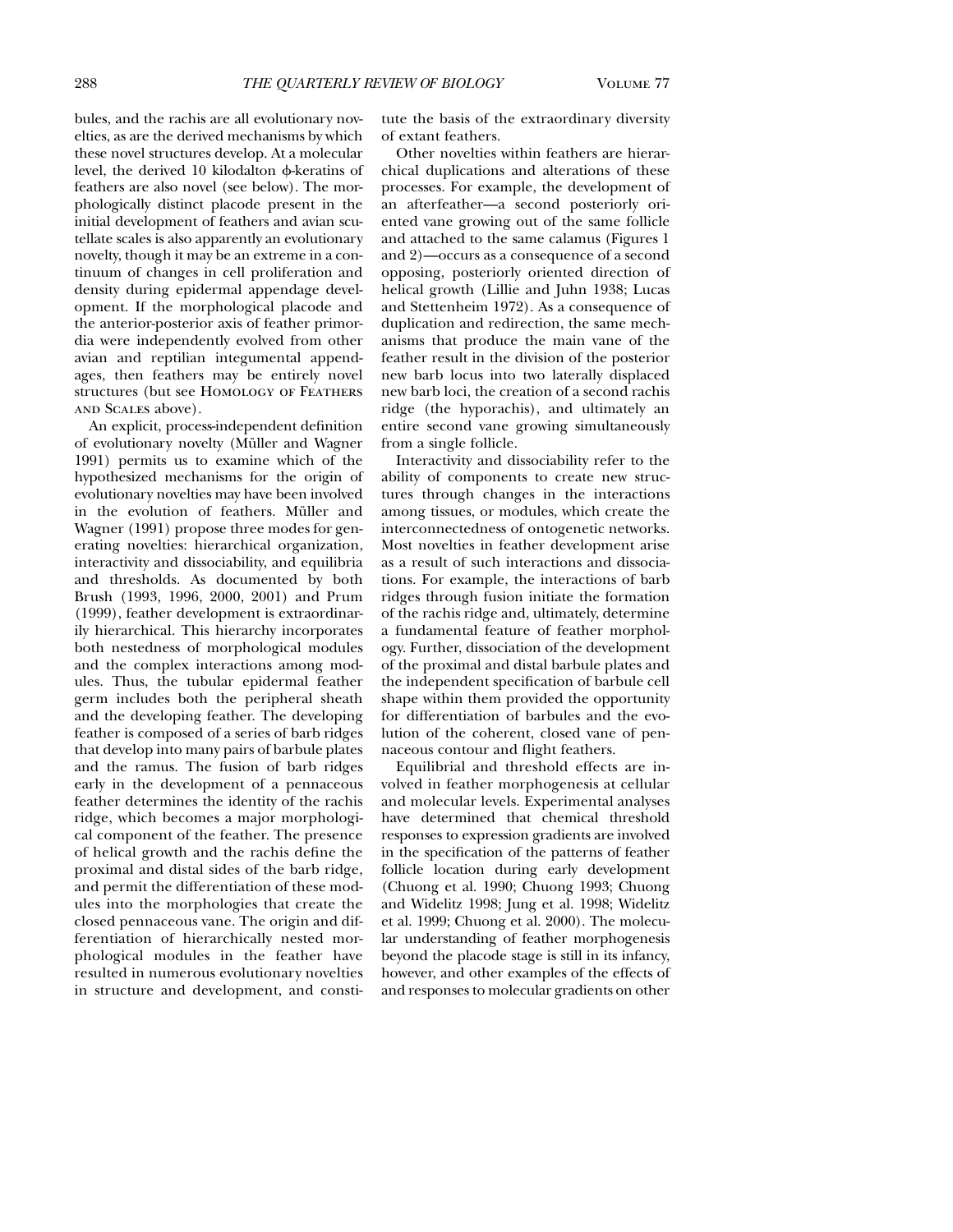aspects of feather morphogenesis have yet to be elucidated.

Raff (1996) recognized an additional mechanism for the origin of evolutionary novelties: duplication and divergence. Duplication and divergence have played fundamental roles in the evolution of feather structure and diversity. The duplication of keratin genes is one example at a molecular level (Brush 1978, 1993). At the morphological level, the duplication of numerous feather follicles over the body surface and subsequent divergence in morphology of different feathers have contributed greatly to the origin and maintenance of feather novelties.

Recently, Wagner and colleagues (Wagner 2000; Wagner et al. 2000; Chiu and Wagner 2001) proposed that research on the origin of evolutionary novelties should be distinct from research on standard microevolutionary change, and should be restructured to ask fundamentally different questions that focus directly on the mechanisms of the origin of qualitative innovations. This view underscores why the traditional neo-Darwinian approaches to the origin of feathers, as exemplified by Bock (1965) and Feduccia (1985, 1993, 1999), have failed. By emphasizing the reconstruction of a series of functionally and microevolutionarily plausible intermediate transitional states, neo-Darwinian approaches to the origin of feathers have failed to appropriately recognize the novel features of feather development and morphology, and have thus failed to adequately explain their origins. This failure reveals an inherent weakness of neo-Darwinian attempts to synthesize micro and macroevolution. In contrast, the developmental theory of the origin of feathers focuses directly on the explanation of the actual developmental novelties involved in the origin and diversification of feathers (Prum 1999). Restructuring the inquiry to focus directly on the explanation of the origin of the evolutionary novelties of feathers yields a conceptually more appropriate and productive approach.

Why are feathers so complex? Why have feathers been able to diversify and innovate so extensively? Pending further details on the molecular mechanisms of feather development (see below), the explanation appears to come from the innovative structure of the tubular feather follicle and germ, and their unique potential for interactions between the peripheral epidermis of the developing feather germ and the central dermal papilla (Figures 3D and 4). There are essentially two basic kinds of epithelial appendages: those that develop from an outgrowth (e.g., scales and claws), and those that develop from ingrowth (e.g., glands and hair) (Chuong 1998). A few appendages, like hair, horn, and feathers, are distinct in having evolved both mechanisms. Hair starts with an invagination and then proliferates from the bottom. In contrast, a feather starts with an outgrowth (the first feather papilla or short bud), and then develops its evolutionarily novel ingrowth (the cylindrical follicle). This unique combination of events creates a tubular juxtaposition of epithelial and mesenchymal layers. The tubular organization of the feather follicle and germ fostered the formation and proliferation of numerous hierarchically arranged developmental modules, such as the barb ridges within the entire feather germ and the barbules plates and ramus within the barb ridges. This hierarchical, modular organization apparently fosters the development of distinct, polarized molecular concentration gradients and asymmetries at multiple levels within different modules. The tubular epidermal feather tissue can be differentiated into barb ridges which themselves have the potential to differentiate along the peripheral-medial, lateral, and proximodistal axes into the ramus and a series of barbules. The evolution of the tubular epidermal feather germ provided a platform for the evolution of an array of subsequent developmental evolutionary novelties that has generated the diversity in feather morphology. Interestingly, it is actually the *constraints,* or limitations, on the possible developmental processes permitted within this tubular architecture that created the hierarchy in these mechanisms and permitted the identification of the developmental model of the origin of feathers.

Brush (2000, 2001) emphasized the rapidity and the inevitability of the evolution of structural diversity in feathers subsequent to the initial origin of the follicle. Although observable mechanisms of feather morphogenesis are impressive, there are no data yet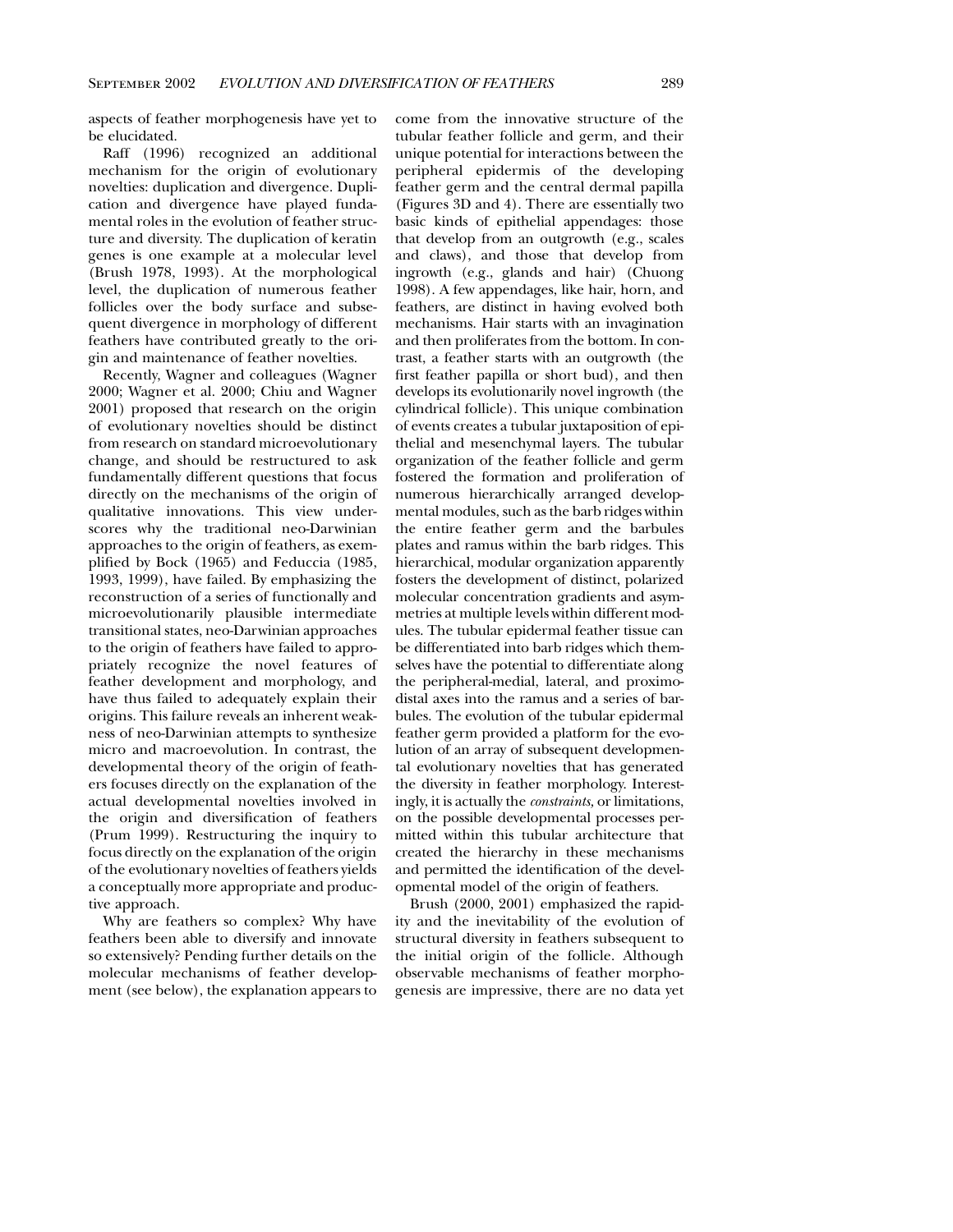supporting the conclusion that these features evolved rapidly or were in any sense inevitable. Although the fossil record has suddenly produced an unexpected treasure of specimens relevant to this question, the possibility of getting sufficient temporal samples to accurately judge the speed of feather evolution remains remote. Further, historical contingency may have played an important role in the evolution of the developmental and structural complexity of feathers that insights into the molecular mechanisms of feather morphogenesis may reveal.

#### Evolution of Feather Keratins

Like other amniote epidermal appendages, feathers are composed of keratin—an intermediate filament protein produced by epidermal cells that forms a hard, flexible, and insoluble polymer. Keratins are extremely diverse in molecular structure, and two main groups are recognized: the  $\alpha$ -keratins are characterized by an  $\alpha$ -helical structure, and  $\beta$ -keratins by a  $\beta$ -pleated sheet organization. It is still debated whether the quite distinct  $\alpha$ keratins and b-keratins are historically related or entirely convergent in structure and function. There are few sequence similarities and significant molecular differences. The  $\alpha$ -keratins are found in the epidermis of all amniotes, whereas the  $\beta$ -keratins are found exclusively in the epidermis of reptiles, including birds. The  $\alpha$ -keratins compose all the skin and integumentary appendages of mammals. The  $\alpha$ -keratins also compose the soft skin and interscale areas of reptiles and birds, but the integumentary appendages of reptiles and birds can be composed of both  $\alpha$ -keratins and  $\beta$ -keratins. All  $\beta$ -keratins are smaller than the  $\alpha$ -keratins, and are produced by a family of closely related genes. Their basic chemistry is similar, as is their capacity to form filaments, although the mechanisms differ. The b-keratin genes occur as low, tandem repeats throughout the genome.

Feathers are composed of a subclass of  $\beta$ keratins that are referred to as feather keratins, or  $\varphi$ -keratins (Brush 1978, 1985, 1993; Sawyer et al. 2000). Avian scutate scales, beak, and claw are composed of another subclass of filament, forming  $\phi$ -keratins that are slightly larger. The feather  $\phi$ -keratins are a family of

smaller (10.4 kd) molecules than the 13.5 kd scutate scale, beak, and claw family of  $\phi$ keratins. In contrast, avian reticulate scales (on the plantar surfaces of the foot) are composed of nonfeather type  $\beta$ -keratins that are molecularly similar to those of other reptiles. Long thought to be restricted entirely to birds, recent reports show that alligator claw keratin is a 14 kd filament molecularly related to the avian scutate scale, claw, and beak  $\phi$ keratins (Sawyer et al. 2000). Thus,  $\phi$ -keratins are now known to be broadly distributed within archosaurs. Based on outgroup comparison to alligator claw  $\phi$ -keratin, the longer 13.5 filament length of the scutate scale, claw, and beak  $\varphi$ -keratins is likely primitive. Evolution within the two gene families is typified by gene duplication and subsequent deletion (Brush 1993).

Various hypotheses about the evolutionary origin of  $\varphi$ -keratins and the shorter feather --keratins have been proposed (reviewed in Brush 1993). In summary, current data indi- $\cot$  cate that the  $\phi$ -keratins originated in an archosaurian ancestor shared by birds and crocodylians. Subsequently, the  $\phi$ -keratins diversified into a longer (13.5 kd) filament class that is currently expressed in avian scutate scales, claw, and beak, and a shorter (10.5 kd) class that is expressed exclusively in feathers.

Brush (1993, 1996, 2000, 2001) has hypothesized that the first feather was composed of 10.5 kd filament feather φ-keratin. Prum (1999) countered that if this protein evolved by natural selection for some novel function, the morphological novelty of the feather probably preceded the current molecular novelty. Only after there was a novel structure would there likely be opportunity for some novel function.

## Molecular Basis of Feather Development and Evolution

An important future goal in the study of the origin and evolution of feathers is the elucidation of the molecular mechanisms of feather morphogenesis. Feather development has been a classic model system for the study of epithelium-mesenchyme interactions for many decades (Sengel 1976). Molecular work on feather development has also accelerated (reviewed in Chuong and Widelitz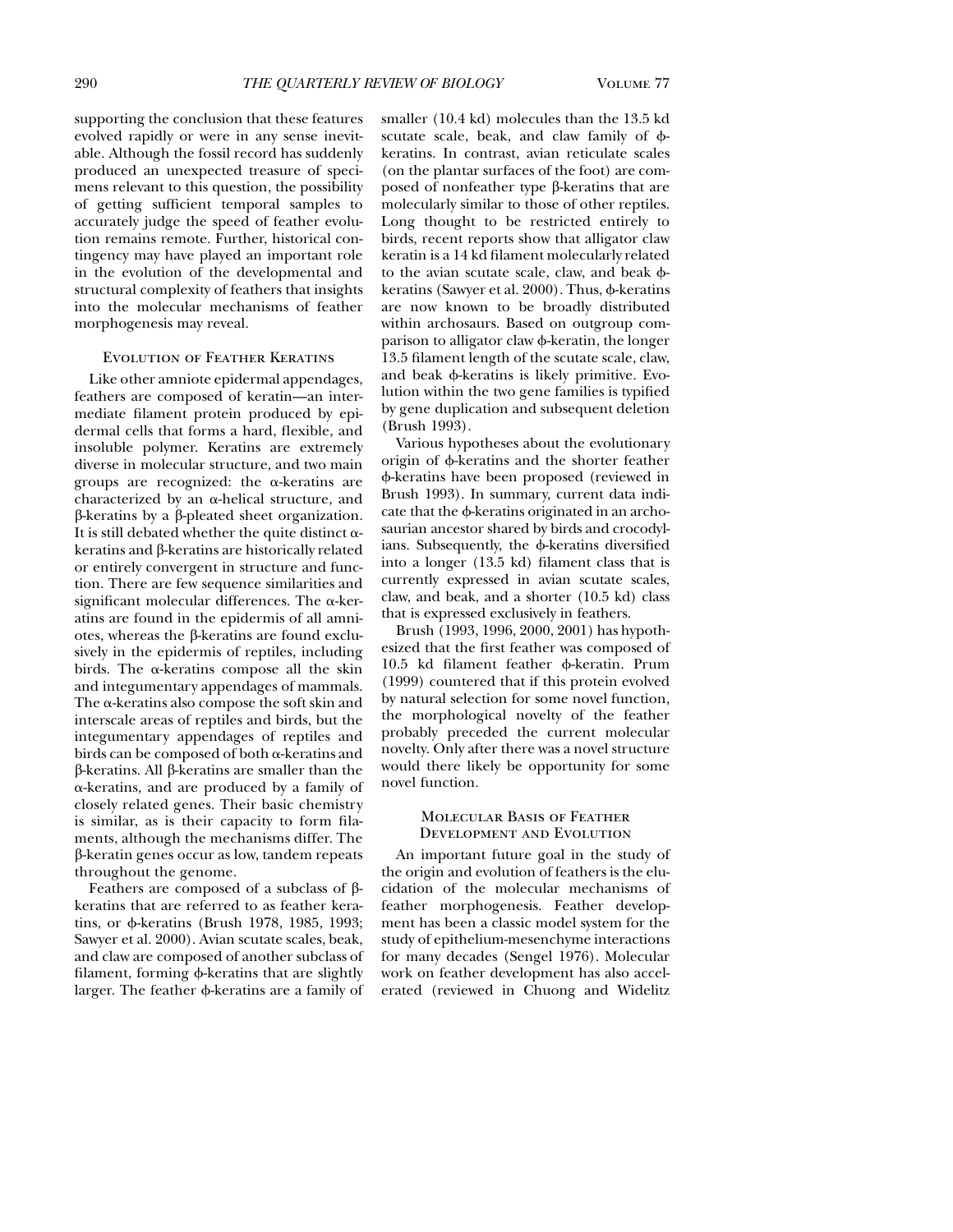1998; Chuong et al. 2000). Nearly all of this research has focused upon the very earliest stages of development—the determination of the spatial distribution of feather placodes within the pterylae, the establishment of an anterior-posterior axis within the feather placode, and the elongation of feather buds. These data do contribute to support for the homology of feather and scale placodes (e.g., Chuong et al. 1996; Widelitz et al. 1999), but they do not yet contribute to our understanding of the development of the many *evolutionarily novel* features of feathers.

The bias toward the study of early feather development reflects the fact that feathers have been studied as a model system of general mechanisms of mesenchyme-epithelium interactions rather than as complex assemblages of evolutionary novelties. With a few preliminary exceptions (Nohno et al. 1995; Ting-Berreth and Chuong 1996; Morgan et al. 1998), little research has been done on the molecular mechanisms of the morphogenesis of barb ridges, the differentiation within a barb ridge among the barbule plates and the ramus, the differentiation of the cells of the proximal and distal barbule plates, the formation of the rachis, the mechanism of helical growth, and the duplication of helical growth within the follicle in the formation of the afterfeather. An essential and exciting future direction in the investigation of the evolution of feathers will be to describe the novel molecular developmental mechanisms that have contributed to the origin of feather structure and diversity.

#### **CONCLUSIONS**

The origin and diversification of feathers have been intractable questions in evolutionary biology for more than a century. Progress on these issues has been hampered by conceptual problems and the lack of fossils of primitive feathers. Both of these limitations have been overcome by the recent proposal

of a developmental theory of the origin of feathers, and discoveries of primitive feather fossils from nonavian theropod dinosaurs. The developmental theory provides a heuristic model of the evolution and diversification of feathers that is entirely congruent with the known details of feather development (Prum 1999). The discovery of primitive fossil feathers documents that feathers evolved and diversified in nonavian theropod dinosaurs before the origin of birds and before the origin of flight (Chen et al. 1998; Ji et al. 1998; Xu et al. 1999a, 1999b, 2000, 2001; Ji et al. 2001). These primitive feathers are morphologically and phylogenetically congruent with the predictions of the developmental theory ( Ji et al. 2001; Sues 2001; Xu et al. 2001). The broad homology of feathers and scales has been nearly universally and uncritically accepted, but it is not strongly supported (Brush 1993, 1996). Scales-based theories of feather evolution have failed to explain the origin of many feather novelties. Feathers and scales are homologous at the level of the placode, but all subsequent stages of feather morphology are derived, evolutionary novelties. The hypothesis that feathers evolved by natural selection for flight is falsified, but numerous other proposed initial functions of feathers remain plausible. More specifically, feathers likely originated by selection for the growth of an integumentary appendage that emerged from the skin, without continuous investment in the dermis, resulting in the evolution of the novel tubular feather follicle. The tubular feather follicle and feather germ led to subsequent evolution of numerous additional morphological and developmental novelties. This complexity appears to have exploited an inherent capacity of the innovative tubular form of the feather follicle and feather germ. Future research on the evolution of feather keratin and the molecular mechanisms of feather morphogenesis will provide additional insights into the innovative nature of feathers.

#### **REFERENCES**

- Baden H P, Maderson P F. 1970. Morphological and biophysical identification of fibrous proteins in amniote epidermis. *Journal of Experimental Biology* 174:224–232.
- Becker R. 1959. Die Strukturanalyse der Gefiederfolgen von *Megapodius freyc. reinw.* und ihre Beziehung zu der Nestlingsdune. *Revue suisse Zoologie* 66:411–527.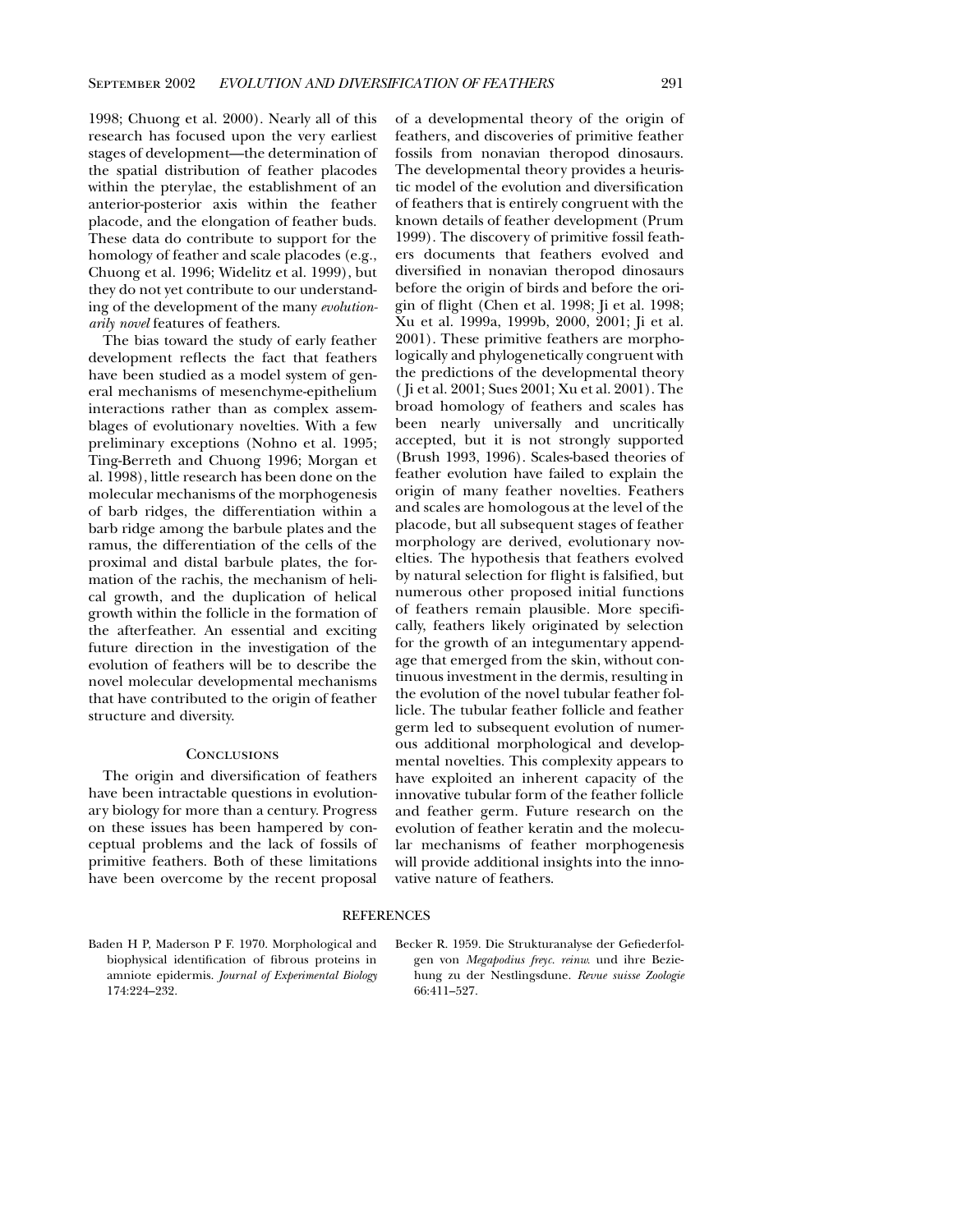- Bereiter-Hahn J, Matolsky A G, Silviva Richards K, editors. 1986. *Biology of the Integument. Volume 2: Vertebrates.* Berlin: Springer Verlag.
- Blaszyck P. 1935. Untersuchungen über die Stammesgeschichte der Vogelschuppen und Federn und über die Abhängigkeit ihrer Ausbildung am Vogelfuss von der Funktion. *Gegenbaurs Morphologishe Jahrbuch* 75:483–567.
- Bock W J. 1965. The role of adaptive mechanisms in the origin of higher levels of organization. *Systematic Zoology* 14:272–287.
- Broman I. 1941. Über die Entstehung und Bedeutung der Embryonaldunen. *Gegenbaurs Morphologisches Jahrbuch* 86:141–217.
- Brush A H. 1978. Feather keratins. Pages 117–139 in *Chemical Zoology,* Volume 10, edited by M Florkin and B T Scheer. New York: Academic Press.
- Brush A H. 1985. Convergent evolution of reticulate scales. *Journal of Experimental Zoology* 236:303–308.
- Brush A H. 1993. The origin of feathers. Pages 121– 162 in *Avian Biology,* Volume IX, edited by D S Farner et al. London: Academic Press.
- Brush A H. 1996. On the origin of feathers. *Journal of Evolutionary Biology* 9:131–142.
- Brush A H. 2000. Evolving a protofeather and feather diversity. *American Zoologist* 40:631–639.
- Brush A H. 2001. The beginnings of feathers. Pages 171–179 in *New Perspectives on the Origin and Early Evolution of Birds,* edited by J Gauthier and L F Gall. New Haven (CT): Peabody Museum Special Publications.
- Cheng K M, Brush A H. 1984. Feather morphology of four different mutations in the Japanese quail. *Poultry Science* 63:391–400.
- Chen P-J, Dong Z-M, Zhen S-N. 1998. An exceptionally well-preserved theropod dinosaur from the Yixian Formation of China. *Nature* 391:147–152.
- Chiappe L M, Ji Q, Ji S, Norell M A. 1999. Anatomy and systematics of the Confuciusornithidae (Theropoda: Aves) from the late Mesozoic of northeastern China. *Bulletin of the American Museum of Natural History* 242.
- Chiappe L M, Norell M A, Clark J M. 1996. Phylogenetic position of *Mononykus* from the Late Cretaceous of the Gobi Desert. *Memoirs of the Queensland Museum* 39:557–582.
- Chiappe L M, Norell M A, Clark J M. 1998. The skull of a new relative of the stem-group bird *Mononykus. Nature* 392:275–278.
- Chiu C-H, Wagner G P. 2001. A genetic perspective on the origin of evolutionary novelties. *Journal of Morphology* 248:216.
- Chuong C-M. 1993. The making of a feather: homeoproteins, retinoids, and adhesion molecules. *BioEssays* 15:513–521.
- Chuong C-M. 1998. Morphogenesis of epithelial appendages: variations on top of a common theme and implications in regeneration. Pages 3–10 in

*Molecular Basis of Epithelial Appendage Morphogenesis,* edited by C M Chuong. Austin (TX): Landes Bioscience.

- Chuong C-M, Chodankar R, Widelitz R B, Jiang T-X. 2000. Evo-devo of feathers and scales: building complex epithelial appendages. *Current Opinion in Genetics and Development* 10:449–456.
- Chuong C-M, Oliver G, Ting S A, Jegalian B G, Chen H M, De Robertis E M. 1990. Gradients of homeoproteins in developing feather buds. *Development* 110:1021–1030.
- Chuong C-M, Widelitz R B. 1998. Feather morphogenesis: a model of the formation of epithelial appendages. Pages 57–74 in *Molecular Basis of Epithelial Appendage Morphogenesis,* edited by C M Chuong. Austin (TX): Landes Bioscience.
- Chuong C-M, Widelitz R B, Ting-Berreth S, Jiang T-X. 1996. Early events during avian skin appendage regeneration: dependence on epithelial-mesenchymal interaction and order of molecular reappearance. *Journal of Investigative Dermatology* 107: 639–646.
- Cole L J, Hawkins L E. 1930. "Porcupine" pigeons. *Journal of Heredity* 21:50–60.
- Dalton R. 2000. Feathers fly in Beijing. *Nature* 405:992.
- Davies H R. 1889. Die Entwicklung der Feder und ihre Beziehungen zu anderen Integumentgebilden. *Morphologisches Jahrbuch* 15:560–645.
- de Beer G. 1954. *Archaeopteryx lithographica: A Study Based on the British Museum Specimen.* London: Trustees of the British Museum.
- Dhouailly D, Hardy M H, Sengel P. 1980. Formation of feathers on chick foot scales: a stage-dependent morphogenetic response to retinoic acid. *Journal of Embryology and Experimental Morphology* 58:63–78.
- Dodson P. 2000. Origin of birds: the final solution? *American Zoologist* 40:504–512.
- Dyck J. 1985. The evolution of feathers. *Zoologica Scripta* 14:137–154.
- Ewart J C. 1921. Nestling feathers of the mallard with observations on the composition, origin, and history of feathers. *Proceedings of the Zoological Society:* 609–653.
- Feduccia A. 1985. On why the dinosaurs lacked feathers. Pages 75–79 in *The Beginnings of Birds,* edited by M K Hecht et al. Eichstätt: Freunde des Jura-Museums.
- Feduccia A. 1993. Aerodynamic model for the early evolution of feathers provided by *Propithecus* (Primates, Lemuridae). *Journal of Theoretical Biology* 160:159–164.
- Feduccia A. 1999. *The Origin and Evolution of Birds.* Second Edition. New Haven (CT): Yale University Press.
- Fulton J E, Roberts C W, Cheng K M. 1982. Porcupine: a feather structure mutation in Japanese quail. *Poultry Science* 61:429–433.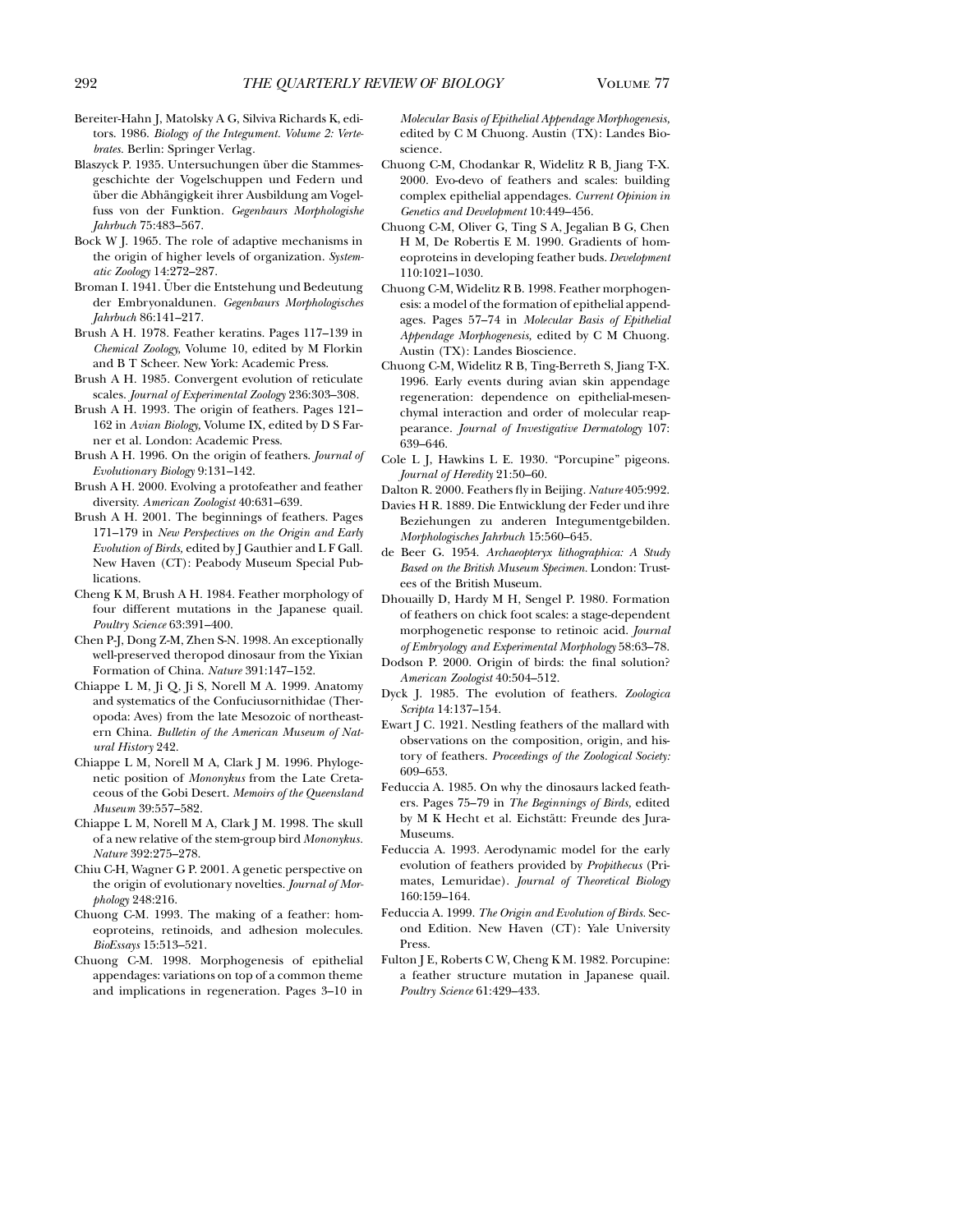- Gatesy S M. 2001. The evolutionary history of the theropod caudal locomotor module. Pages 333–347 in *New Perspectives on the Origin and Early Evolution of Birds,* edited by J Gauthier and J F Gall. New Haven (CT): Peabody Museum of Natural History.
- Gauthier J A. 1986. Saurischian monophyly and the origin of birds. *Memoir of the California Academy of Science* 8:1–55.
- Gauthier J A, de Queiroz K. 2001. Feathered dinosaurs, flying dinosaurs, crown dinosaurs and the name "Aves". Pages 7–41 in *New Perspectives on the Origin and Early Evolution of Birds,* edited by J Gauthier and J F Gall. New Haven (CT): Peabody Museum of Natural History.
- Gibbons A. 1997. Plucking the feathered dinosaur. *Science* 278:1229–1230.
- Grau V J. 1994. *Biologı´a y Patologı´a de la Chinchilla.* Santiago (Chile): Ediciones OIKOS.
- Griffiths P J. 1996. The isolated *Archaeopteryx* feather. *Archaeopteryx* 14:1–26.
- Hall B K. 1998. *Evolutionary Developmental Biology.* Second Edition. London: Chapman & Hall.
- Hall B K. 1999. *Homology.* Chichester (UK): John Wiley & Sons.
- Heilmann G. 1926. *The Origin of Birds.* London: H. F. G. Whitherby.
- Holtz T R. 1994. The phylogenetic position of the Tyrannosauridae: implications for theropod systematics. *Journal of Paleontology* 68:1100–1117.
- Holtz T R. 2001. Arctometatarsalia revisited: the problem of homoplasy in reconstructing theropod phylogeny. Pages 99–123 in *New Perspectives on the Origin and Early Evolution of Birds,* edited by J Gauthier and J F Gall. New Haven (CT): Peabody Museum of Natural History.
- Homberger D G, de Silva K N. 2000. Functional microanatomy of the feather-bearing integument: implications for the evolution of birds and avian flight. *American Zoologist* 40:553–574.
- Ji Q, Currie P J, Norell M A, Ji S-A. 1998. Two feathered dinosaurs from northeastern China. *Nature* 393:753–761.
- Ji Q, Norell M A, Gao K-Q, Ji S-A, Ren D. 2001. The distribution of integumentary structures in a feathered dinosaur. *Nature* 410:1084–1088.
- Jones T D, Ruben J A, Maderson P F A, Martin L D. 2001. *Longisquama* fossil and feather morphology. *Science* 291:1899.
- Jones T D, Ruben J A, Martin L D, Kurochkin E N, Feduccia A, Maderson P F A, Hillenius W J, Geist N R, Alifanov V. 2000a. Nonavian feathers in a late Triassic archosaur. *Science* 288:2202–2205.
- Jones T D, Farlow J O, Ruben J A, Henderson D M, Hillenius W J. 2000b. Cursoriality in bipedal archosaurs. *Nature* 406:716–718.
- Jung H-S, Francis-West P H, Widelitz R B, Jiang T-X, Ting-Berreth S A, Tickle C, Wolpert L, Chuong

C-M. 1998. Local inhibitory action of BMPs and their relationships with activators in feather formation: implications for periodic patterning.*Developmental Biology* 196:11–23.

- Larson A, Losos J A. 1996. Phylogenetic systematics of adaptation. Pages 187–220 in *Adaptation,* edited by G V Lauder and M R Rose. San Diego (CA): Academic Press.
- Lauder G V. 1981. Form and function: structural analysis in evolutionary morphology. *Paleobiology* 7:430– 442.
- Lauder G V. 1990. Functional morphology and systematics: studying functional patterns in an historical context. *Annual Review of Ecology and Systematics* 21: 317–340.
- Lauder G V. 1994. Homology, form, and function. Pages 151–196 in *Homology: The Hierarchical Basis of Comparative Biology,* edited by B K Hall. San Diego (CA): Academic Press.
- Lauder G V, Liem K F. 1989. The role of historical factors in the evolution of complex organismal functions. Pages 63–78 in *Complex Organismal Functions: Integration and Evolution in Vertebrates,* edited by D B Wake and G Roth. New York: Wiley Interscience.
- Lauder G V, Rose M R. 1996. *Adaptation.* San Diego (CA): Academic Press.
- Lillie F R, Juhn M. 1938. Physiology of development of the feather. II. General principles of development with special reference to the after-feather. *Physiological Zoology* 11:434–448.
- Lillie F R, Wang H. 1941. Physiology of development of the feather. V. Experimental morphogenesis. *Physiological Zoology* 14:103–133.
- Lowe P R. 1935. On the relationship of the Struthiones to the dinosaurs and to the rest of the avian class with special reference to the position of *Archaeopteryx. Ibis* 5:398–432.
- Lucas A M, Stettenheim P R. 1972. *Avian Anatomy Integument.* Agricultural Handbook 362. Washington (DC): Government Printing Office.
- Maderson P F A. 1972. On how an archosaur scale might have given rise to an avian feather. *American Naturalist* 106:424–428.
- Maderson P F A, Alibardi L. 2000. The development of the sauropsid integument: a contribution to the problem of the origin and evolution of feathers. *American Zoologist* 40:513–529.
- Maderson P F A, Homberger D G. 2000. Evolutionary origin of feathers: a problem demanding interdisciplinary communication. *American Zoologist* 40: 455–460.
- Martin L D, Czerkas S A. 2000. The fossil record of feather evolution in the Mesozoic. *American Zoologist* 40:687–694.
- Mayr E. 1960. The emergence of evolutionary novelties. Pages 349–380 in *The Evolution of Life,* edited by S Tax. Chicago: University of Chicago Press.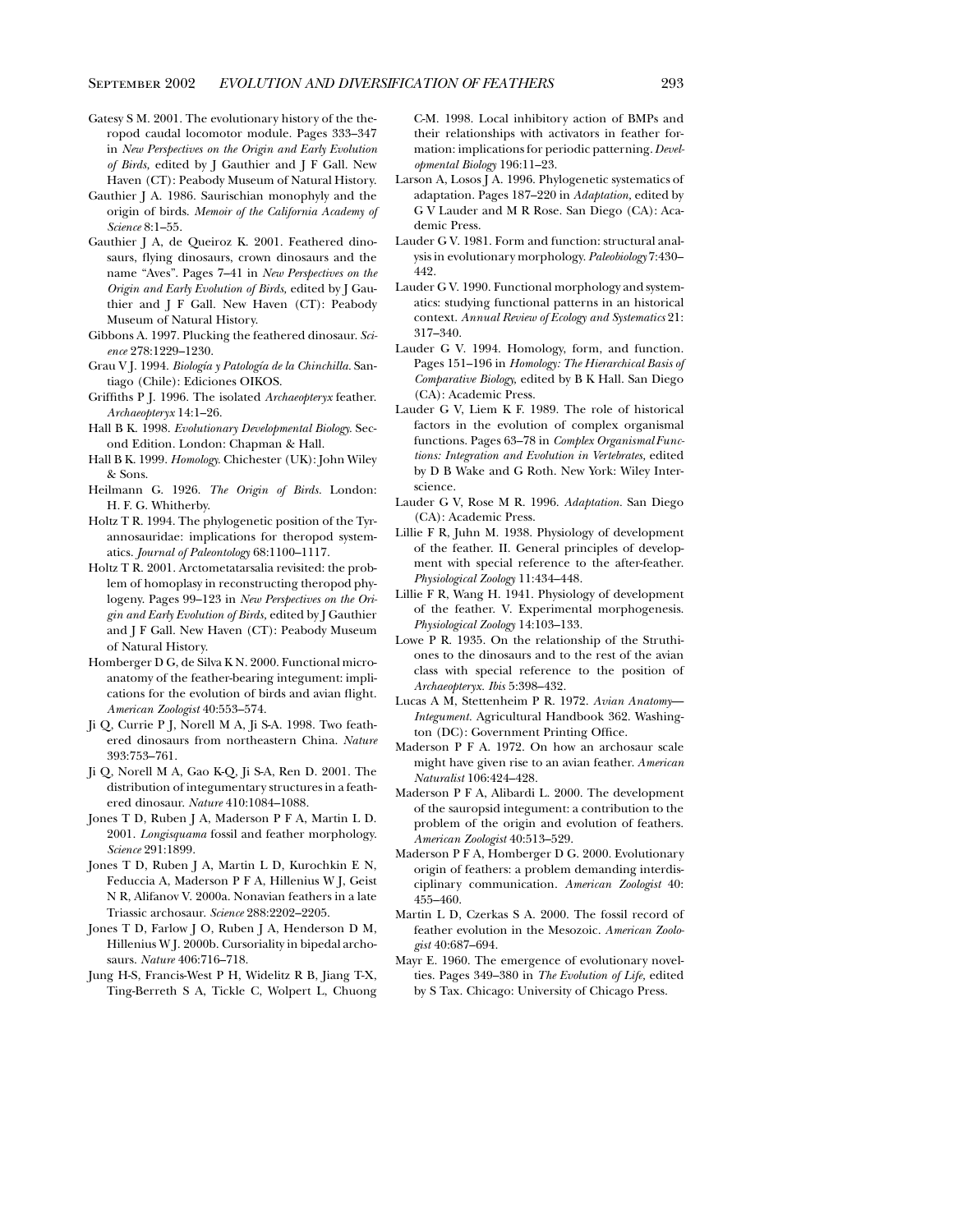- Morgan B A, Orkin R W, Noramly S, Perez A. 1998. Stage-specific effects of *Sonic Hedgehog* expression in the epidermis. *Developmental Biology* 201:1–12.
- Müller G B, Wagner G P. 1991. Novelty in evolution: restructuring the concept. *Annual Review of Ecology and Systematics* 22:229–256.
- Nitecki M H. 1990. *Evolutionary Innovations.* Chicago: University of Chicago Press.
- Nohno T, Kawakami Y, Ohuchi H, Fujiwara A, Yoshioka H, Noji S. 1995. Involvement of the *Sonic Hedgehog* gene in chick feather formation. *Biochemical and Biophysical Research Communications* 206: 33–39.
- Norell M, Clark J M, Makovicky P J. 2001. Phylogenetic relationships among coelurisaurian dinosaurs. Pages 49–67 in *New Perspectives on the Origin and Early Evolution of Birds,* edited by J Gauthier and J F Gall. New Haven (CT): Peabody Museum of Natural History.
- Norell M, Ji Q, Gao K-Q, Yuan C, Zhao Y, Wang L. 2002. 'Modern' feathers on a non-avian dinosaur. *Nature* 416:35–37.
- Nowak R M, Paradiso J L. 1983. *Walker*'*s Mammals of the World.* Fourth Edition. Baltimore (MD): Johns Hopkins University Press.
- Ostrom J H. 1974. *Archaeopteryx* and the origin of flight. *Quarterly Review of Biology* 49:27–47.
- Ostrom J H. 1978. Osteology *of Compsognathus longipes* Wagner. *Abhandlungen der Bayerischen Staatssammlung fur Palaeontologie und historische Geologie* 4:73–118.
- Padian K. 1998. When is a bird not a bird? *Nature* 393: 423–433.
- Padian K. 2001. Cross-testing adaptive hypotheses: phylogenetic analysis and the origin of bird flight. *American Zoologist* 41:598–607.
- Padian K, Chiappe L M. 1998. The origin and early evolution of birds. *Biological Reviews* 73:1–42.
- Parkes K C. 1966. Speculations on the origin of feathers. *Living Bird* 5:77–86.
- Patterson C. 1982. Morphological characters and homology. Pages 21–74 in *Problems in Phylogenetic Reconstruction,* edited by K A Joysey and A E Friday. London: Academic Press.
- Pinna M C. 1991. Concepts and tests of homology in the cladistic paradigm. *Cladistics* 7:367–394.
- Prum R O. 1999. Development and evolutionary origin of feathers. *Journal of Experimental Zoology* 285: 291–306.
- Prum R O. 2001. *Longisquama* fossil and feather morphology. *Science* 291:1899–1900.
- Prum R O. 2002. Why ornithologists should care about the theropod origin of birds. *Auk* 119:1–17.
- Raff R A. 1996. *The Shape of Life: Genes, Development and the Evolution of Animal Form.* Chicago: University of Chicago Press.
- Regal P J. 1975. The evolutionary origin of feathers. *Quarterly Review of Biology* 50:33–66.
- Reisz R R, Sues H-D. 2000. The 'feathers' of *Longisquama. Nature* 408:428.
- Riddle O. 1908. The cause of the production of "down" and other down-like structures in the plumages of birds. *Biological Bulletin* 14:163–176.
- Sawyer R H, Glenn T, French J O, Mays B, Shames R B, Barnes G L, Jr, Rhodes W, Ishikawa Y. 2000. The expression of beta-keratins in the epidermal appendages of reptiles and birds. *American Zoologist* 40:530–539.
- Sawyer R H, Knapp L W, O'Guin W M. 1986. The skin of birds: epidermis, dermis, and appendages. Pages 194–238 in *Biology of the Integument 2: Vertebrates,* edited by J Bereiter-Hahn et al. Berlin: Springer-Verlag.
- Schweitzer M H. 2001. Evolutionary implications of possible protofeather structures associated with a specimen of *Shuvuuia deserti.* Pages 181–192 in *New Perspectives on the Origin and Early Evolution of Birds,* edited by J Gauthier and J F Gall. New Haven (CT): Peabody Museum of Natural History.
- Schweitzer M H, Watt J A, Avci R, Knapp L, Chiappe L, Norell M, Marshall M. 1999. Beta-keratin specific immunological reactivity in feather-like structures of the Cretaceous alvarezsaurid, *Shuvuuia deserti. Journal of Experimental Zoology* 285:146–157.
- Sengel P. 1976. *Morphogenesis of Skin.* Cambridge: Cambridge University Press.
- Sereno P. 1997. The origin and evolution of dinosaurs. *Annual Review of Earth and Planetary Science* 25:435– 489.
- Serano P. 1999. The evolution of dinosaurs. *Science* 284:2137–2147.
- Sereno P. 2001. Alvarezsaurids: birds or ornithomimosaurs? Pages 69–98 in *New Perspectives on the Origin and Early Evolution of Birds,* edited by J Gauthier and J F Gall. New Haven (CT): Peabody Museum of Natural History.
- Sharov A G. 1970. An unusual reptile from the lower Triassic of Fergana. *Paleontological Journal* 1970: 127–130.
- Somes R G, Jr. 1990. Mutations and major variants of plumage and skin in chickens. Pages 169–208 in *Poultry Breeding and Genetics,* edited by R D Crawford. Amsterdam: Elsevier.
- Steghaus-Kovac S. 2002. Tug-of-war over mystery fossil. *Science* 295:1212–1213.
- Steiner H. 1917. Das Problem der Diastataxie des Vogelflu¨gels. *Jenaische Zeitschrift fu¨r Naturwissenschaft* 55:222–496.
- Stokstad E. 2000. Feathers, or flight of fancy? *Science* 288:2124–2125.
- Stokstad E. 2001a. Exquisite Chinese fossils add new pages to book of life. *Science* 291:232–236.
- Stokstad E. 2001b. Mysterious e-photos vex paleontologists. *Science* 293:1573.
- Strong R M. 1902a. A case of abnormal plumage. *Biological Bulletin* 3:289–294.